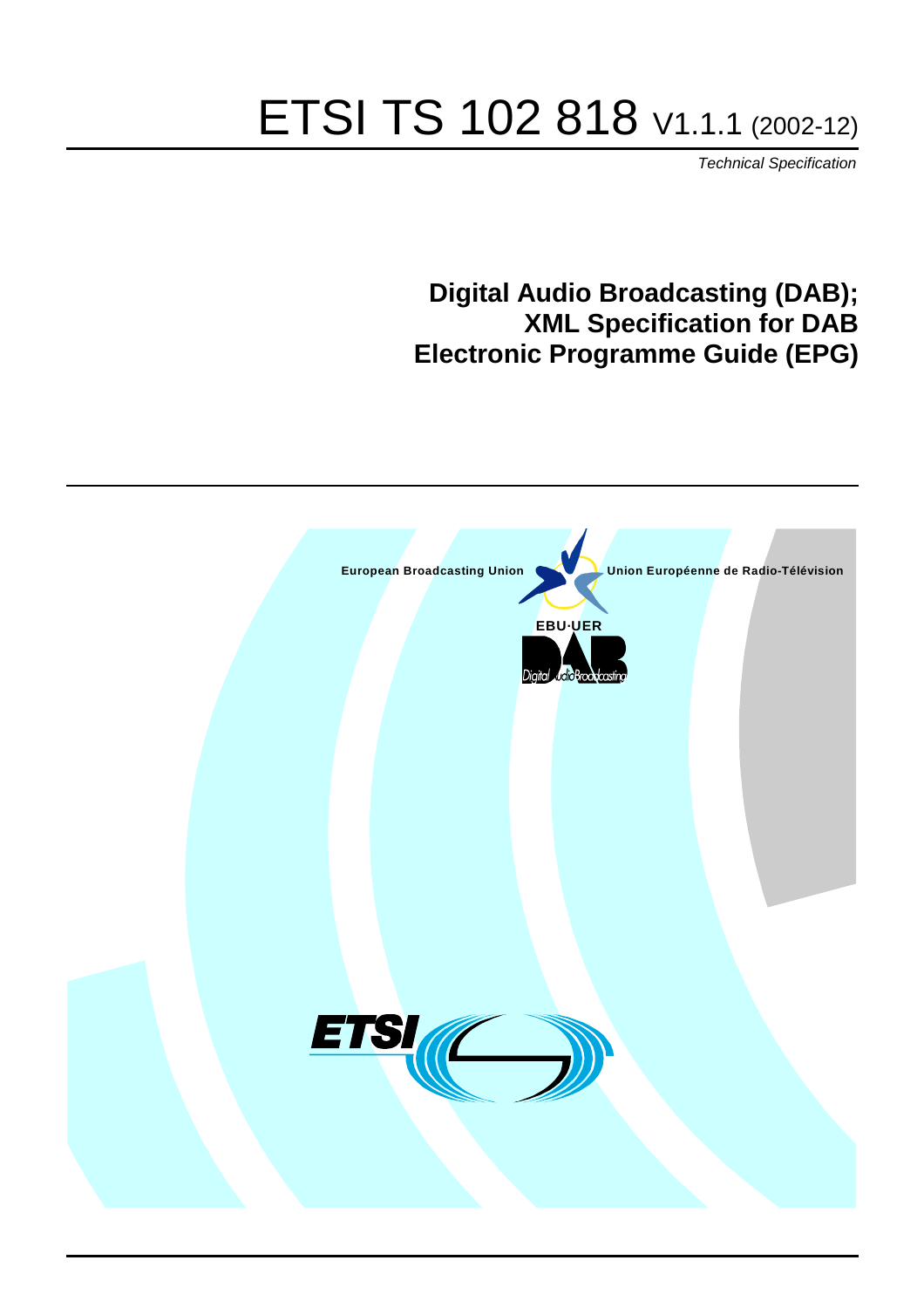Reference DTS/JTC-DAB-28

Keywords audio, broadcasting, DAB, digital, EPG

#### **ETSI**

#### 650 Route des Lucioles F-06921 Sophia Antipolis Cedex - FRANCE

Tel.: +33 4 92 94 42 00 Fax: +33 4 93 65 47 16

Siret N° 348 623 562 00017 - NAF 742 C Association à but non lucratif enregistrée à la Sous-Préfecture de Grasse (06) N° 7803/88

#### **Important notice**

Individual copies of the present document can be downloaded from: [http://www.etsi.org](http://www.etsi.org/)

The present document may be made available in more than one electronic version or in print. In any case of existing or perceived difference in contents between such versions, the reference version is the Portable Document Format (PDF). In case of dispute, the reference shall be the printing on ETSI printers of the PDF version kept on a specific network drive within ETSI Secretariat.

Users of the present document should be aware that the document may be subject to revision or change of status. Information on the current status of this and other ETSI documents is available at <http://portal.etsi.org/tb/status/status.asp>

> If you find errors in the present document, send your comment to: [editor@etsi.org](mailto:editor@etsi.org)

#### **Copyright Notification**

No part may be reproduced except as authorized by written permission. The copyright and the foregoing restriction extend to reproduction in all media.

> © European Telecommunications Standards Institute 2002. © European Broadcasting Union 2002. All rights reserved.

**DECT**TM, **PLUGTESTS**TM and **UMTS**TM are Trade Marks of ETSI registered for the benefit of its Members. **TIPHON**TM and the **TIPHON logo** are Trade Marks currently being registered by ETSI for the benefit of its Members. **3GPP**TM is a Trade Mark of ETSI registered for the benefit of its Members and of the 3GPP Organizational Partners.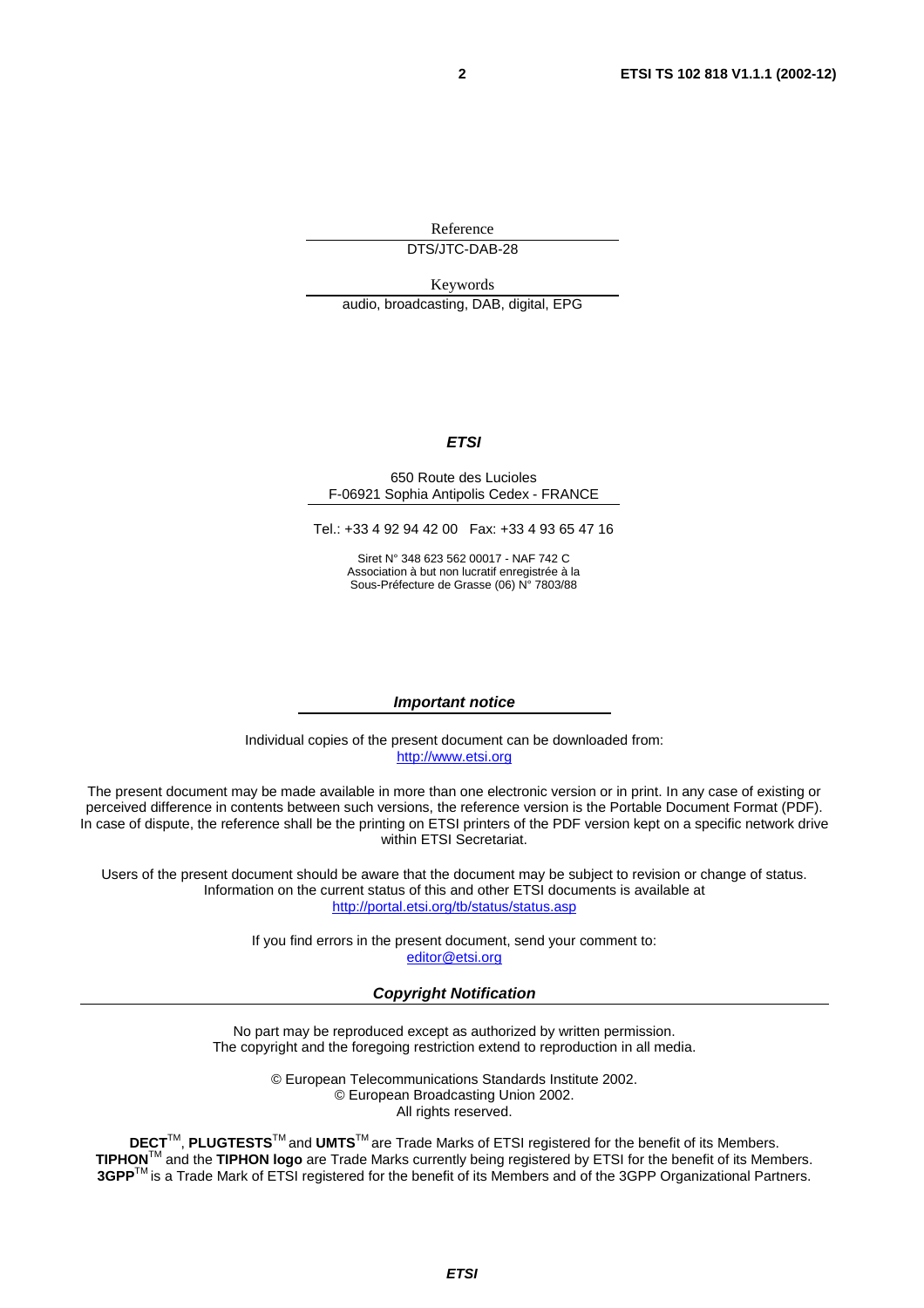## Contents

| $\mathbf{I}$   |  |  |  |  |  |
|----------------|--|--|--|--|--|
| 2              |  |  |  |  |  |
| 3              |  |  |  |  |  |
| 3.1            |  |  |  |  |  |
| 3.2            |  |  |  |  |  |
| $\overline{4}$ |  |  |  |  |  |
| 4.1            |  |  |  |  |  |
| 4.2            |  |  |  |  |  |
| 4.2.1          |  |  |  |  |  |
| 4.2.2          |  |  |  |  |  |
| 4.3            |  |  |  |  |  |
| 4.3.1          |  |  |  |  |  |
| 4.3.2          |  |  |  |  |  |
| 4.3.3          |  |  |  |  |  |
| 5              |  |  |  |  |  |
| 5.1            |  |  |  |  |  |
| 5.2            |  |  |  |  |  |
| 5.2.1          |  |  |  |  |  |
| 5.2.2          |  |  |  |  |  |
| 5.2.3          |  |  |  |  |  |
| 5.2.4          |  |  |  |  |  |
| 5.2.5          |  |  |  |  |  |
| 5.2.6          |  |  |  |  |  |
| 5.2.7          |  |  |  |  |  |
| 5.2.8          |  |  |  |  |  |
| 5.2.9          |  |  |  |  |  |
| 5.2.10         |  |  |  |  |  |
| 5.2.11         |  |  |  |  |  |
| 5.2.12         |  |  |  |  |  |
| 5.2.13         |  |  |  |  |  |
| 5.2.14         |  |  |  |  |  |
| 5.2.15         |  |  |  |  |  |
| 5.2.16         |  |  |  |  |  |
| 5.2.17         |  |  |  |  |  |
| 5.3            |  |  |  |  |  |
| 5.3.1          |  |  |  |  |  |
| 5.3.2<br>5.3.3 |  |  |  |  |  |
| 5.3.4          |  |  |  |  |  |
| 5.3.5          |  |  |  |  |  |
| 5.3.6          |  |  |  |  |  |
| 5.3.7          |  |  |  |  |  |
| 5.3.8          |  |  |  |  |  |
| 5.3.9          |  |  |  |  |  |
| 5.3.10         |  |  |  |  |  |
| 5.3.11         |  |  |  |  |  |
| 5.3.12         |  |  |  |  |  |
| 5.3.13         |  |  |  |  |  |
| 5.3.14         |  |  |  |  |  |
| 5.3.15         |  |  |  |  |  |
| 5.4            |  |  |  |  |  |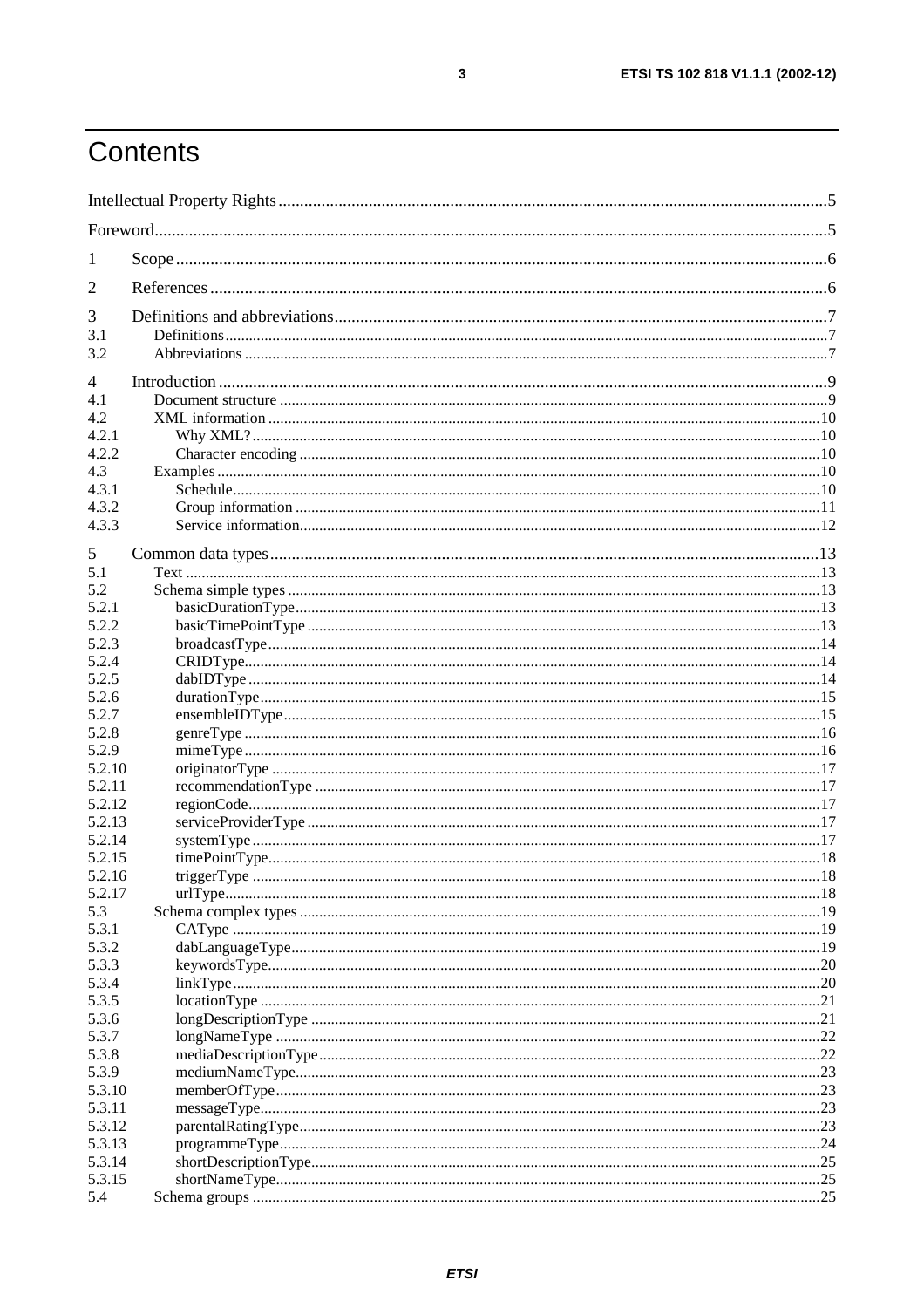| 5.4.1                                                      |                               |  |  |
|------------------------------------------------------------|-------------------------------|--|--|
| 5.4.2<br>5.4.3                                             |                               |  |  |
|                                                            |                               |  |  |
| 6<br>6.1                                                   |                               |  |  |
| 6.2                                                        |                               |  |  |
| $\overline{7}$                                             |                               |  |  |
| 7.1                                                        |                               |  |  |
| <b>Annex A (normative):</b>                                |                               |  |  |
|                                                            | <b>Annex B</b> (normative):   |  |  |
|                                                            | <b>Annex C</b> (informative): |  |  |
| C.1                                                        |                               |  |  |
| C.2                                                        |                               |  |  |
| C.3                                                        |                               |  |  |
|                                                            | <b>Annex D</b> (normative):   |  |  |
| <b>Annex E</b> (normative):<br><b>Annex F</b> (normative): |                               |  |  |
|                                                            |                               |  |  |
| <b>Annex G (informative):</b>                              |                               |  |  |
|                                                            |                               |  |  |

 $\overline{\mathbf{4}}$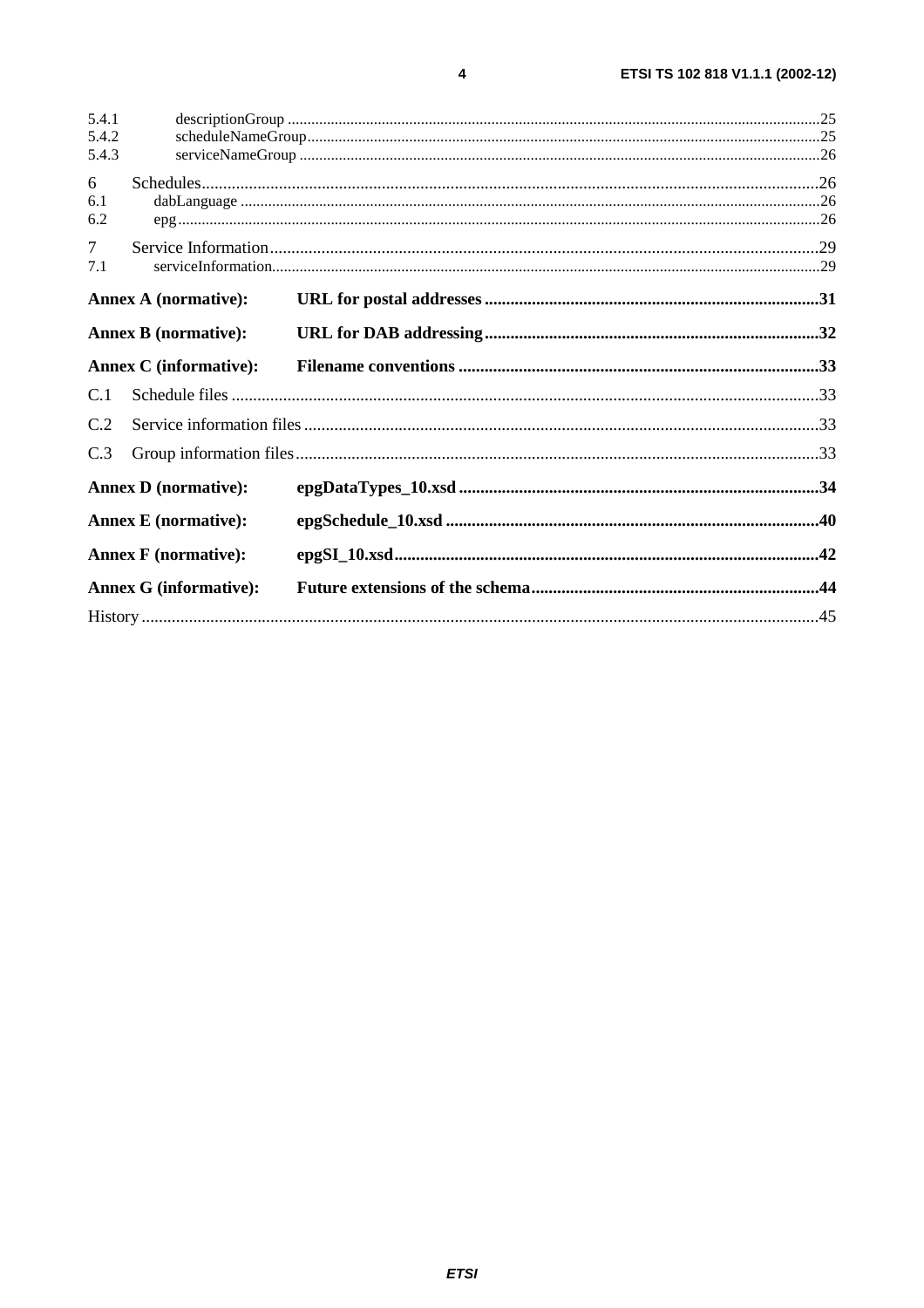## Intellectual Property Rights

IPRs essential or potentially essential to the present document may have been declared to ETSI. The information pertaining to these essential IPRs, if any, is publicly available for **ETSI members and non-members**, and can be found in ETSI SR 000 314: *"Intellectual Property Rights (IPRs); Essential, or potentially Essential, IPRs notified to ETSI in respect of ETSI standards"*, which is available from the ETSI Secretariat. Latest updates are available on the ETSI Web server ([http://webapp.etsi.org/IPR/home.asp\)](http://webapp.etsi.org/IPR/home.asp).

All published ETSI deliverables shall include information which directs the reader to the above source of information.

## Foreword

This Technical Specification (TS) has been produced by Joint Technical Committee (JTC) Broadcast of the European Broadcasting Union (EBU), Comité Européen de Normalisation ELECtrotechnique (CENELEC) and the European Telecommunications Standards Institute (ETSI).

NOTE: The EBU/ETSI JTC Broadcast was established in 1990 to co-ordinate the drafting of standards in the specific field of broadcasting and related fields. Since 1995 the JTC Broadcast became a tripartite body by including in the Memorandum of Understanding also CENELEC, which is responsible for the standardization of radio and television receivers. The EBU is a professional association of broadcasting organizations whose work includes the co-ordination of its members' activities in the technical, legal, programme-making and programme-exchange domains. The EBU has active members in about 60 countries in the European broadcasting area; its headquarters is in Geneva.

European Broadcasting Union CH-1218 GRAND SACONNEX (Geneva) Switzerland Tel: +41 22 717 21 11 Fax: +41 22 717 24 81

The Eureka Project 147 was established in 1987, with funding from the European Commission, to develop a system for the broadcasting of audio and data to fixed, portable or mobile receivers. Their work resulted in the publication of European Standard, EN 300 401 [18], for DAB (see note) which now has worldwide acceptance. The members of the Eureka Project 147 are drawn from broadcasting organizations and telecommunication providers together with companies from the professional and consumer electronics industry.

NOTE: DAB is a registered trademark owned by one of the Eureka Project 147 partners.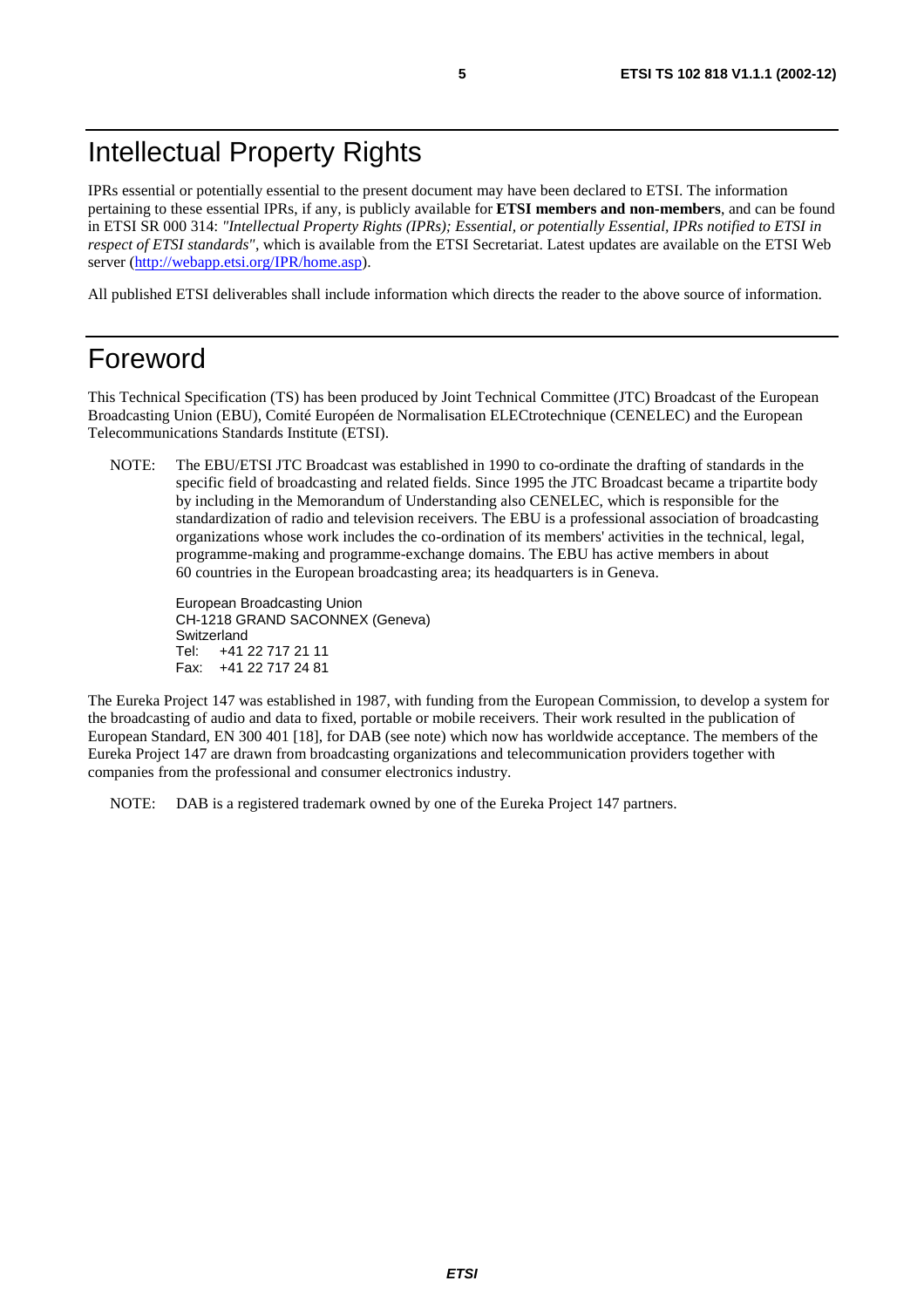## 1 Scope

The present document defines the XML schema data model for an Electronic Programme Guide (EPG) for Eureka-147 Digital Audio Broadcasting (DAB) [18]. Within the present document the term "DAB" is used to refer to the Eureka-147 Digital Audio Broadcasting standard. It is envisaged that this data format could be used both for transmitting schedule data to EPG applications on receivers and as the basis for exchanging information between broadcasters, network operators and content providers.

## 2 References

The following documents contain provisions which, through reference in this text, constitute provisions of the present document.

- References are either specific (identified by date of publication and/or edition number or version number) or non-specific.
- For a specific reference, subsequent revisions do not apply.
- For a non-specific reference, the latest version applies.

Referenced documents which are not found to be publicly available in the expected location might be found at <http://docbox.etsi.org/Reference>.

- [1] TV-Anytime Forum: "TV-Anytime Specification Series: S4 on: Content Referencing".
- [2] ISO 8601: "Data elements and interchange formats Information interchange Representation of dates and times".
- [3] IETF RFC 2396: "Uniform Resource Identifiers (URI): Generic Syntax".
- [4] WAP Forum: "Wireless Application Protocol; Wireless Markup Language Specification".
- [5] W3C: "Extensible Markup Language (XML) 1.0 (Second Edition)" .
- [6] IETF RFC 2045: "Multipurpose Internet Mail Extensions (MIME) Part One: Format of Internet Message Bodies".
- [7] IETF RFC 1766: "Tags for the Identification of Languages".
- [8] PNG Development Group "PNG (Portable Network Graphics) Specification, Version 1.1".
- [9] IETF RFC 2806: "URLs for Telephone Calls".
- [10] IETF RFC 3191: "Minimal GSTN address format in Internet Mail".
- [11] **IETF RFC 2368: "The mailto URL scheme".**
- [12] WAP Forum: "Wireless Application Protocol; Wireless Application Environment Specification Version 1.1".
- [13] ISO 3166-1: "Codes for the representation of names of countries and their subdivisions - Part 1: Country codes".
- [14] IETF RFC 2046: "Multipurpose Internet Mail Extensions (MIME) Part Two: Media Types".
- [15] IETF RFC 2048: "Multipurpose Internet Mail Extensions (MIME) Part Four: Registration Procedures".
- [16] ISO/IEC 11172-3 (1993): "Information technology Coding of moving pictures and associated audio for digital storage media at up to about 1,5 Mbit/s - Part 3: Audio".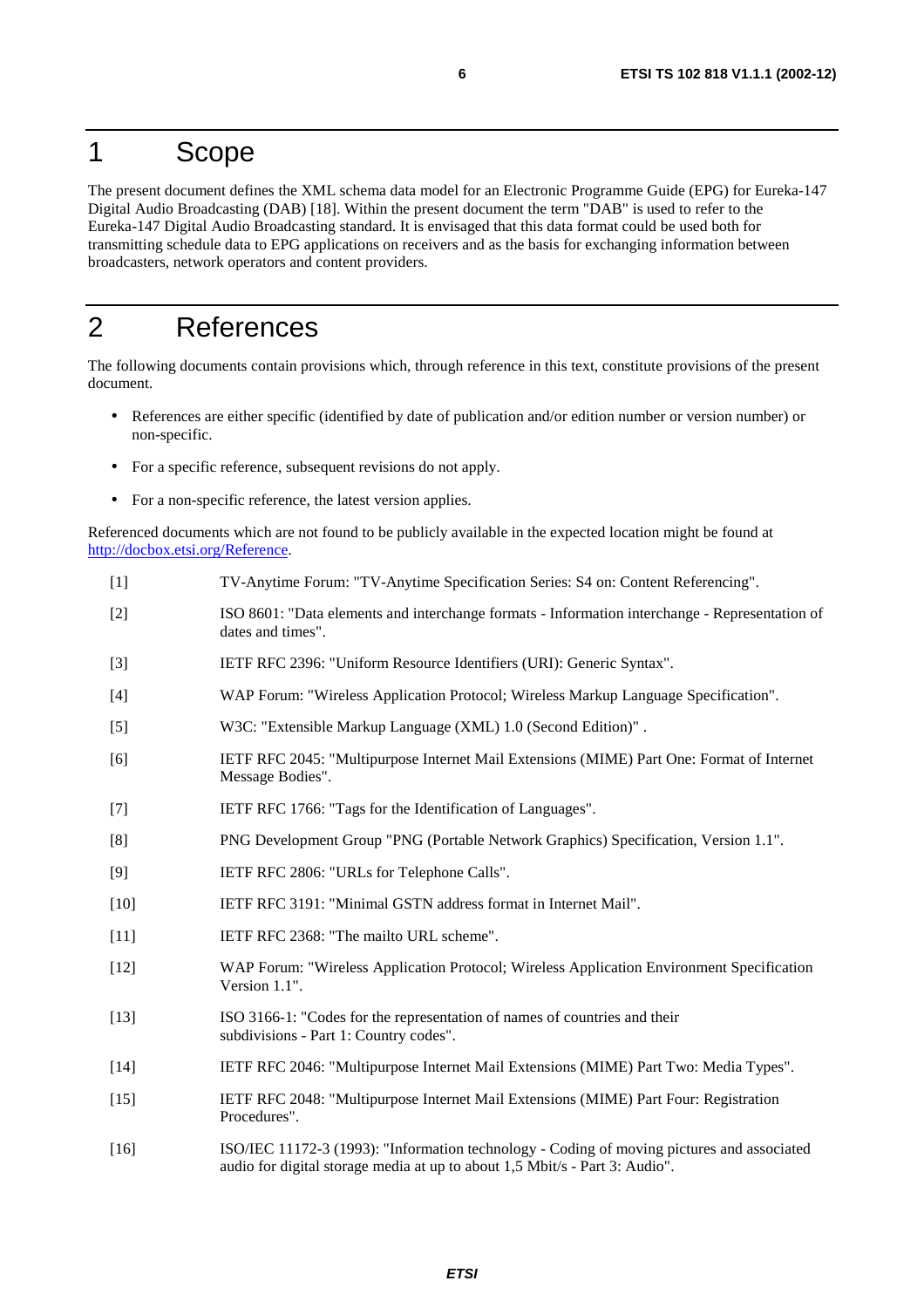- [18] ETSI EN 300 401 (V1.3.2): "Radio Broadcasting Systems; Digital Audio Broadcasting (DAB) to mobile, portable and fixed receivers".
- [19] ISO 10646-1: "Information technology Universal Multiple-Octet Coded Character Set (UCS) - Part 1: Architecture and Basic Multilingual Plane".
- [20] ISO 8859-2: "Information technology 8-bit single-byte coded graphic character sets - Part 2: Latin alphabet No. 2".

## 3 Definitions and abbreviations

## 3.1 Definitions

For the purposes of the present document, the following terms and definitions apply:

**Conditional Access (CA):** mechanism by which the user access to service components can be restricted

**data service:** service which comprises a non-audio primary service component and optionally secondary service components

**ensemble:** transmitted signal, comprising a set of regularly and closely-spaced orthogonal carriers

NOTE: The ensemble is the entity that is received and processed. In general, it contains audio and data services.

**Ensemble Identifier (EId):** unique 16-bit code, allocated to an ensemble and intended to allow unambiguous worldwide identification of that ensemble

**Extended Programme Associated Data (X-PAD):** extended part of the PAD carried towards the end of the DAB audio frame, immediately before the Scale Factor Cyclic Redundancy Check (CRC). Its length is variable

**Programme Associated Data (PAD):** information that is related to the audio data in terms of contents and synchronization

NOTE: The PAD field is located at the end of the DAB audio frame.

**secondary service component:** In the case where a service contains more than the primary service component, the additional service components are secondary service components.

**service:** In the present document the term "service" is used to refer to a "radio station" such as BBC Radio 4 or Oneword. In strict DAB terms this is actually a service component of a service.

**service component:** part of a service which carries either audio (including PAD) or data

NOTE: The service components of a given service are linked together by the Multiplex Configuration Information. Each service component is carried either in a sub-channel or in the Fast Information Data Channel.

**Service Identifier (SId):** 16- or 32-bit code used to identify a particular service

### 3.2 Abbreviations

For the purposes of the present document, the following abbreviations apply:

| CA.         | <b>Conditional Access</b>  |
|-------------|----------------------------|
| <b>CRID</b> | Content Reference ID       |
| <b>DAB</b>  | Digital Audio Broadcasting |
| <b>DNS</b>  | Domain Name Server         |
| <b>DRM</b>  | Digital Radio Mondiale     |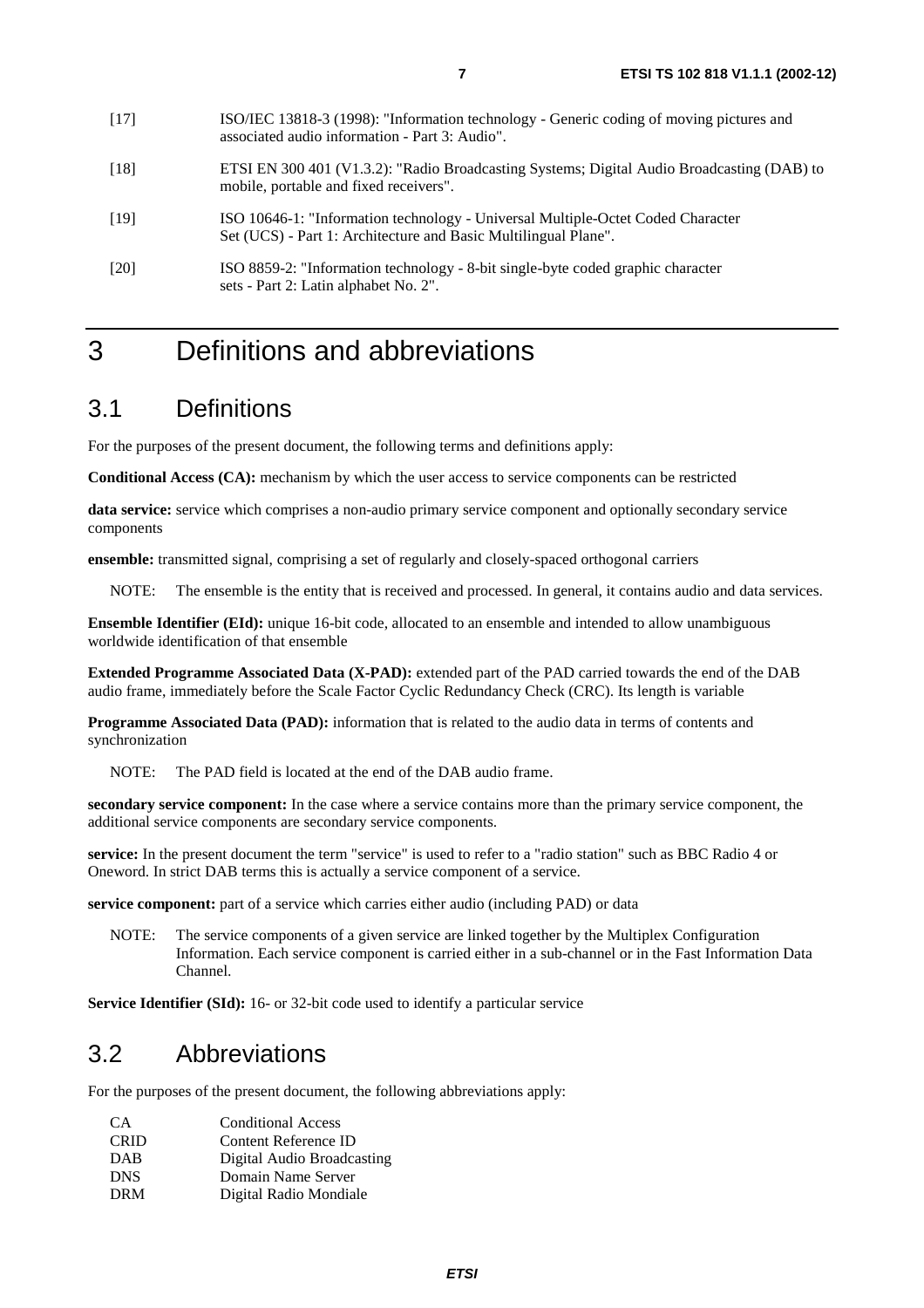| EId   | Ensemble Identifier                             |
|-------|-------------------------------------------------|
| EPG   | Electronic Programme Guide                      |
| IANA  | <b>Internet Assigned Numbers Authority</b>      |
| ISO   | International Organization for Standardization  |
| MIME  | Multipurpose Internet Mail Extensions           |
| MOT   | Multimedia Object Transfer                      |
| PAD   | Programme Associated Data                       |
| PNG   | Portable Network Graphics                       |
| SCIdS | Service Component Identifier within the Service |
| SDARS | Satellite Digital Audio Radios                  |
| SI    | Service Information                             |
| SId   | Service Identifier                              |
| SMS   | <b>Short Messaging Service</b>                  |
| UATy  | <b>User Application Type</b>                    |
| URI   | Uniform Resource Identifier                     |
| URL   | <b>Uniform Resource Location</b>                |
| UTC   | Co-ordinated Universal Time                     |
| WAP   | Wireless Access Protocol                        |
| WBMP  | Wireless Bitmap                                 |
| WWW   | World Wide Web                                  |
| XML   | Extensible Markup Language                      |
| X-PAD | eXtended Programme Associated Data              |
|       |                                                 |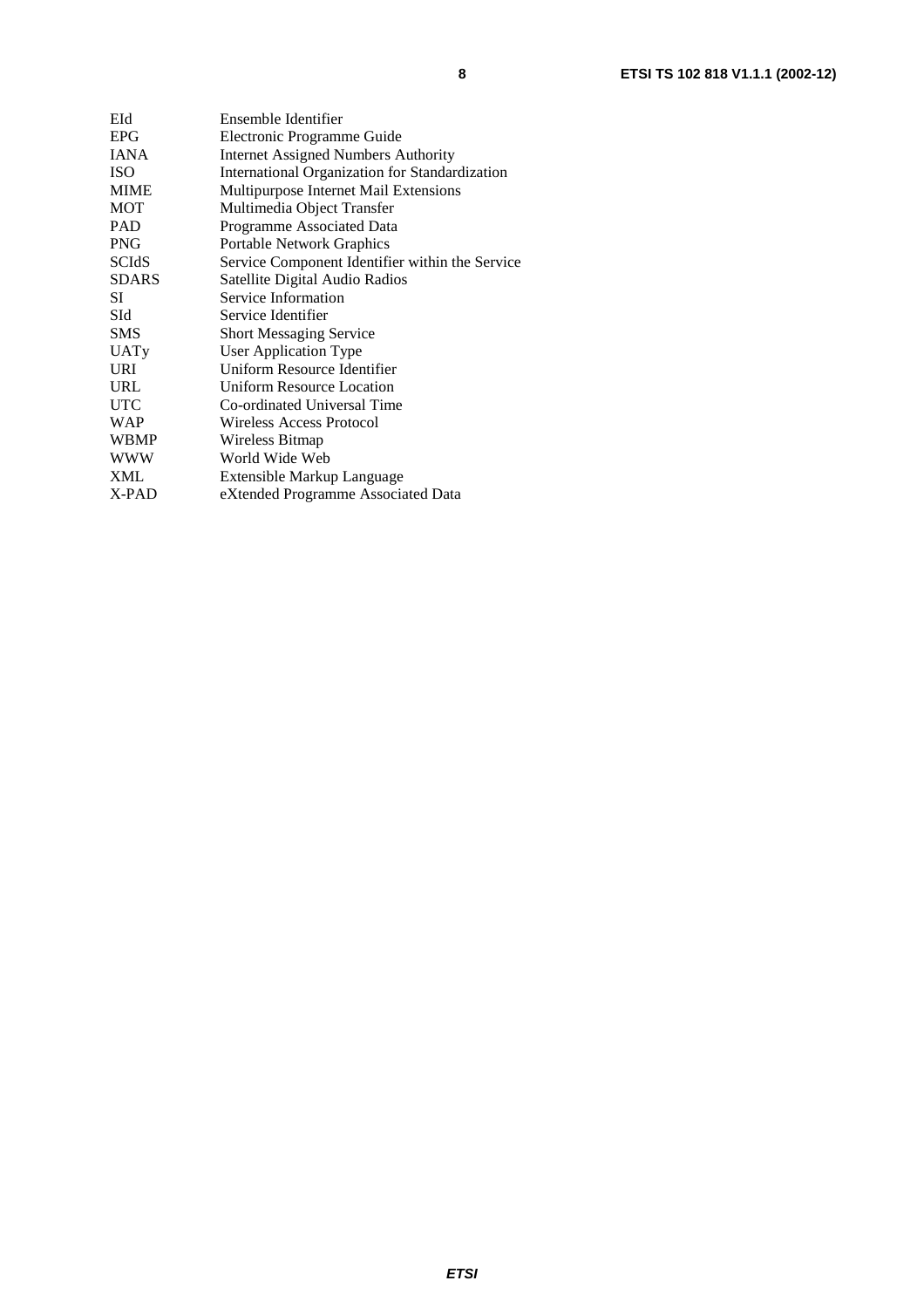## 4 Introduction

It is intended that the EPG will be used to provide programme listings information for both audio and data services and as a mechanism for the user to select services, programmes and related content. A key requirement is that the EPG must work on a range of receivers with differing display capabilities, resources and back-channel capabilities. To achieve this a flexible structure has been defined, as shown in figure 1. The EPG data is broken down into service information (ensembles and services) and programme information (schedules, programmes, groups and events). Additionally programmes and events can be linked together into groups (e.g. for grouping programmes together into serials or series).



### **Figure 1**

## 4.1 Document structure

The EPG specification is split into 3 schemas:

- Common data types epgDataTypes\_10.xsd.
- Schedules epgSchedule\_10.xsd.
- Service information epgSI\_10.xsd.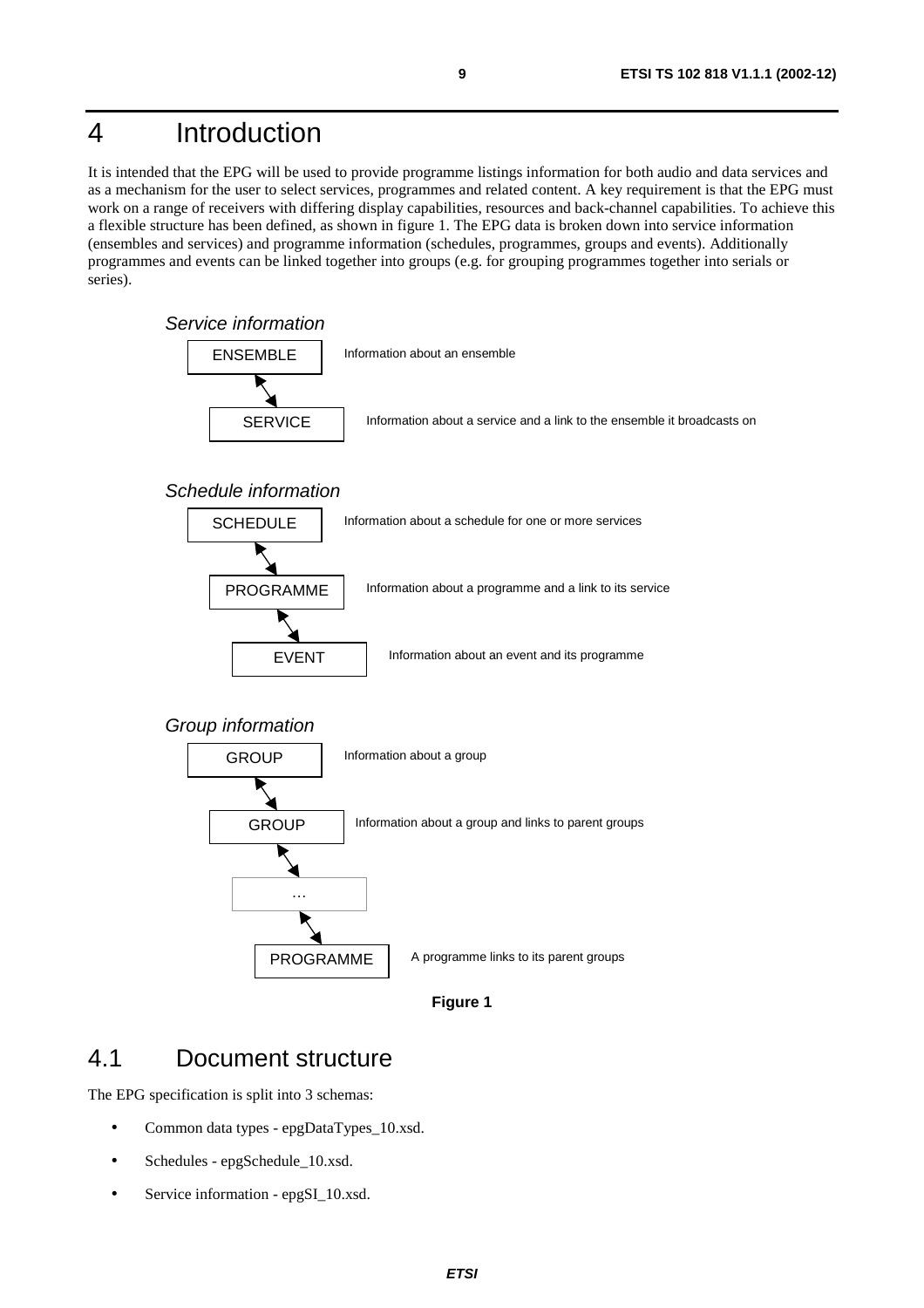The present document is therefore also split into three clauses with the schemas in annexes at the end of the document. Each clause defines and describes each of the entities, elements and attributes in the respective schema.

NOTE: Some of the examples use the representation "…" to indicate possible child elements, this is not valid XML.

### 4.2 XML information

### 4.2.1 Why XML?

*Standards*: XML is a well-established standard for describing structured information.

*Future expandability and backwards-compatibility*: An appropriately designed XML application can be expanded in the future without breaking any previous systems. This is particularly important in this case where we are trying to develop a specification that will be used in a large number of applications, some of which are unknown at this point in time.

*Use of existing tools*: Many applications and APIs already exist for manipulating XML and these would be useful in creating/editing content and writing robust software utilizing EPG documents.

### 4.2.2 Character encoding

The ISO 10646 character set using UTF-8 character encoding must be used in all DAB EPG XML documents where applicable. The ISO 10646 character set contains all characters of the DAB character sets (three EBU Latin-based sets, ISO 8859-2 [20] and ISO 10646-1 [19] using UTF-8).

## 4.3 Examples

To give an idea of what can be done with this XML definition some simple and complex examples are shown in clauses 4.3.1 to 4.3.3.

### 4.3.1 Schedule

Schedule information describes a schedule and its programmes on one or more services for a defined time period. Programmes can also include programme events.

```
<?xml version="1.0" encoding="UTF-8"?> 
<epg xmlns:epg="http://www.worlddab.org/schemas/epg" 
     xmlns:xsi="http://www.w3.org/2001/XMLSchema-instance" 
     xsi:schemaLocation="http://www.worlddab.org/schemas/epg epgSchedule_10.xsd" system="DAB"> 
     <schedule version="1" creationTime="2001-02-28T00:00:00" originator="BBC"> 
         <scope startTime="2001-03-01T00:00:00" stopTime="2001-03-02T18:00:00"> 
             <serviceScope id="e1.c221.0"/> 
             <serviceScope id="e1.ce15.c224.0"/> 
         </scope> 
         <!-- Comprehensive example --> 
         <programme id="crid://www.bbc.co.uk;dab/BC81123456" 
             version="1" 
             recommendation="yes" 
             bitrate="160"> 
             <epg:mediumName xml:lang="en">Gilles Peterson</epg:mediumName> 
             <epg:longName xml:lang="en">Gilles Peterson: Worldwide</epg:longName> 
             <epg:location> 
                  <epg:time time="2001-03-01T00:00:00" 
                      duration="PT2H" 
                      actualTime="2001-03-01T00:00:03" 
                      actualDuration="PT1H55M"/> 
                  <epg:bearer id="e1.ce15.c221.0" trigger="c2213ac1"/> 
              </epg:location> 
              <epg:mediaDescription> 
                  <epg:shortDescription xml:lang="en">Worldwide: Global beats.</epg:shortDescription> 
              </epg:mediaDescription> 
              <epg:mediaDescription>
```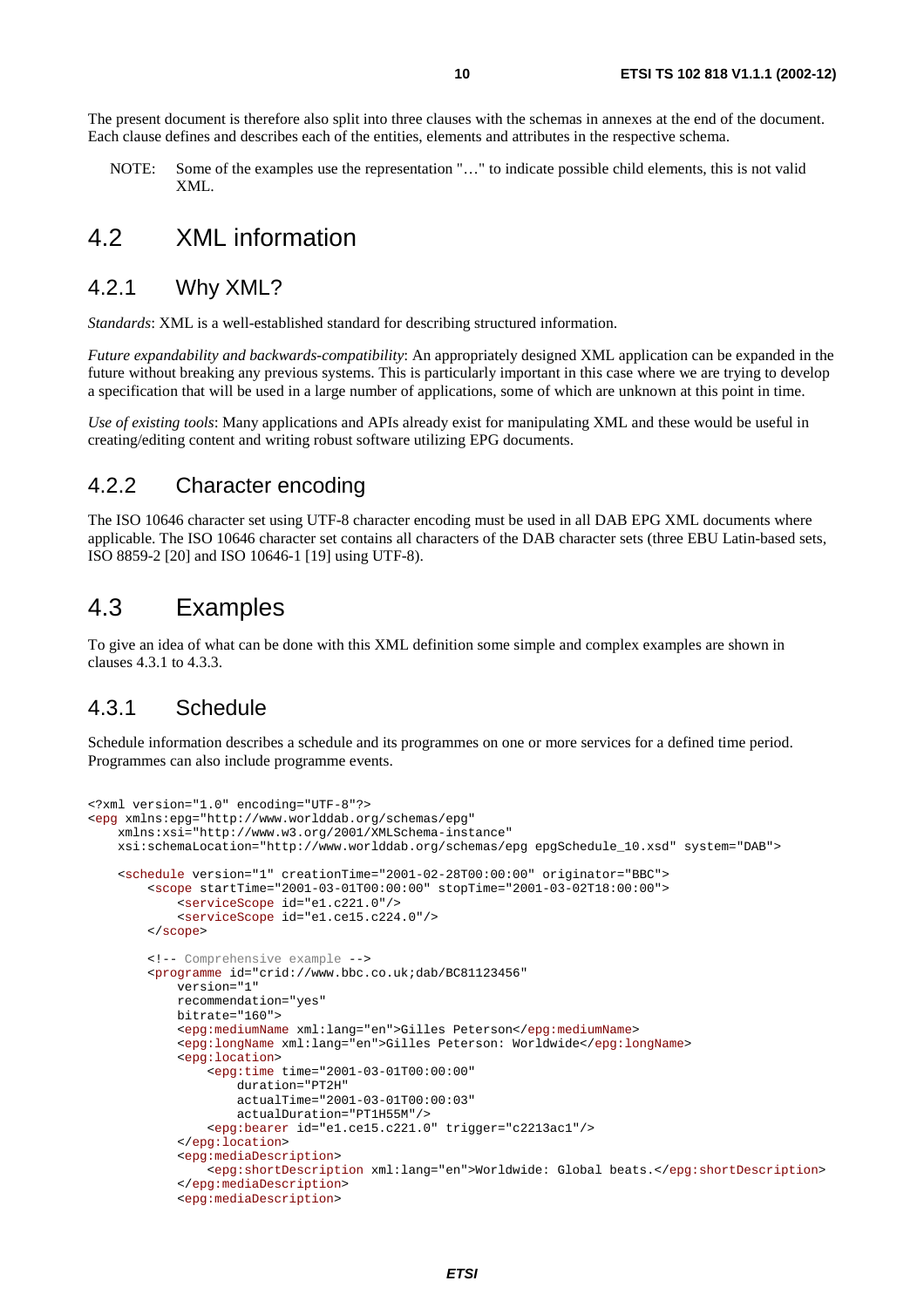```
<epg:longDescription xml:lang="en">Worldwide: Music from the back room of Club Radio 
        1, with chilled global beats.</epg:longDescription> 
     </epg:mediaDescription> 
     <epg:mediaDescription> 
         <epg:multimedia mimeValue="image/png" url="dab://e1.ce15.c229.0/images/r1logo.png"/> 
     </epg:mediaDescription> 
     <epg:genre>pty15</epg:genre> 
     <epg:parentalRating minimumAge="12" country="UK"/> 
     <epg:keywords xml:lang="en">music,dance,hip-hop,jazz,soul</epg:keywords> 
     <epg:memberOf id="crid://www.bbc.co.uk;dab/Worldwide_Series" index="206"/> 
     <epg:link url="http://www.bbc.co.uk/radio1/urban/peterson_tracklistings_archive.shtml" 
         mimeValue="text/shtml" 
         xml:lang="en" 
         description="Track listing" 
         expiryTime="2002-01-01T00:00:00"/> 
     <epg:link url="mailto:gilles.peterson@bbc.co.uk"/> 
     <epg:programmeEvent id="crid://www.bbc.co.uk;dab/BC81123456a" recommendation="yes"> 
         <epg:shortName xml:lang="en">Herbert</epg:shortName> 
         <epg:mediumName xml:lang="en">Herbert Live</epg:mediumName> 
         <epg:longName xml:lang="en">Live session from Herbert</epg:longName> 
         <epg:location> 
             <epg:time time="2001-03-01T00:45:00" duration="PT15M"/> 
         </epg:location> 
         <epg:mediaDescription> 
            <epg:shortDescription xml:lang="en">Live session from Herbert, recorded at Cargo 
            on 24/2/01</epg:shortDescription> 
         </epg:mediaDescription> 
     </epg:programmeEvent> 
 </programme> 
 <!-- Minimum example --> 
 <programme> 
     <epg:mediumName xml:lang="en">PM Magazine</epg:mediumName> 
     <epg:location> 
         <epg:time time="2001-03-02T17:00:00" duration="PT1H"/> 
    </epg:location> 
 </programme>
```

```
4.3.2 Group information
```
</schedule>

</epg>

Group information allows programmes to be put into groups. These may be series, serials or just general themes. A hierarchical approach also allows groups to belong to other groups.

NOTE: This example defines the group that is pointed to by the first programme in the previous example. This group also belongs to another group, 'Radio1\_Series' that is not defined here.

```
<?xml version="1.0" encoding="UTF-8"?> 
<epg xmlns:epg="http://www.worlddab.org/schemas/epg" 
     xmlns:xsi="http://www.w3.org/2001/XMLSchema-instance" 
    xsi:schemaLocation="http://www.worlddab.org/schemas/epg epgSchedule_10.xsd" system="DAB"> 
     <programmeGroups version="1" creationTime="2001-02-28T00:00:00" originator="BBC"> 
         <programmeGroup id="crid://www.bbc.co.uk;dab/Worldwide_Series" 
             version="1" 
             type="show" 
             numOfItems="206"> 
             <epg:mediumName xml:lang="en">Gilles Peterson</epg:mediumName> 
             <epg:longName xml:lang="en">Gilles Peterson: Worldwide</epg:longName> 
             <mediaDescription> 
                 <epg:shortDescription xml:lang="en">Worldwide: Global beats.</epg:shortDescription> 
             </mediaDescription> 
             <mediaDescription> 
                <epg:longDescription xml:lang="en">Worldwide: Music from the back room of Club Radio 
                1.</epg:longDescription> 
             </mediaDescription> 
             <genre>pty15</genre> 
             <memberOf id="crid://www.bbc.co.uk;dab/Radio1_Series"/> 
         </programmeGroup> 
     </programmeGroups> 
</epg>
```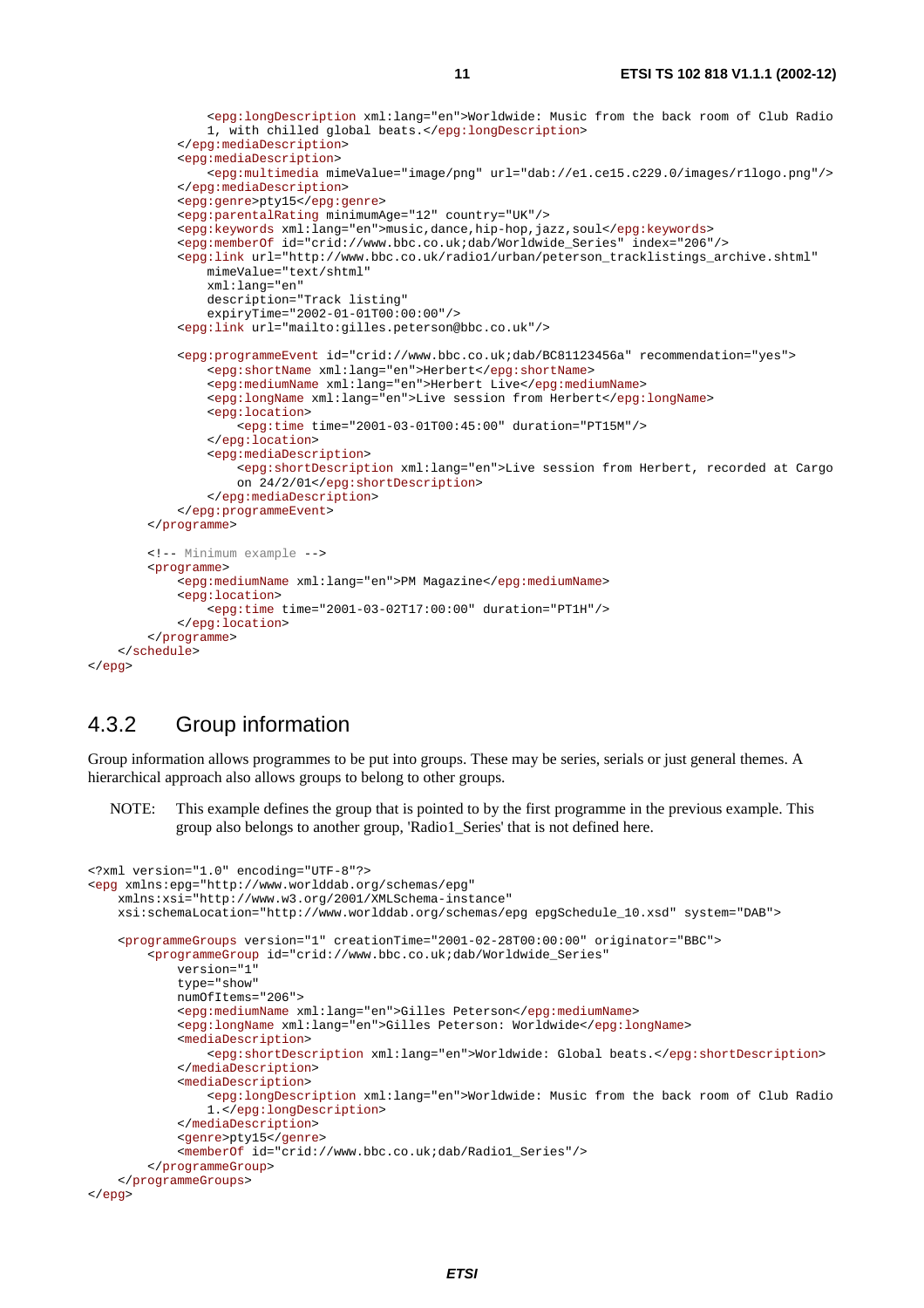### 4.3.3 Service information

Service information includes the structure of and information about the multiplex and its associated services.

```
<?xml version="1.0" encoding="UTF-8"?> 
<serviceInformation xmlns:epg="http://www.worlddab.org/schemas/epg" 
     xmlns:xsi="http://www.w3.org/2001/XMLSchema-instance" 
    xsi:schemaLocation="http://www.worlddab.org/schemas/epg epgSI_10.xsd" 
     version="1" 
     creationTime="2001-02-28T00:00:00" 
     originator="BBC" 
     serviceProvider="BBC" 
     system="DAB"> 
     <!-- Comprehensive example --> 
     <ensemble id="e1.ce15"> 
         <epg:shortName xml:lang="en">BBC</epg:shortName> 
         <epg:mediumName xml:lang="en">BBC National</epg:mediumName> 
         <frequency type="primary" kHz="225648"/> 
         <mediaDescription> 
             <epg:shortDescription xml:lang="en">Digital Radio from the BBC</epg:shortDescription> 
         </mediaDescription> 
         <mediaDescription> 
             <epg:multimedia mimeValue="image/png" url="dab://e1.ce15.c229.0/images/bbclogo.png"/> 
         </mediaDescription> 
         <mediaDescription> 
             <epg:multimedia mimeValue="image/png" 
                  url="http://www.bbc.co.uk/radio/bbclogo_large.png"/> 
         </mediaDescription> 
         <parentalRating minimumAge="0" country="UK"/> 
         <CA type="none"/> 
         <keywords xml:lang="en">Radio1,Radio2,Radio3,Radio4,Radio5,Live</keywords> 
         <link url="http://www.bbc.co.uk/radio/" 
             mimeValue="text/html" 
             description="BBC Radio homepage"/> 
         <service format="audio" bitrate="160" version="1"> 
             <serviceID id="e1.ce15.c221.0" type="primary"/> 
             <epg:shortName xml:lang="en">Radio 1</epg:shortName> 
             <epg:mediumName xml:lang="en">BBC Radio 1</epg:mediumName> 
             <mediaDescription> 
                 <epg:shortDescription xml:lang="en">Rock and pop music from the 
                 BBC.</epg:shortDescription> 
             </mediaDescription> 
             <mediaDescription> 
                  <epg:multimedia mimeValue="image/png" url="dab://e1.ce15.c229.0/images/r1logo.png"/> 
             </mediaDescription> 
             <genre>pty10</genre> 
             <epgLanguage xml:lang="en"/> 
             <parentalRating minimumAge="0" country="UK"/> 
             <keywords xml:lang="en"> music,pop,rock,dance,hip-hop,soul </keywords> 
             <link url="http://www.bbc.co.uk/radio1/" mimeValue="text/html" xml:lang="en"/> 
         </service> 
     </ensemble> 
     <!-- Minimum example --> 
     <ensemble id="e1.ce15"> 
         <epg:shortName xml:lang="en">BBC</epg:shortName> 
         <epg:mediumName xml:lang="en">BBC National</epg:mediumName> 
         <service> 
             <serviceID id="e1.ce15.c221.0"/> 
             <epg:shortName xml:lang="en">Radio 1</epg:shortName> 
             <epg:mediumName xml:lang="en">BBC Radio 1</epg:mediumName> 
         </service> 
         <service> 
             <serviceID id="e1.ce15.c222.0"/> 
             <epg:shortName xml:lang="en">BBCR2 </epg:shortName> 
             <epg:mediumName xml:lang="en">BBC Radio 2</epg:mediumName> 
         </service> 
         <service> 
             <serviceID id="e1.ce15.c223.0"/> 
             <epg:shortName xml:lang="en">BBCR3</epg:shortName> 
             <epg:mediumName xml:lang="en">BBC Radio 3</epg:mediumName> 
         </service> 
         <service> 
             <serviceID id="e1.ce15.c224.0"/>
```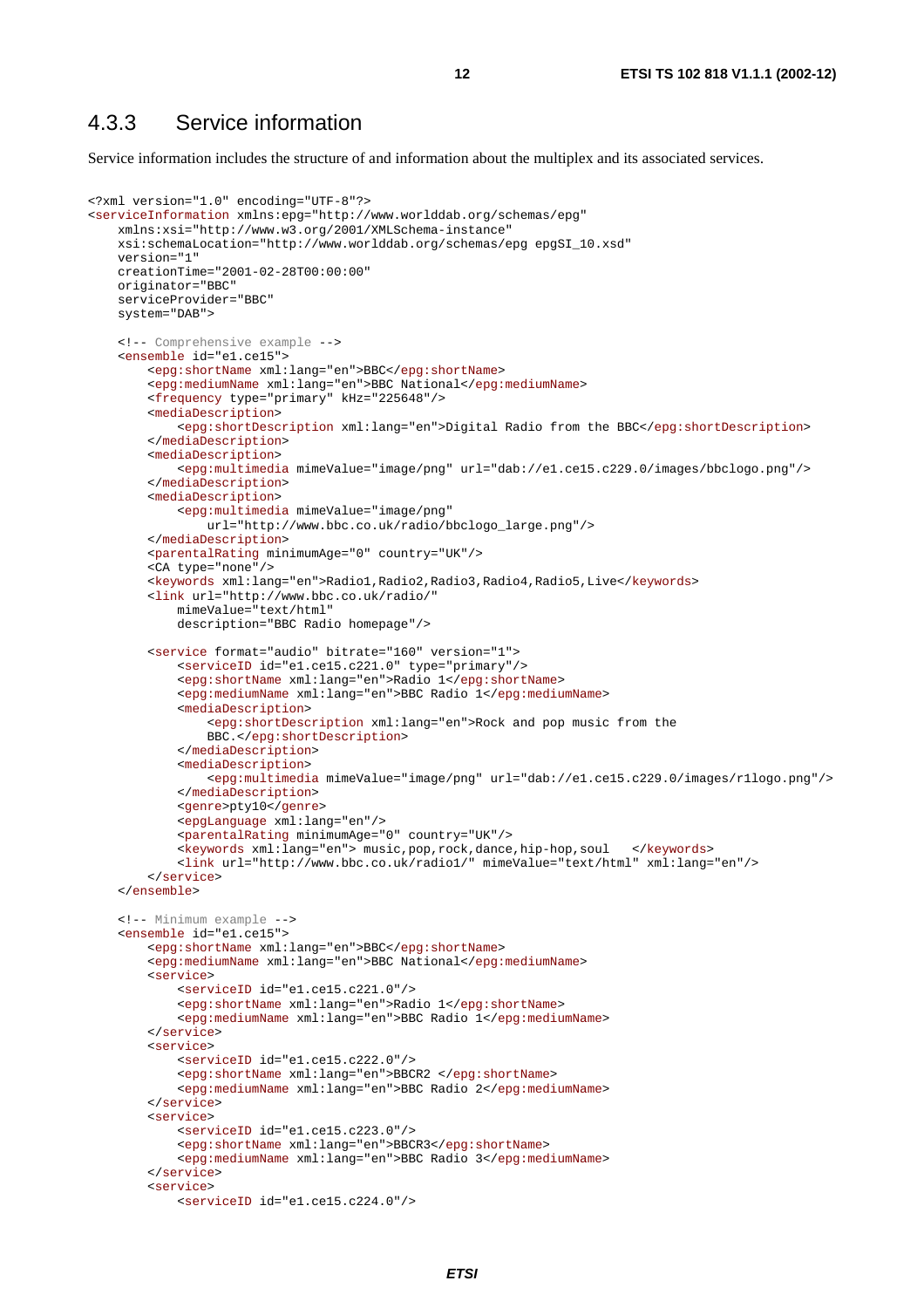```
 <epg:shortName xml:lang="en">BBCR4</epg:shortName> 
             <epg:mediumName xml:lang="en">BBC Radio 4</epg:mediumName> 
         </service> 
         <service> 
             <serviceID id="e1.ce15.c225.0"/> 
             <epg:shortName xml:lang="en">BBC5L</epg:shortName> 
             <epg:mediumName xml:lang="en">BBC Radio Five Live</epg:mediumName> 
         </service> 
     </ensemble> 
</serviceInformation>
```
## 5 Common data types

This clause describes common data types (simple and complex types) that are used throughout this XML specification.

### 5.1 Text

Any text sections in attributes or elements should be careful to avoid using any of the reserved XML characters:

 $<$  > " '

These characters should be encoded using the predefined entity references (& < &gt; &quot; &apos;) or enclosed in a CDATA section (e.g.  $\langle$ ![CDATA[Some text including an &]]>.

## 5.2 Schema simple types

### 5.2.1 basicDurationType

```
<!-- ########################################## --> 
<!-- Definition of basicDurationType --> 
<!-- ########################################## --> 
<xs:simpleType name="basicDurationType"> 
     <xs:restriction base="xs:string"> 
          <xs:whiteSpace value="collapse"/> 
             \alpha -xs:pattern value="\-?P(\d+D)?(T(\d+H)?(\d+M)?(\d+S)?(\d+N)?(\d{2}f)?)?(\d+F)?((\-
             |\ \rangle + \rangle \{2\} : \{2\} Z ? "/>
     </xs:restriction> 
</xs:simpleType>
```
See durationType in clause 5.2.6.

### 5.2.2 basicTimePointType

```
<!-- ########################################## --> 
<!-- Definition of basicTimePointType --> 
<!-- ########################################## --> 
<xs:simpleType name="basicTimePointType"> 
     <xs:restriction base="xs:string"> 
          <xs:whiteSpace value="collapse"/> 
             \langle xs : pattern value = "\neg(\d+(\neg\neg d{2})(\neg\neg d{2})\d{2})?)?)?(T\d{2}(:\d{2}(:\d{2}(:\d+(\.\d{2})?)?)?)?(F\d+)?(((\-
             |\n\iota| + \d{2} : d{2} |Z ) |Z ?" />
     </xs:restriction> 
</xs:simpleType>
```
See timePointType in clause 5.2.15.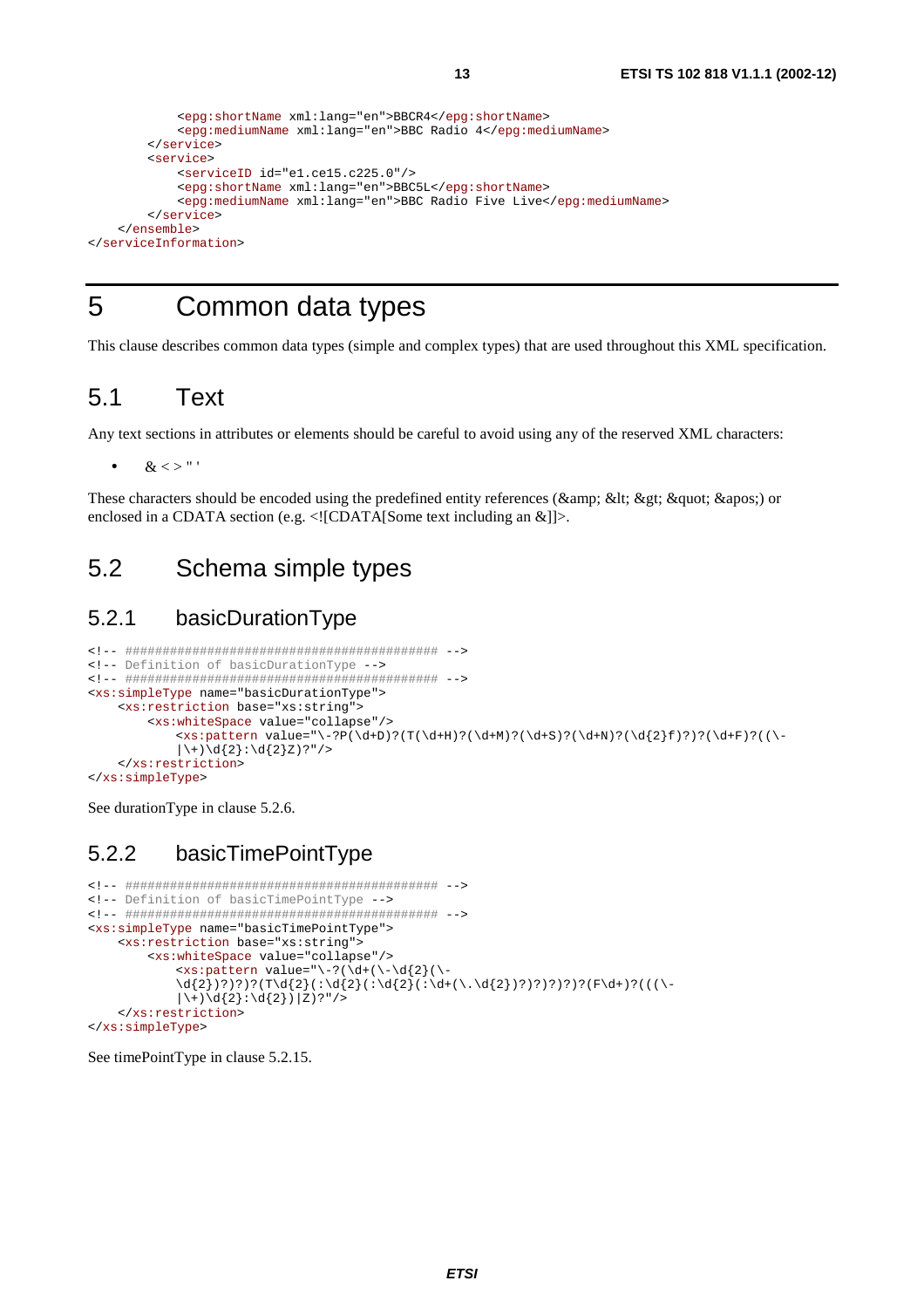#### $5.2.3$ broadcastType

```
<!-- Definition of broadcastType -- >
<xs:simpleType name="broadcastType">
  <xs:restriction base="xs:NMTOKEN">
    <xs:enumeration value="on-air"/>
    <xs:enumeration value="off-air"/>
  </xs:restriction>
</xs:simpleType>
```
This indicates, for the duration of this programme or event, whether the parent service is being broadcast (i.e. 'on-air') or not (i.e. 'off-air'). At times when a service is not being broadcast the broadcaster can use this facility to include 'dummy' EPG entries that promote the service.

#### $5.2.4$ CRIDType

```
<!-- Definition of CRIDType -->
<simpleType name="CRIDType">
  <restriction base="xs:anyURI">
     <whiteSpace value="collapse"/>
     <pattern value="(c|C)(r|R)(i|I)(d|D)://.*/.*"/>
  </restriction>
</simpleType>
```
A unique identifier for a programme, programme event or programme group in the format of a Content Reference ID as defined in the TV-Anytime specification [1]. This CRID (Content Reference ID) should be in the form of crid://<authority>/<data>. Where <authority> is a registered Internet domain name that the CRID author has permission to use. This domain name can be followed by an optional path (beginning with a ';' character) to allow multiple authorities to use the same DNS name (<*DNS name>*<*name extension>*), for example, www.bbc.co.uk;dab. The  $\langle \text{authority} \rangle$  string is case insensitive.  $\langle \text{data} \rangle$  is a free format string (URI compliant and case insensitive) that is meaningful to the given authority and should uniquely identify the content within that authority.

 $E.g.$ 

```
crid://www.bbc.co.uk:dab/BC811200000256129crid://broadcaster.co.uk/foobar
```
#### 5.2.5 dabIDType

```
<!-- Definition of dabIDType-->
<xs:simpleType name="dabIDType">
  <xs:restriction base="xs:string">
     <xs:whiteSpace value="collapse"/>
     \{xs: pattern value = [[0-9a-fA-F][1,2]\}.([0-9a-fA-F][1,4]\). [0-9a-fA-F]\{1,8\}.[0-9a-fA-F][1,8]\}.F] {1}"/>
  </xs:restriction>
</xs:simpleType>
```
This is used to identify elements of the DAB ensemble. It should be a string of the form;  $\langle ECC \rangle$ .  $\langle EId \rangle$ .  $\langle SId \rangle$ .  $\langle SCdS \rangle$  in hex (see note). The Eureka-147 ensemble identifier ( $\langle EId \rangle$ ) is optional. This allows identical services (given identical service IDs) in different ensembles to be addressed.

 $NOTE:$  $ECC =$  Extended Country Code, EId = Ensemble ID, SId = Service ID, SCIdS = Service component ID within Service.

 $E.g.$ 

```
-1 C = 15 C = 221 0
e1.c224.0
```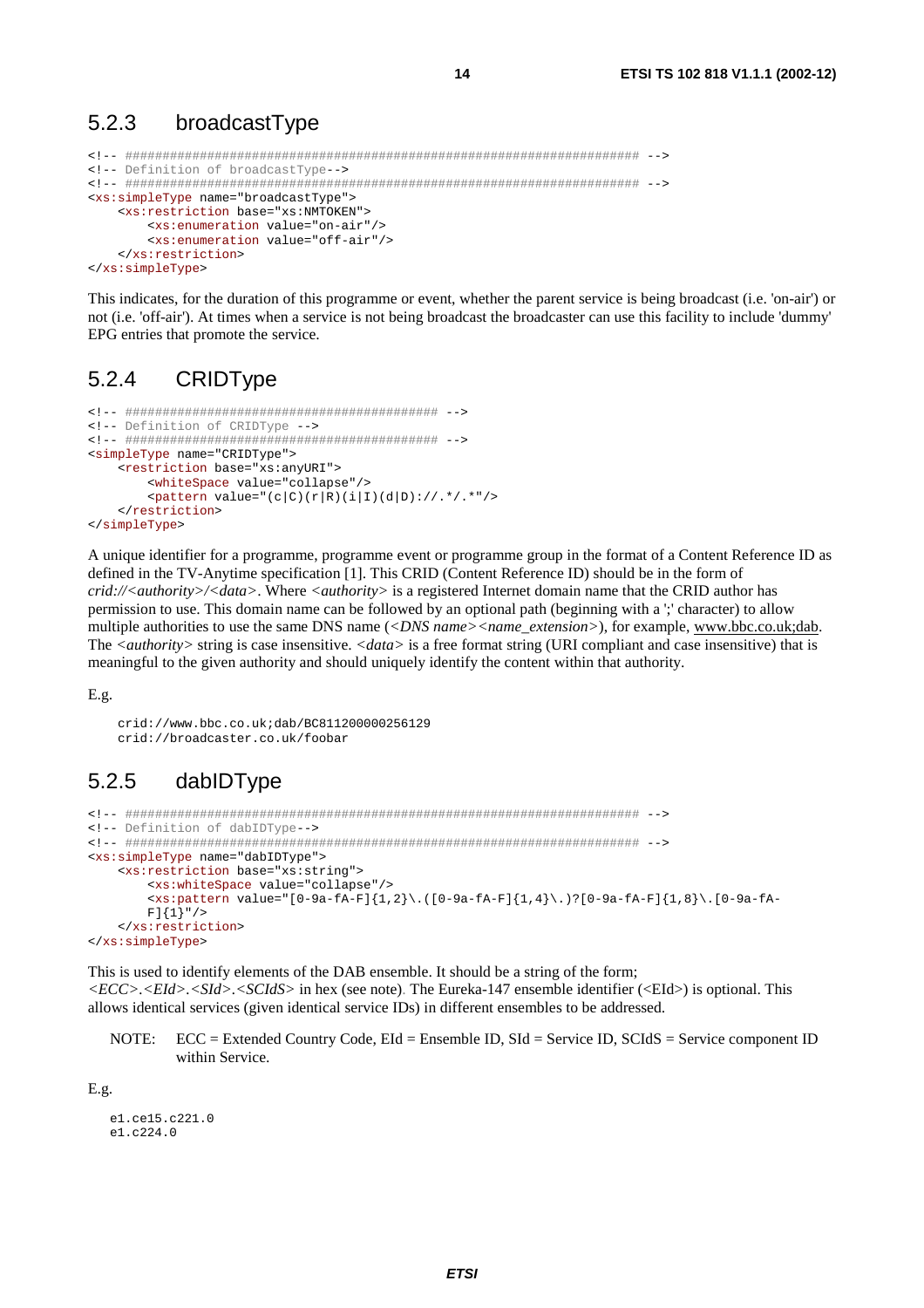### 5.2.6 durationType

```
<!-- ######################################### --> 
<!-- Definition of durationType --> 
<!-- ######################################### --> 
<xs:simpleType name="durationType"> 
     <xs:restriction base="basicDurationType"> 
          <xs:whiteSpace value="collapse"/> 
         \langle x s : pattern \ value = "\ -?P(\d+D)?(T(\d+H)?(\d+M)?(\d+S)?(\d+M)??(\d+F)?(|\setminus + \rangle \backslash d\{2\} : \setminus d\{2\}Z)?"/>
     </xs:restriction> 
</xs:simpleType>
```
Duration is based on the ISO 8601 extended format [2]: PnYnMnDTnHnMnS, where "nY" represents the number of years, "nM" the number of months, "nD" the number of days, "T" is the date/time separator, "nH" the number of hours, "nM" the number of minutes and "nS" the number of seconds. The values of the Year, Month, Day, Hour, Minutes and Seconds components are not restricted but allow an arbitrary integer. Reduced precision and truncated representations of this format are allowed provided they conform to the following:

The lowest order items may be omitted. If omitted their value is assumed to be zero.

If the number of years, months, days, hours, minutes or seconds in any expression equals zero, the number and its corresponding designator may be omitted. However, at least one number and its designator must be present.

The designator "T" shall be absent if all of the time items (i.e. hours/minutes/seconds) are absent. The designator "P" must always be present.

E.g.

 P1DT2H PT2H30M PT15M

### 5.2.7 ensembleIDType

```
<!-- ##################################################################### --> 
<!-- Definition of ensembleIDType --> 
<!-- ##################################################################### --> 
<xs:simpleType name="ensembleIDType"> 
     <xs:restriction base="xs:string"> 
         <xs:whiteSpace value="collapse"/> 
         <xs:pattern value="[0-9a-fA-F]{1,2}\.[0-9a-fA-F]{1,4}"/> 
     </xs:restriction> 
</xs:simpleType>
```
This is a string in the form <ECC.EId> in hex representing the Ensemble Identifier as defined in Eureka-147.

E.g.

e1.ce15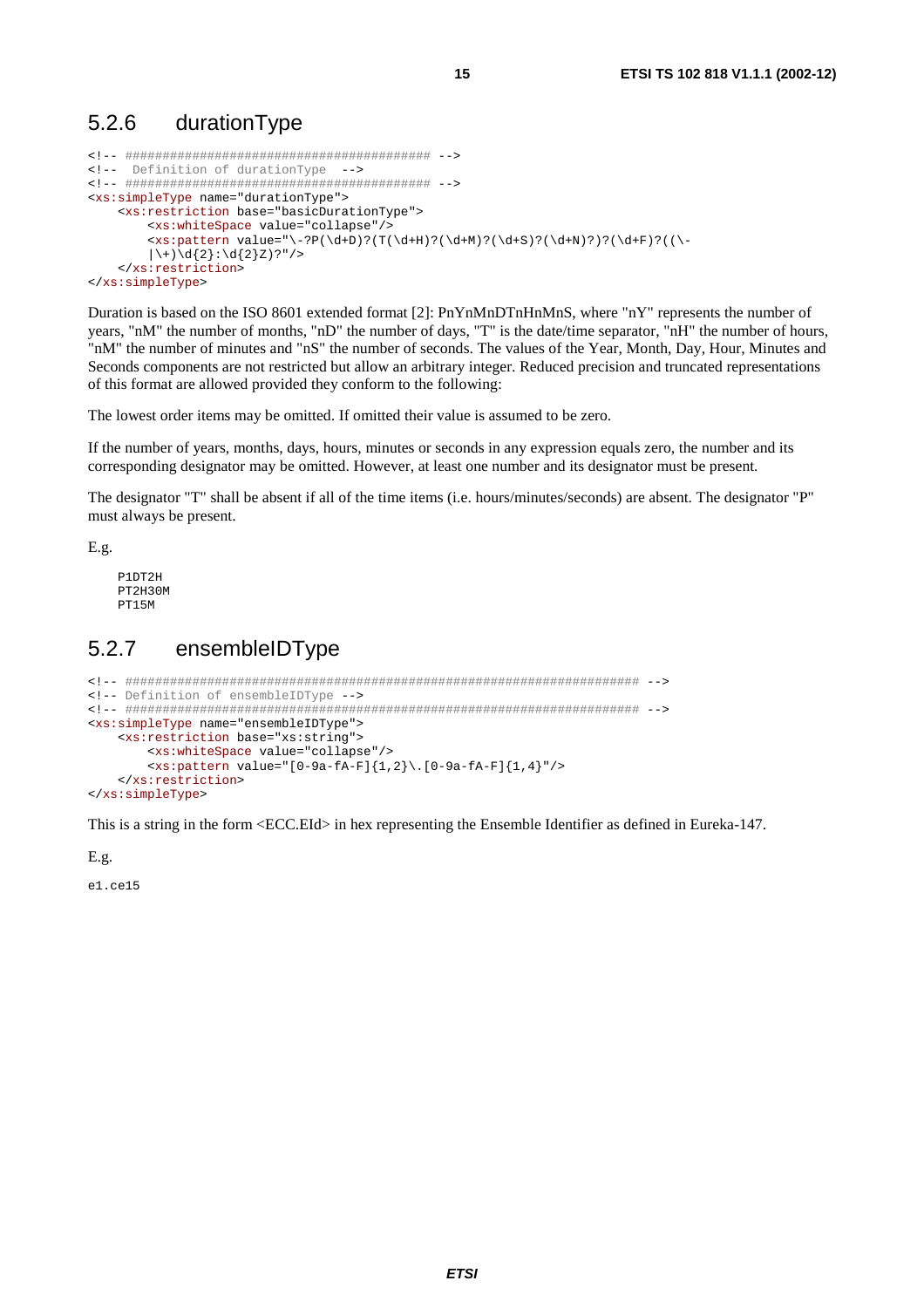### 5.2.8 genreType

```
<!-- ##################################################################### --> 
<!-- Definition of genreType --> 
<!-- ##################################################################### --> 
<xs:simpleType name="genreType"> 
    <xs:restriction base="xs:string"> 
        <xs:whiteSpace value="collapse"/> 
        <xs:enumeration value="pty00"/> 
        <xs:enumeration value="pty01"/> 
        <xs:enumeration value="pty02"/> 
        <xs:enumeration value="pty03"/> 
        <xs:enumeration value="pty04"/> 
        <xs:enumeration value="pty05"/> 
        <xs:enumeration value="pty06"/> 
        <xs:enumeration value="pty07"/> 
        <xs:enumeration value="pty08"/> 
        <xs:enumeration value="pty09"/> 
        <xs:enumeration value="pty10"/> 
        <xs:enumeration value="pty11"/> 
        <xs:enumeration value="pty12"/> 
        <xs:enumeration value="pty13"/> 
        <xs:enumeration value="pty14"/> 
        <xs:enumeration value="pty15"/> 
        <xs:enumeration value="pty16"/> 
        <xs:enumeration value="pty17"/> 
        <xs:enumeration value="pty18"/> 
        <xs:enumeration value="pty19"/> 
        <xs:enumeration value="pty20"/> 
        <xs:enumeration value="pty21"/> 
        <xs:enumeration value="pty22"/> 
        <xs:enumeration value="pty23"/> 
        <xs:enumeration value="pty24"/> 
        <xs:enumeration value="pty25"/> 
        <xs:enumeration value="pty26"/> 
        <xs:enumeration value="pty27"/> 
        <xs:enumeration value="pty28"/> 
        <xs:enumeration value="pty29"/> 
    </xs:restriction> 
</xs:simpleType>
```
This indicates the genre of a programme or service, audio or data. The genre is the DAB Programme Type (Pty) code and its use is restricted to the values shown above.

E.g.

pty15

### 5.2.9 mimeType

```
<!-- ##################################################################### --> 
<!-- Definition of mimeType (Multipurpose Internet Mail Extension --> 
<!-- ##################################################################### --> 
<xs:simpleType name="mimeType"> 
     <xs:restriction base="xs:string"> 
          <xs:whiteSpace value="collapse"/> 
         \overline{\text{xs:pattern value}} = "([!-\ \,0- \ ]\{1,\} / [!-\ \,0- \ ]\{1,\} ) + " \rightarrow </xs:restriction> 
</xs:simpleType>
```
This indicates the MIME type [6] of some data and must be used where it is applicable. The registered list of MIME types is available from the IANA list of Mime Types [14], [15]. However, an application is permitted to use values not in this list as long as they conform to the requirements set out in IETF RFC 2046 [14]. For example, an application may use the a private MIME type "application/x-myapplication", even if this is not a registered MIME type.

E.g.

text/shtml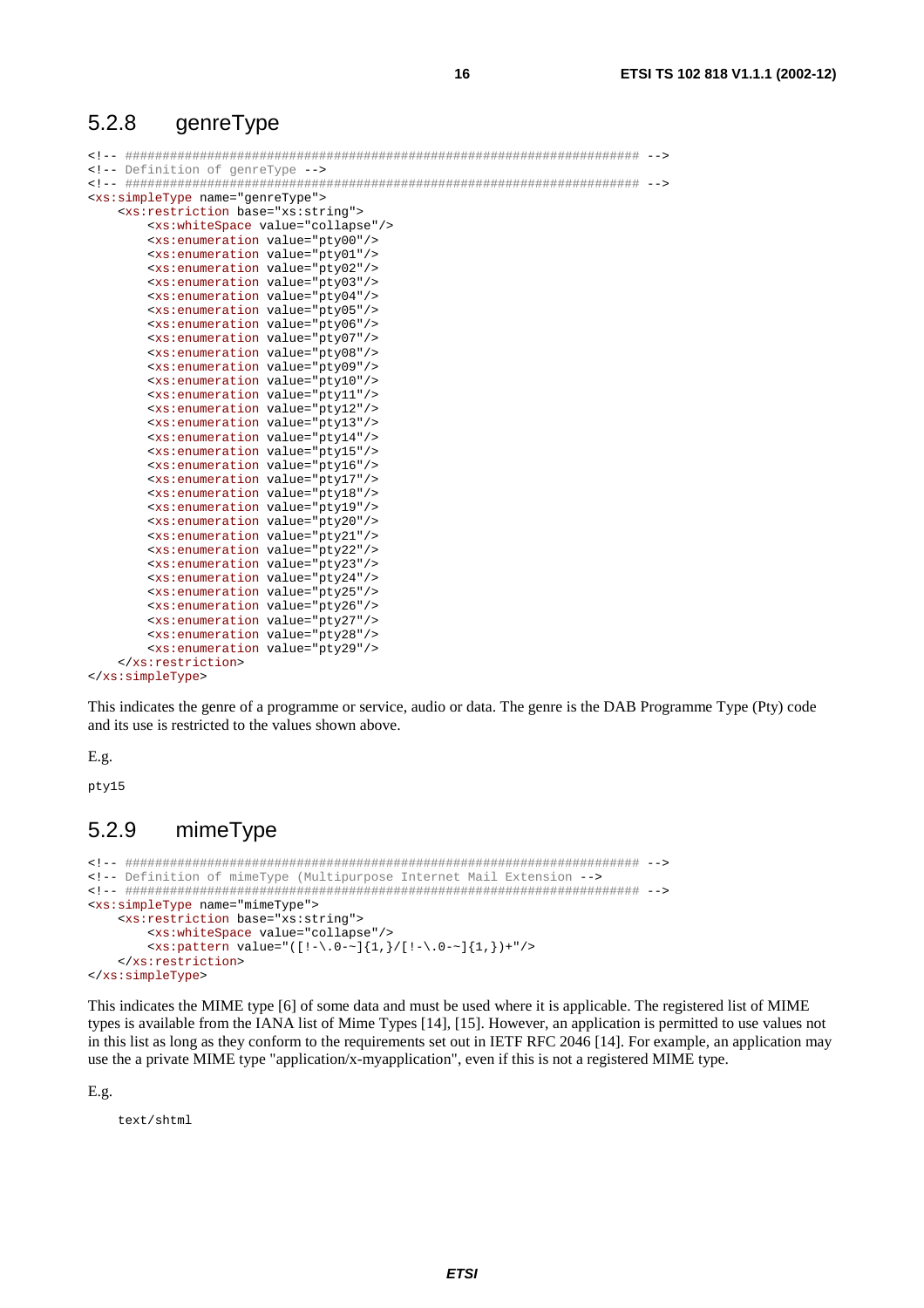#### 5.2.10 originatorType

```
<!-- Definition of originatorType -->
<xs:simpleType name="originatorType">
  <xs:restriction base="xs:string">
   <xs:maxLength value="128"/>
  </xs:restriction>
</xs:simpleType>
```
 $17$ 

This is used to indicate the originator of an EPG schedule.

#### $5.2.11$ recommendationType

```
<!-- Definition of recommendationType-->
<xs:simpleType name="recommendationType">
  <xs:restriction base="xs:NMTOKEN">
    <xs:enumeration value="yes"/>
    <xs:enumeration value="no"/>
  </xs:restriction>
</xs:simpleType>
```
This is used by the broadcaster to indicate a recommended programme or programme event.

#### 5.2.12 regionCode

```
<!-- Definition of regionCode -->
<xs:simpleType name="regionCode">
  <xs:restriction base="xs:string">
    <xs:whiteSpace value="collapse"/>
    \{xs:pattern value="[a-zA-Z]\{2\}(-[a-zA-Z0-9]\{1,3\})?"/>
  </xs:restriction>
</xs:simpleType>
```
This specifies a country and is defined using a valid ISO 3166-1-Alpha-2 code (a two-letter code identifying a country defined in [13]).

#### 5.2.13 serviceProviderType

```
<!-- Definition of serviceProviderType -->
<xs:simpleType name="serviceProviderType">
  <xs:restriction base="xs:string">
    <xs:maxLength value="128"/>
  </xs:restriction>
</xs:simpleType>
```
This is used to indicate the service provider of the services contained in an EPG schedule.

#### 5.2.14 systemType

```
<!-- Definition of systemType-->
<xs:simpleType name="systemType">
  <xs:restriction base="xs:NMTOKEN">
    <xs:enumeration value="DAB"/>
  </xs:restriction>
</xs:simpleType>
```
This specifies the broadcast system that this EPG data supports. This may be extended in the future to include other systems in addition to DAB, e.g. Digital Radio Mondiale (DRM) or Satellite Digital Audio Radios (SDARS).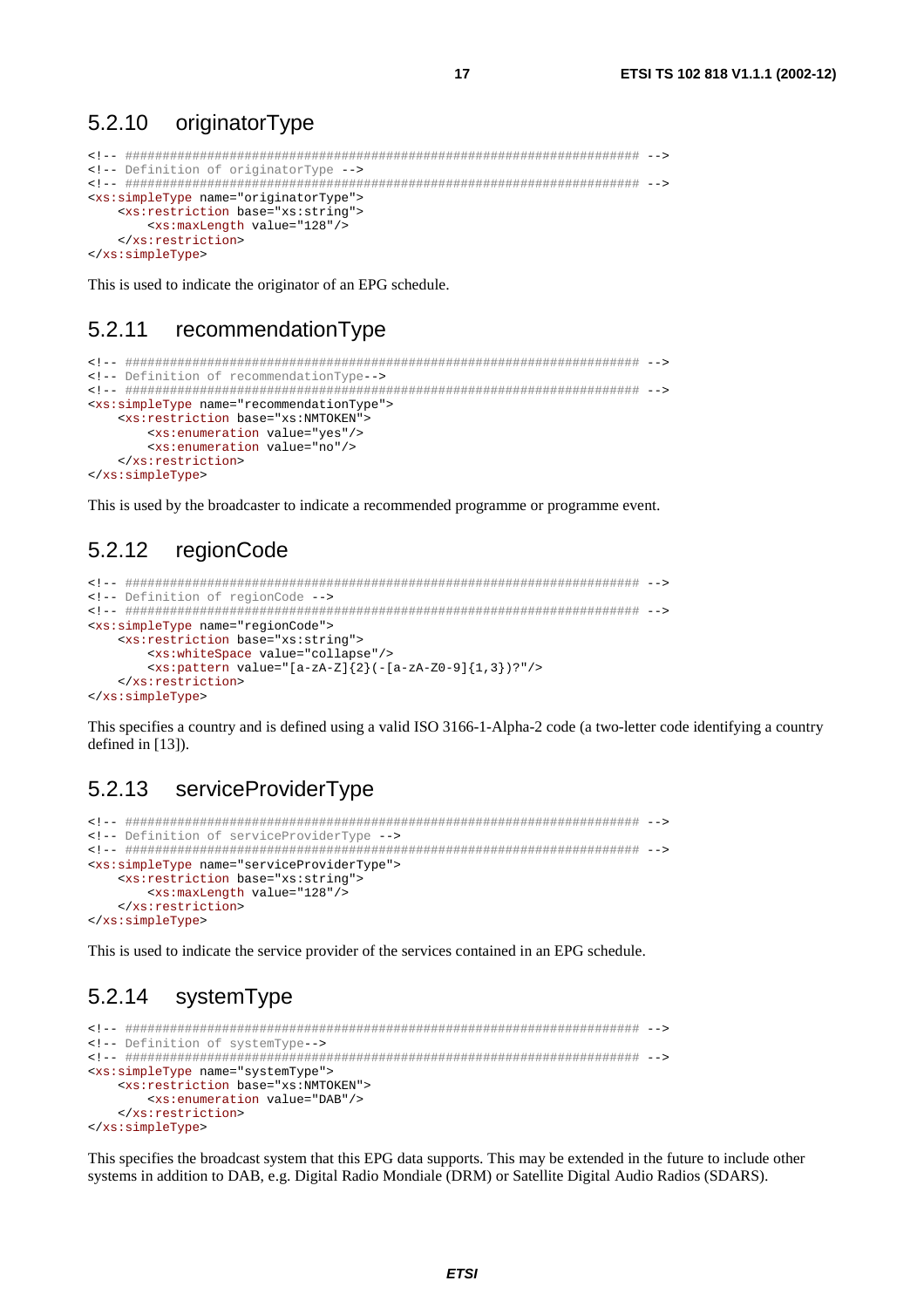### 5.2.15 timePointType

```
<!-- ########################################## --> 
<!-- Definition of timePointType --> 
<!-- ########################################## --> 
<xs:simpleType name="timePointType"> 
     <xs:restriction base="basicTimePointType"> 
         <xs:whiteSpace value="collapse"/> 
        \langle x s : pattern value = "(\{-? \d+ (\d+ \d+2) (\d+\d{2})?)?)?(T\d{2}(:\d{2}(:\d{2}(:\d+)?)?)?)?(F\d+)?(((\-|\+)\d{2}:\d{2})|Z)?"/>
     </xs:restriction> 
</xs:simpleType>
```
This is a time field in local time. It is based on the ISO 8601 extended format [2]: *YYYY-MM-DDThh:mm:ss* Where "*YYYY*" is the year, "*MM*" the month and "*DD*" the date. The letter "*T*" is the date/time separator and "*hh*", "*mm*" and "*ss*" represent the hour, minute and second respectively. To indicate the time zone, i.e. the difference between the local time and UTC, the difference immediately follows the time and consists of a sign, + or -, followed by hh:mm. If this is not present then the difference between local time and UTC is 0.

NOTE: For future compatibility the representation may be immediately followed by a "Z" to indicate Co-ordinated Universal Time (UTC).

E.g.

```
2001-06-07T15:05:00+01:00 
2001-02-03T23:00:00
```
### 5.2.16 triggerType

```
<!-- ##################################################################### --> 
<!-- Definition of triggerType --> 
<!-- ##################################################################### --> 
<xs:simpleType name="triggerType"> 
     <xs:restriction base="xs:string"> 
         <xs:whiteSpace value="collapse"/> 
         <xs:pattern value="[0-9a-fA-F]{8}"/> 
     </xs:restriction> 
</xs:simpleType>
```
This represents a trigger found in the broadcast stream that indicates when a programme is being broadcast. For the purposes of this specification this is the two SId and two Pnum bytes from the DAB FIG0/16 Programme Number. The triggerType requires a complete set of 8 hexadecimal characters. Hence, in some cases leading zeros will be required as place-holders.

E.g.

```
 c2213ac1 
 0b74ff10
```
### 5.2.17 urlType

```
<!-- ##################################################################### --> 
<!-- Definition of urlType--> 
<!-- ##################################################################### --> 
<xs:simpleType name="urlType"> 
     <xs:restriction base="xs:anyURI"> 
         <xs:whiteSpace value="collapse"/> 
        <xs:pattern value="(crid|CRID|tel|mailto|postal|http|dab):(//|\+|SMS=)?([a-zA-Z0-
        9]|\.|@|\|\-|/|_|\+|\?|=|;){1,}"/>
     </xs:restriction> 
</xs:simpleType>
```
This is a string describing the address and protocol of a resource in the URL format defined in [3]. Where URL schemes have previously been defined these should be used. The following schemes are supported in this version:

- *Telephone and fax*: Defined in IETF RFC 2806 [9].
- *SMS*: Address defined using IETF RFC 3191 [10] combined with the protocol defined in IETF RFC 2368 [11].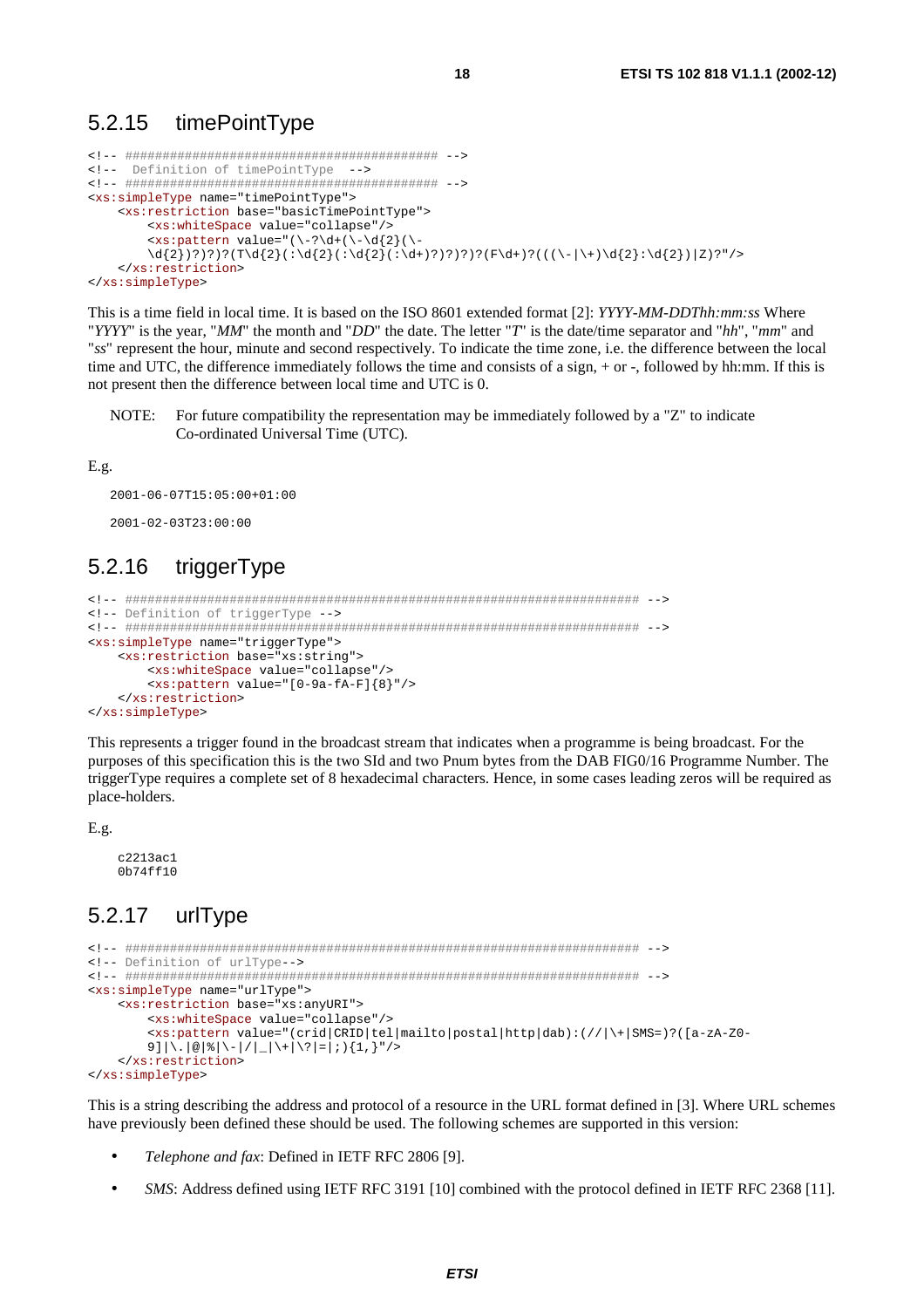- Postal addresses: Defined in Appendix 1 URL for postal addresses.
- Email: Defined in IETF RFC 2368 [11].
- WWW and WAP: Defined in IETF RFC 2396 [3] [4].  $\bullet$
- DAB: Defined in Appendix 2 URL for DAB addressing.  $\bullet$
- *Programme:* A CRID as defined in clause 5.2.1  $\bullet$

Note that this also defines the contents of a CRID (see clause 5.2.4). The 'CRID' prefix does not support mixed case, i.e. it must be either all lower-case or all upper-case.

#### $E.g.$

```
tel: +44-1737-839500
mailto: SMS=+44-7788-123456?body=more%20info
postal:Kingswood%20Warren/Tadworth/Surrey/KT20%206NP/United%20Kingdom/
mailto:gilles.peterson@bbc.co.uk
http://www.bbc.co.uk/
dab://el.ce15.c221.0/data/logo.png
crid://www.bbc.co.uk;dab/BC81123456
```
#### $5.3$ Schema complex types

#### $5.3.1$ CAType

```
<!-- Definition of CAType -->
<xs:complexType name="CAType">
   \overline{\text{xs:sequence}}<xs: qroup ref="descriptionGroup"/>
      <xs:element name="link" type="linkType" minOccurs="0" maxOccurs="unbounded"/>
   </xs:sequence>
   <xs:attribute name="type" default="none">
      <xs:simpleType>
         <xs:restriction base="xs:NMTOKEN">
            <xs:enumeration value="unspecified"/>
            <xs:enumeration value="none"/>
         </xs:restriction>
      </xs:simpleType>
   </xs:attribute>
</xs:complexType>
```
This defines Conditional Access (CA) information. The "type" attribute indicates which CA system is in use (see note); "unspecified" indicates that an unspecified or proprietary CA system is in use and "none" explicitly states that no CA system is in use.

NOTE: There will be additions to this list when CA systems are defined and further information may also be added.

#### $E.g.$

<CA type="unspecified"/>

#### 5.3.2 dabLanguageType

```
<!-- Definition of element dabLanguageType-->
<xs:complexType name="dabLanguageType">
 <xs:attribute ref="xml:lang" default="en"/>
</xs:complexType>
```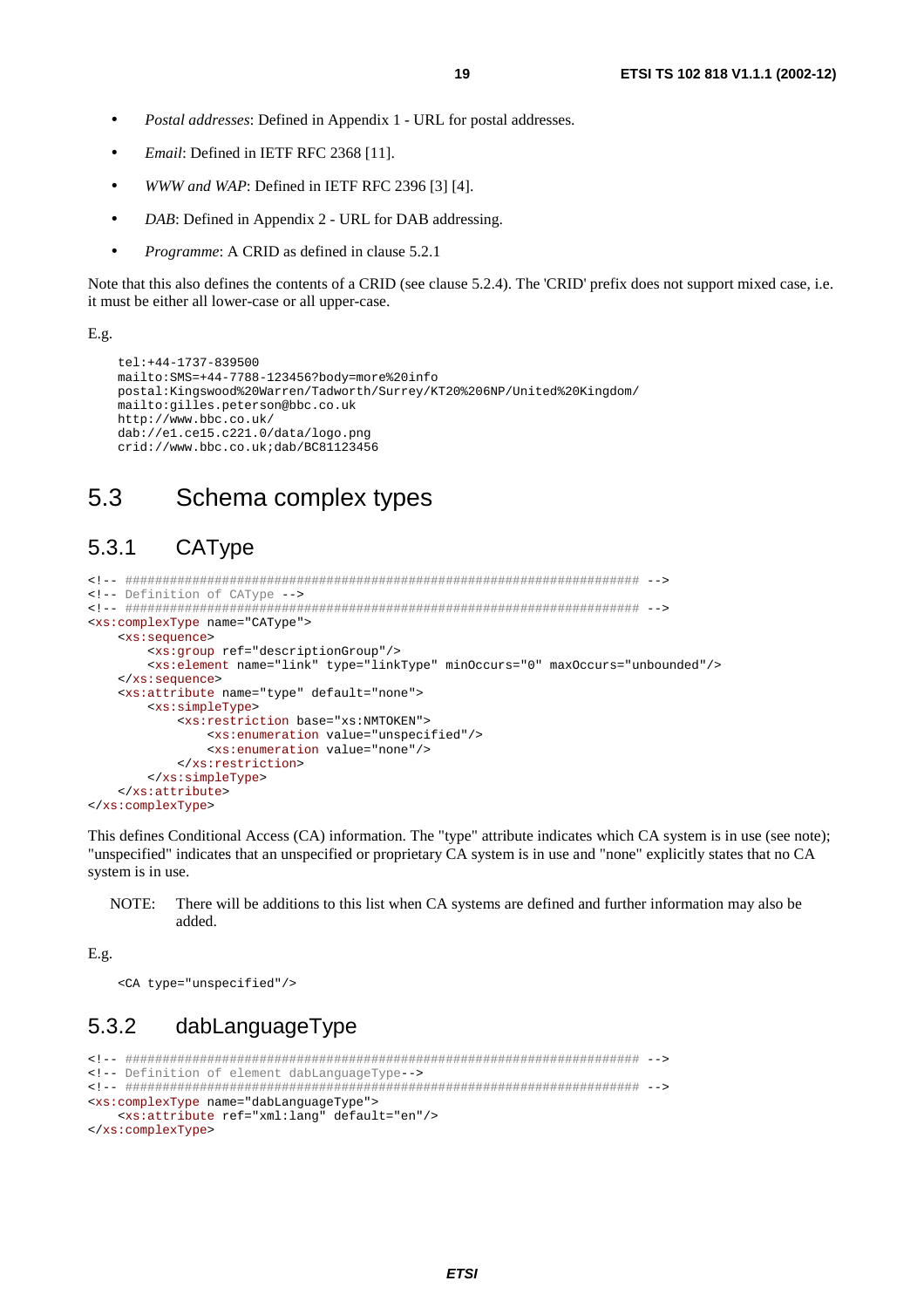This indicates the language for an element. This is in the form of an xml: lang attribute [5] and [7].

 $E.g.$ 

xml:lang="en"

#### 5.3.3 keywordsType

```
<!-- Definition of keywordsType -->
<xs:complexType name="keywordsType">
  <xs:simpleContent>
    <xs:extension base="messageType">
    </xs:extension>
  \epsilon/ye: gimpleContent>
</xs:complexType>
```
This contains a comma-separated list of keywords. The language attribute indicates the language of the keyword list and is in the form of an xml: lang attribute [5] and [7]. The keywords must be separated by commas. The comma-separated list may have leading and trailing spaces, but these are not considered to contain information.

20

#### E.g.

<keywords xml:lang="en">music, dance, hip-hop, jazz, soul</keywords>

#### 534 linkTvpe

```
<!-- Definition of linkType -->
<xs:complexType name="linkType">
  <xs:attribute name="url" type="dab:urlType" use="required"/>
   <xs:attribute name="mimeValue" type="mimeType"/>
   <xs:attribute ref="xml:lang" default="en"/>
  <xs:attribute name="description">
      <xs:simpleType>
        <xs:restriction base="xs:string">
            <xs:maxLength value="180"/>
        </xs:restriction>
      </xs:simpleType>
  </xs:attribute>
  <xs:attribute name="expiryTime" type="timePointType"/>
</xs:complexType>
```
This is used to link to additional information or content. The "url" attribute gives the protocol and address of the link. The "mimeValue" attribute indicates the MIME type [6] of any data linked to and must be used where it is applicable. The language attribute indicates the language of the descriptive information and is in the form of an xml: lang attribute [5] and [7]. The "description" attribute is used to describe the link. The "expiryTime" attribute indicates when a link will expire.

 $E.g.$ 

```
<link url="http://www.bbc.co.uk/radiol/urban/peterson tracklistings archive.shtml"
    mimeValue="text/shtml"
    xml: lang="en"
    description="Track listing"
    expiryTime="2001-07-09T23:59:59+01:00"
\sqrt{2}
```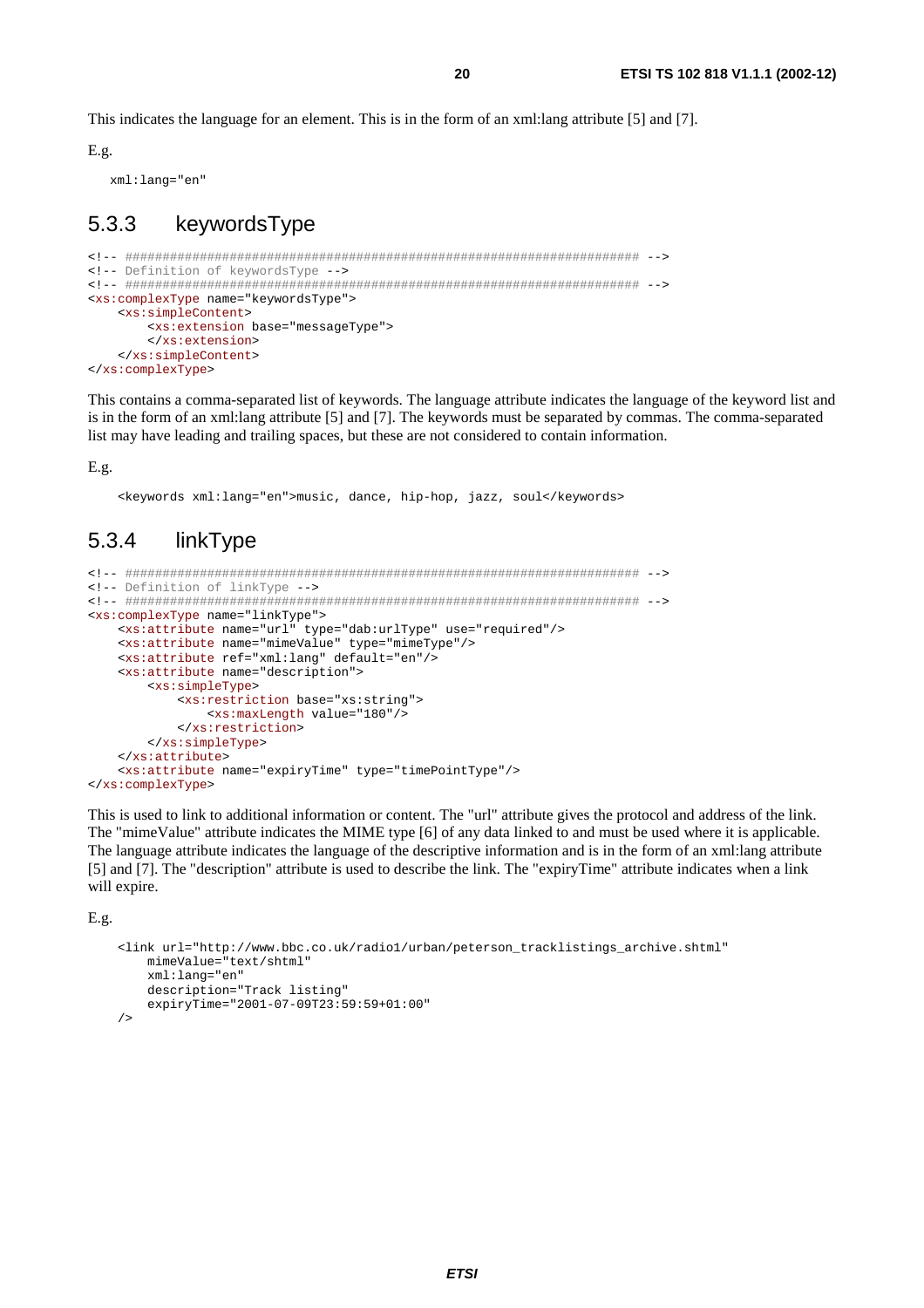### 5.3.5 locationType

```
<!-- ##################################################################### --> 
<!-- Definition of locationType --> 
<!-- ##################################################################### --> 
<xs:complexType name="locationType"> 
     <xs:sequence> 
         <xs:element name="time" maxOccurs="unbounded"> 
             <xs:complexType> 
                 <xs:attribute name="time" type="timePointType" use="required"/> 
                 <xs:attribute name="duration" type="durationType" use="required"/> 
                  <xs:attribute name="actualTime" type="timePointType"/> 
                 <xs:attribute name="actualDuration" type="durationType"/> 
             </xs:complexType> 
         </xs:element> 
         <xs:element name="bearer" minOccurs="0" maxOccurs="unbounded"> 
             <xs:complexType> 
                 <xs:attribute name="id" type="dabIDType" use="required"/> 
                 <xs:attribute name="trigger" type="triggerType"/> 
             </xs:complexType> 
         </xs:element> 
     </xs:sequence> 
</xs:complexType>
```
This describes the time information and the location in the DAB channel of a programme. There may be:

- One time element and one bearer element.
- One time element and multiple bearer elements.
- One bearer element and multiple time elements.

"Multiple time elements and multiple bearer elements" is ambiguous and must not be used. If the EPG data service is associated with an audio service (i.e. PAD within DAB) and the "bearer" element is not present then the programme information relates to that associated audio service.

The "time" element describes the time information for a programme. The "time" attribute is the billed start time of the programme (i.e. the time advertised to the public for when the programme starts) and the "duration" attribute is the billed duration. The "actualTime" attribute is the actual start time of the programme and the "actualDuration" is the actual duration of the programme. For example, a programme may be billed to start at 18:00 and last 30 minutes but is actually scheduled to start at 18:03 after a 3 minute news bulletin, and will therefore last only 27 minutes.

NOTE: A programme starting at 18:00:00 with a duration of 30 minutes will finish at 18:30:00. The next programme in a contiguous sequence starts at 18:30:00.

The "bearer" element describes the location of a programme in the DAB channel.

E.g.

```
 <location> 
     <time time="2001-03-01T00:00:00" 
         duration="P2H" 
         actualTime="2001-03-01T00:00:03" 
         actualDuration="P1H55M"/> 
     <bearer id="e1.ce15.c221.0" trigger="c2213ac1"/> 
 </location>
```
### 5.3.6 longDescriptionType

```
<!-- ##################################################################### --> 
<!-- Definition of longDescriptionType --> 
<!-- ##################################################################### --> 
<xs:complexType name="longDescriptionType"> 
     <xs:simpleContent> 
        <xs:restriction base="messageType"> 
             <xs:maxLength value="1200"/> 
         </xs:restriction> 
     </xs:simpleContent> 
</xs:complexType>
```
This element is a string that represents a long description.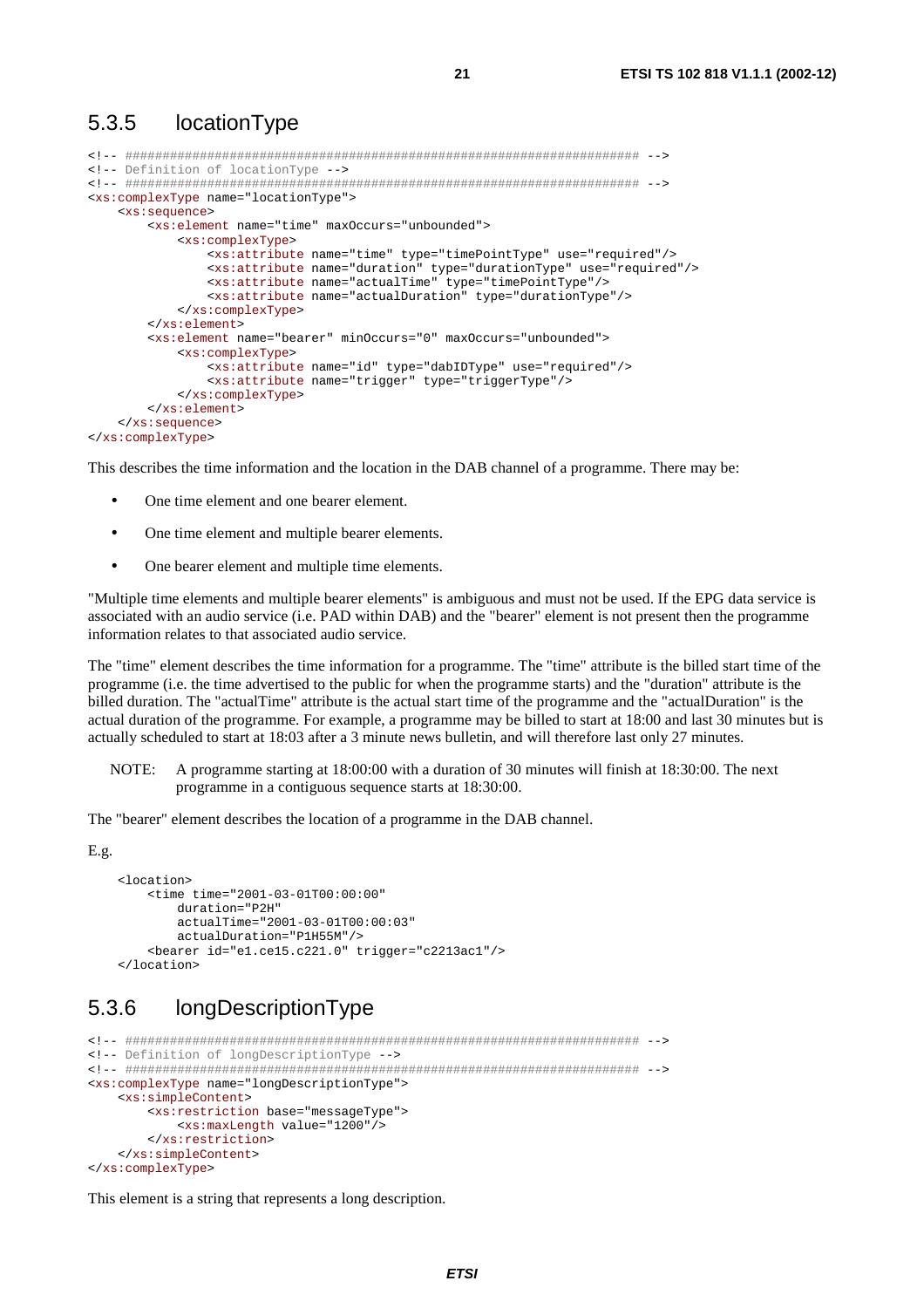#### 5.3.7 longNameType

```
<!-- Definition of longNameType -->
<xs:complexType name="longNameType">
  <xs:simpleContent>
    <xs:restriction base="messageType">
      <xs:maxLength value="128"/>
    </xs:restriction>
  </xs:simpleContent>
</xs:complexType>
```
22

This element is a string that represents a long name.

#### 5.3.8 mediaDescriptionType

```
<!-- Definition of mediaDescriptionType -->
<xs:complexType name="mediaDescriptionType">
  <xs:choice>
      <xs:group ref="descriptionGroup"/>
      <xs:element name="multimedia">
        <xs:complexType>
           <xs:attribute name="mimeValue" type="mimeType" use="required"/>
           <xs:attribute ref="xml:lang" default="en"/>
           <xs:attribute name="url" type="urlType"/>
        </xs:complexType>
     \epsilon/xs:element>
  \frac{1}{2}</xs:complexType>
```
This element represents an aggregation of all other descriptive elements (text and multimedia). The "multimedia" element links to a multimedia resource for this element. The "mimeType" attribute indicates the MIME type of the resource. The language attribute indicates the language of the source information and is in the form of an xml:lang attribute [5] and [7]. The "url" attribute points to the multimedia resource.

It is recommended that receivers with graphical capabilities should support one or more of the following formats:

- Wireless Bitmap (WBMP): This format is suitable for small, monochrome images for display on receivers with limited displays. The minimum image specification supported by WBMP-compatible receivers should be 16x16 pixels [12].
- PNG v1.1: This format is suitable for colour images for display on more capable receivers. The minimum  $\bullet$ image specification supported by PNG-compatible receivers should be 32x32 pixels at a colour depth of 256 [8].

It is recommended that receivers with the capability to play audio files should support the following formats:

- The native "system" audio format. For DAB the native audio format is MPEG-1 audio layer II [16] and MPEG-2 audio layer II [17].
- MPEG-1 layer 3 audio playback.

#### $E.g.$

```
<mediaDescription>
   <shortDescription xml:lang="en">Rock and pop music from the BBC.</shortDescription>
    <multimedia mimeType="image/png" url="http://www.bbc.co.uk/radio1/r1logo.png"/>
</mediaDescription>
```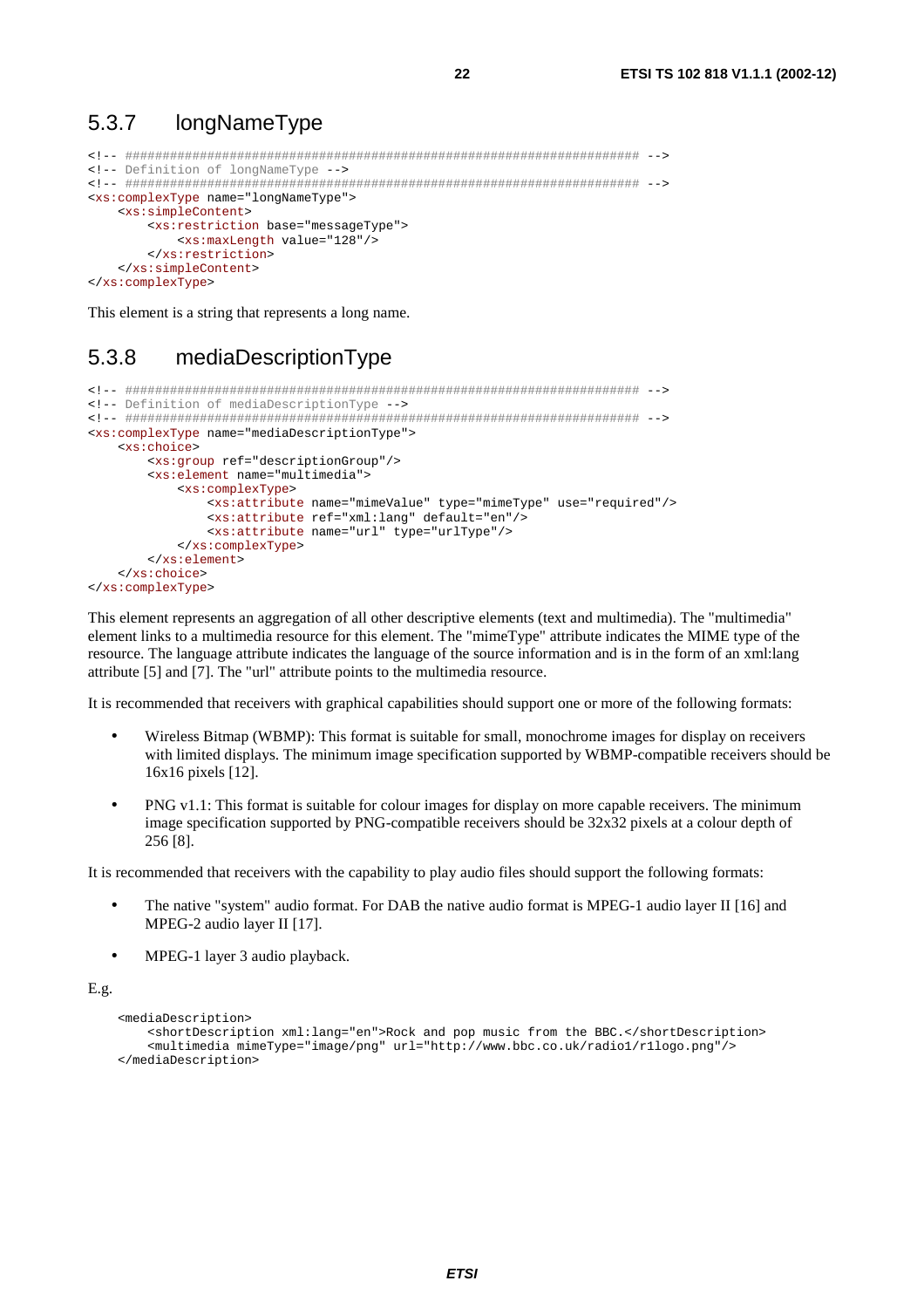#### 5.3.9 mediumNameType

```
<!-- Definition of mediumNameType -->
<xs:complexType name="mediumNameType">
  <xs:simpleContent>
    <xs:restriction base="messageType">
      <xs:maxLength value="16"/>
    </xs:restriction>
  </xs:simpleContent>
</xs:complexType>
```
This element is a string that represents a medium name.

#### memberOfType 5.3.10

```
<!-- Definition of memberOfType -->
<xs:complexType name="memberOfType">
  <xs:attribute name="id" type="CRIDType" use="required"/>
  <xs:attribute name="index" type="xs:positiveInteger" use="optional"/>
</xs:complexType>
```
This indicates which group this element belongs to. The "id" attribute refers to the id of a group element (see clause 5.2.4). The "index" attribute is an index for the item within the specified group. This would be used, for example, to specify an episode number for a programme in a series

#### $E.g.$

<memberOf id="crid://www.bbc.co.uk;dab/G123456" index="206"/>

#### messageType 5.3.11

```
<!-- Definition of messageType -->
<xs:complexType name="messageType" abstract="true">
  <xs:simpleContent>
    <xs:extension base="xs:string">
       <xs:attribute ref="xml:lang" use="optional" default="en"/>
    \frac{2}{x}</xs:simpleContent>
</xs:complexType>
```
This is an abstract element for textual elements that have an optional language attribute.

#### 5.3.12 parentalRatingType

```
<!-- Definition of parentalRatingType -->
<xs:complexType name="parentalRatingType">
  <xs:attribute name="minimumAge" type="xs:nonNegativeInteger" use="required"/>
  <xs:attribute name="country" type="regionCode"/>
</xs:complexType>
```
This indicates the suggested parental rating of an element. The "minimumAge" attribute gives the suggested minimum age of listeners and the "country" attribute indicates the country for which the parental guidance description is specified. If not specified, the parental guidance applies worldwide.

 $E.g.$ 

```
<parentalRating minimumAge="12" country="IIK"/>
```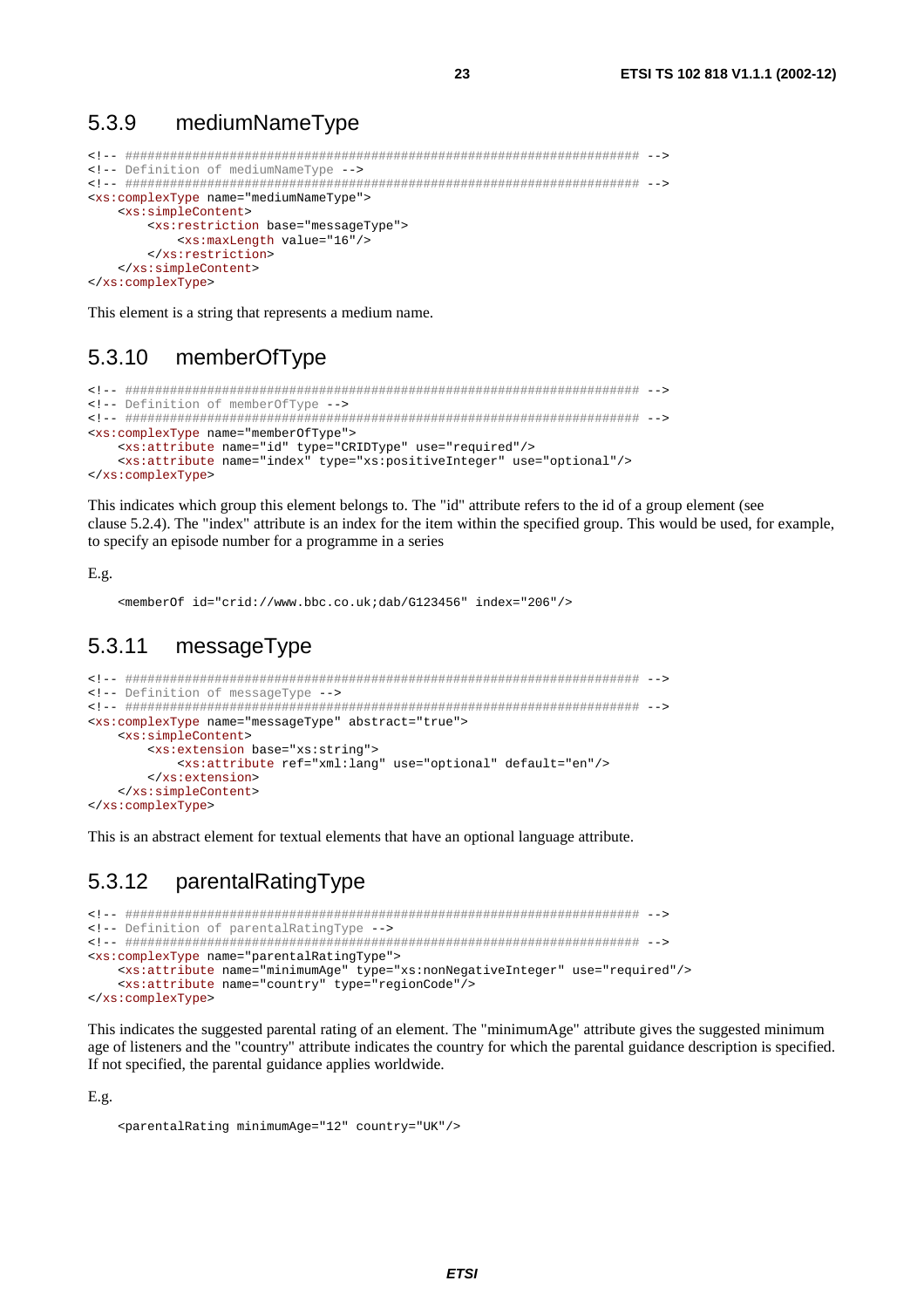### 5.3.13 programmeType

```
<!-- ##################################################################### --> 
<!-- Definition of programmeType --> 
<!-- ##################################################################### --> 
<xs:complexType name="programmeType"> 
     <xs:sequence> 
         <xs:group ref="scheduleNameGroup" maxOccurs="unbounded"/> 
         <xs:element name="location" type="locationType" maxOccurs="unbounded"/> 
        <xs:element name="mediaDescription" type="mediaDescriptionType" minOccurs="0" 
       maxOccurs="unbounded"/> 
         <xs:element name="genre" type="genreType" minOccurs="0" maxOccurs="unbounded"/> 
         <xs:element name="parentalRating" type="parentalRatingType" minOccurs="0"/> 
         <xs:element name="CA" type="CAType" minOccurs="0"/> 
 <xs:element name="keywords" type="keywordsType" minOccurs="0"/> 
 <xs:element name="memberOf" type="memberOfType" minOccurs="0" maxOccurs="unbounded"/> 
         <xs:element name="link" type="linkType" minOccurs="0" maxOccurs="unbounded"/> 
         <xs:element name="programmeEvent" minOccurs="0" maxOccurs="unbounded"> 
             <xs:complexType> 
                 <xs:sequence> 
 <xs:group ref="scheduleNameGroup" maxOccurs="unbounded"/> 
 <xs:element name="location" type="locationType" maxOccurs="unbounded"/> 
                    <xs:element name="mediaDescription" type="mediaDescriptionType" minOccurs="0" 
                    maxOccurs="unbounded"/> 
                     <xs:element name="parentalRating" type="parentalRatingType" minOccurs="0"/> 
                     <xs:element name="CA" type="CAType" minOccurs="0"/> 
                     <xs:element name="keywords" type="keywordsType" minOccurs="0"/> 
                    <xs:element name="memberOf" type="memberOfType" minOccurs="0" 
                    maxOccurs="unbounded"/> 
                    <xs:element name="link" type="linkType" minOccurs="0" maxOccurs="unbounded"/> 
                 </xs:sequence> 
                 <xs:attribute name="id" type="CRIDType"/> 
                 <xs:attribute name="version" type="xs:integer"/> 
                 <xs:attribute name="recommendation" type="recommendationType" default="no"/> 
                 <xs:attribute name="broadcast" type="broadcastType" default="on-air"/> 
             </xs:complexType> 
         </xs:element> 
    </xs:sequence> 
     <xs:attribute name="id" type="CRIDType"/> 
    <xs:attribute name="version" type="xs:integer"/> 
    <xs:attribute name="recommendation" type="recommendationType" default="no"/> 
     <xs:attribute name="broadcast" type="broadcastType" default="on-air"/> 
     <xs:attribute name="bitrate" type="xs:nonNegativeInteger"/>
```

```
</xs:complexType>
```
This is used to describe and locate a programme. The "bitrate" is only an indication of the bitrate of the programme and the actual value may differ from the one here. The 'broadcast' flag can be set to 'off-air' to generate 'dummy' programmes for when a service is not being broadcast, by default this flag is 'on-air' and should not be set.

The "programmeEvent" element describes an event within a programme, this can be used to break a programme into sections or to highlight particular sections of the programme.

NOTE: The recommended practice for describing repeated programmes is to have a programme element with more than one location element, each location element specifies one of the programme's instances in time (and/or service).

E.g.

```
 <programme id="crid://www.bbc.co.uk;dab/BC81123456" 
        version="1" 
         recommendation="yes" 
        bitrate="160"> 
 …
```
</programme>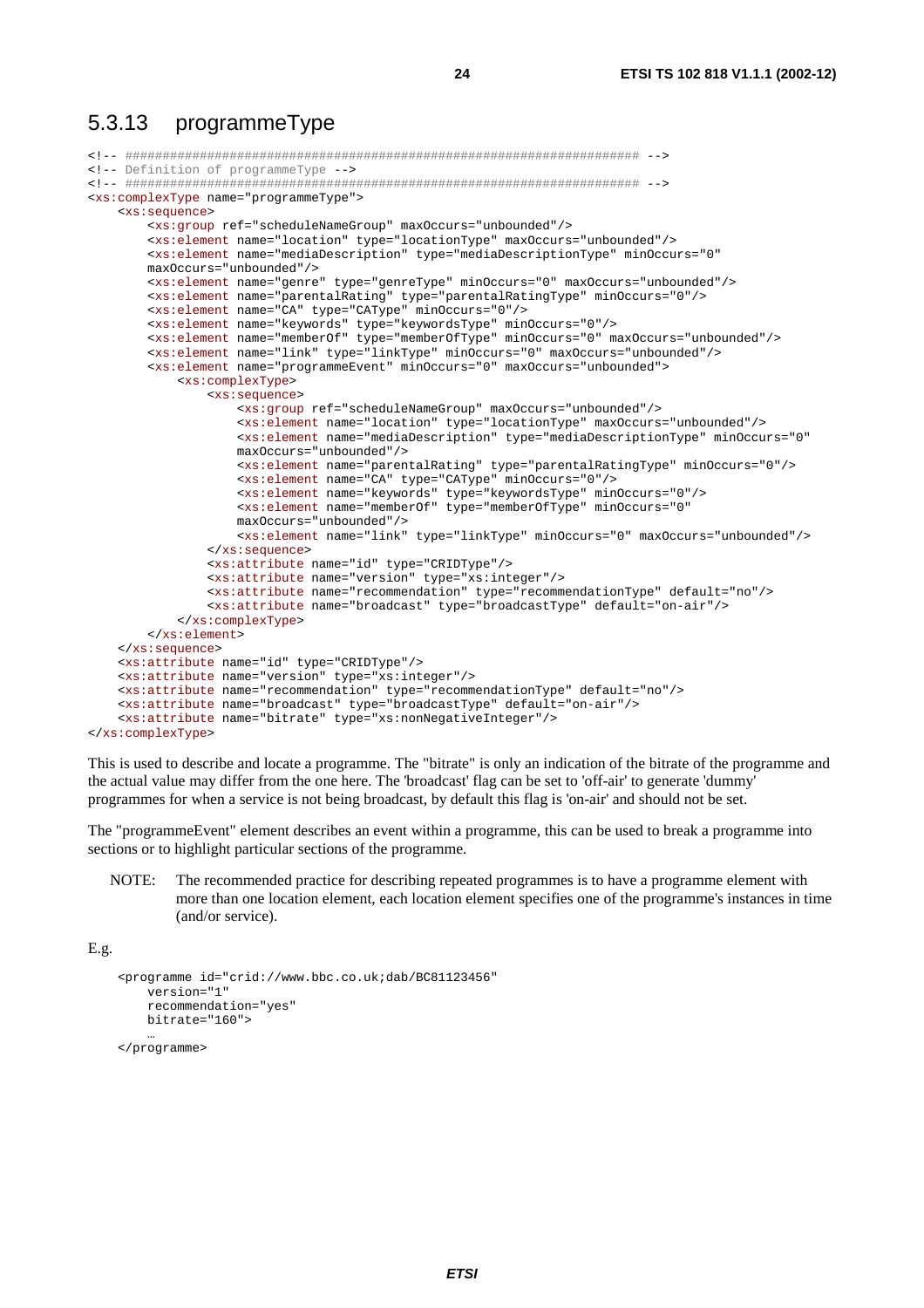#### 5.3.14 shortDescriptionType

```
<!-- Definition of shortDescriptionType -->
<xs:complexType name="shortDescriptionType">
  <xs:simpleContent>
    <xs:restriction base="messageType">
      <xs:maxLength value="180"/>
    </xs:restriction>
  </xs:simpleContent>
</xs:complexType>
```
25

This element is a string that represents a short description.

#### 5.3.15 shortNameType

```
<!-- Definition of shortNameType -->
<xs:complexType name="shortNameType">
  <xs:simpleContent>
    <xs:restriction base="messageType">
      <xs:maxLength value="8"/>
    </xs:restriction>
  </xs:simpleContent>
</xs:complexType>
```
This element is a string that represents a short name.

#### $5.4$ Schema groups

#### $5.4.1$ descriptionGroup

```
<!-- Definition of descriptionGroup -->
<xs:group name="descriptionGroup">
  <xs:sequence>
     <xs:element name="shortDescription" type="shortDescriptionType" minOccurs="0"
     maxOccurs="unbounded"/>
     <xs:element name="longDescription" type="longDescriptionType" minOccurs="0"
     maxOcours = "unhounded"</xs:sequence>
</xs:group>
```
The represents shortDescription and/or longDescription elements.

#### 5.4.2 scheduleNameGroup

```
<!-- Definition of scheduleNameGroup -->
<xs: qroup name="scheduleNameGroup">
  <xs:sequence>
    <xs:element name="shortName" type="shortNameType" minOccurs="0" maxOccurs="unbounded"/>
    <xs:element name="mediumName" type="mediumNameType" maxOccurs="unbounded"/>
    <xs:element name="longName" type="longNameType" minOccurs="0" maxOccurs="unbounded"/>
  </xs:sequence>
</xs:group>
```
This represents shortName, mediumName, and longName elements where mediumName must occur at least once.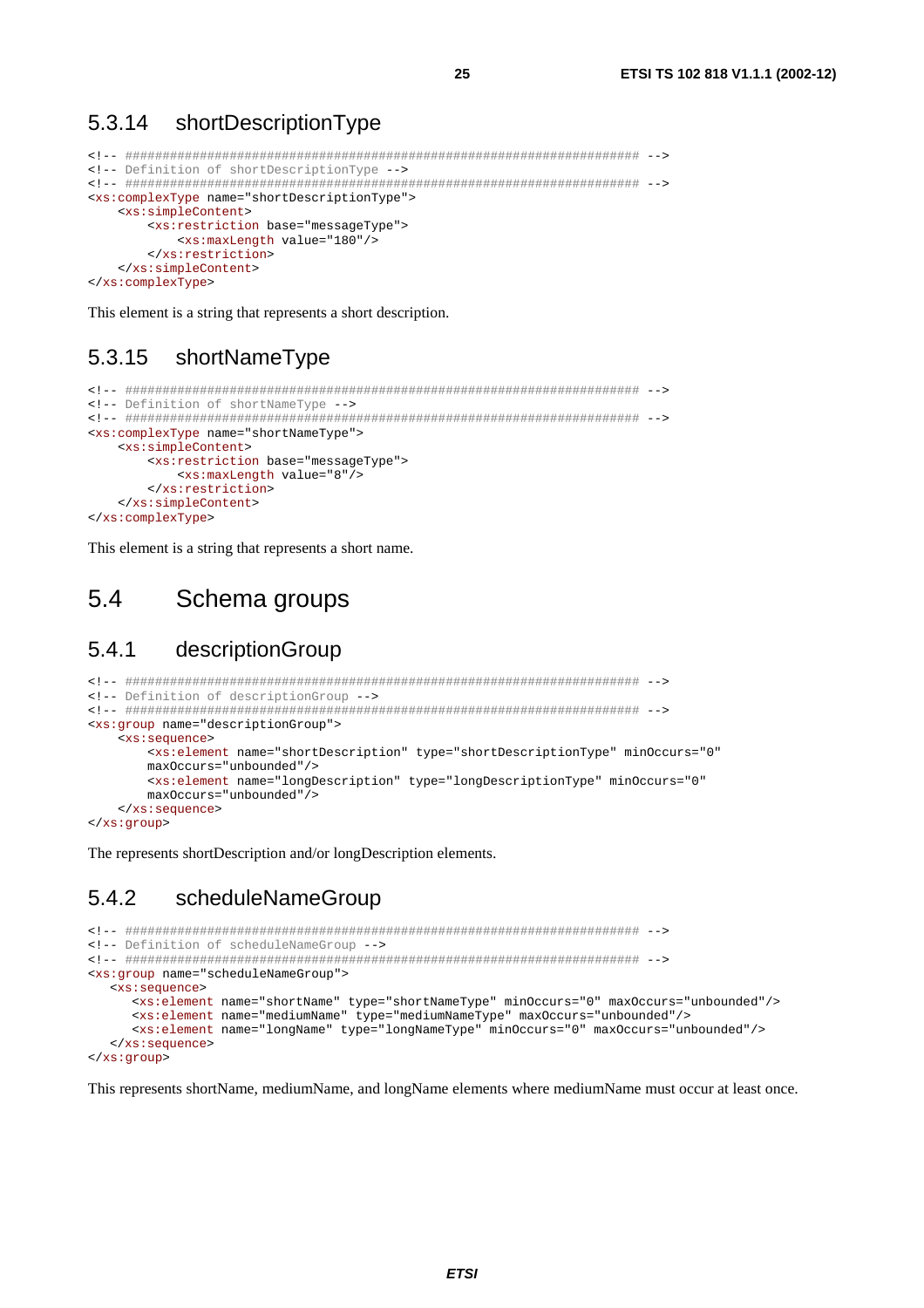#### 5.4.3 serviceNameGroup

```
<!-- Definition of serviceNameGroup -->
<xs:qroup name="serviceNameGroup">
  <xs:sequence>
    <xs:element name="shortName" type="shortNameType" maxOccurs="unbounded"/>
    <xs:element name="mediumName" type="mediumNameType" maxOccurs="unbounded"/>
    <xs:element name="longName" type="longNameType" minOccurs="0" maxOccurs="unbounded"/>
  \langle xs:sequence>
```
26

</xs:group>

This represents shortName, mediumName, and longName elements where both shortName and mediumName must occur at least once.

#### **Schedules**  $6\overline{6}$

#### 61 dabLanguage

```
<!-- Declaration of element dabLanguage -->
<xs:element name="dabLanguage" type="epg:dabLanguageType"/>
```
This defines the language of an element.

#### 62 epg

```
<!-- Declaration of element epg -->
<xs:element name="epq">
    <xs:complexType>
        <xs:choice minOccurs="0" maxOccurs="unbounded">
           <xs:element name="programmeGroups" minOccurs="0" maxOccurs="unbounded">
               <xs:complexType>
                   <xs:sequence>
                        <xs:element name="programmeGroup" maxOccurs="unbounded">
                           <xs:complexType>
                               <xs:sequence>
                                   <xs:group ref="epq:scheduleNameGroup" maxOccurs="unbounded"/>
                                   sxs:element name="mediaDescription"
                                   type="epg:mediaDescriptionType" minOccurs="0"
                                   maxOccurs="unbounded"/>
                                   <xs:element name="generic" type="eps:general" prime" min0cours="0"/~\n<math display="inline">xs:element name="memberOf" type="eps:memberOfType"</math>minOccurs="0" maxOccurs="unbounded"/>
                               \langle xs : \text{sequence} \rangle<xs:attribute name="id" type="epq:CRIDType" use="required"/>
                               <xs:attribute name="version" type="xs:integer"/>
                               <xs:attribute name="type">
                                    <xs:simpleType>
                                       <xs:restriction base="xs:NMTOKEN">
                                           <xs:enumeration value="series"/>
                                           <xs:enumeration value="show"/>
                                            <xs:enumeration value="programConcept"/>
                                           <xs:enumeration value="magazine"/>
                                           <xs:enumeration value="programCompilation"/>
                                           <xs:enumeration value="otherCollection"/>
                                           <xs:enumeration value="otherChoice"/>
                                           <xs:enumeration value="topic"/>
                                       </xs:restriction>
                                   </xs:simpleType>
                               \epsilon/ve:attribute>
                               <xs:attribute name="numOfItems" type="xs:positiveInteger"/>
                           \frac{2}{x}s: complexType>
                       </xs:element>
                    </xs:sequence>
                    <xs:attribute name="version" type="xs:integer"/>
```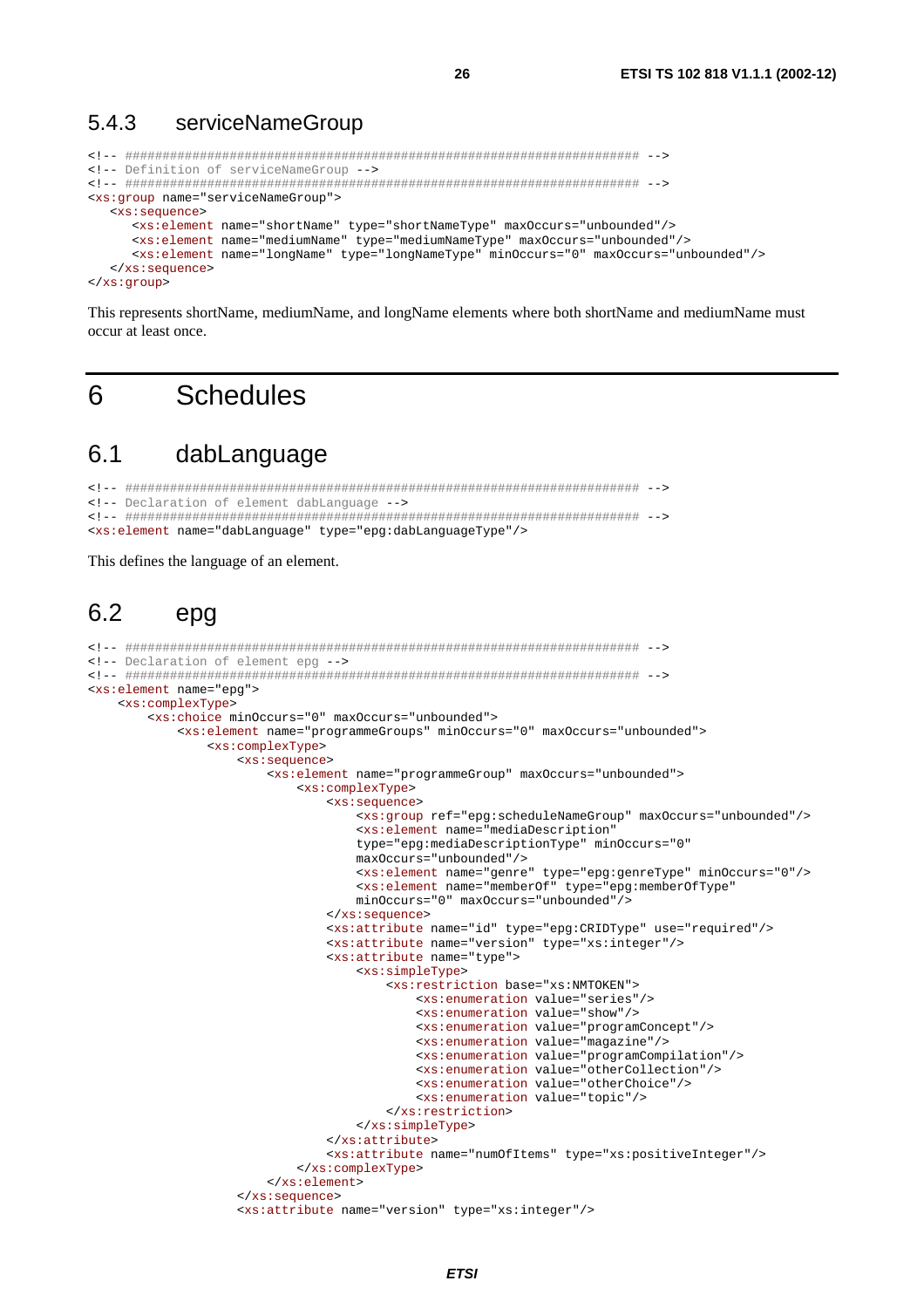```
 <xs:attribute name="creationTime" type="epg:timePointType"/> 
                      <xs:attribute name="originator" type="epg:originatorType"/> 
                  </xs:complexType> 
             </xs:element> 
              <xs:element name="schedule" minOccurs="0" maxOccurs="unbounded"> 
                  <xs:complexType> 
                      <xs:sequence> 
                          <xs:element name="scope" minOccurs="0"> 
                               <xs:complexType> 
                                   <xs:sequence> 
                                      <xs:element name="serviceScope" minOccurs="0" 
                                      maxOccurs="unbounded"> 
                                            <xs:complexType> 
                                               <xs:attribute name="id" type="epg:dabIDType" 
                                               use="required"/> 
                                            </xs:complexType> 
                                        </xs:element> 
                                   </xs:sequence> 
                                  <xs:attribute name="startTime" type="epg:timePointType" 
                                  use="required"/> 
                                  <xs:attribute name="stopTime" type="epg:timePointType" 
                                  use="required"/> 
                               </xs:complexType> 
                          </xs:element> 
                         <xs:element name="programme" type="epg:programmeType" 
                         maxOccurs="unbounded"/> 
                      </xs:sequence> 
                      <xs:attribute name="version" type="xs:integer"/> 
                      <xs:attribute name="creationTime" type="epg:timePointType"/> 
                      <xs:attribute name="originator" type="epg:originatorType"/> 
                  </xs:complexType> 
             </xs:element> 
            <xs:element name="programme" type="epg:programmeType" minOccurs="0" 
            maxOccurs="unbounded"/> 
              <xs:element name="alternateSource" minOccurs="0" maxOccurs="unbounded"> 
                  <xs:complexType> 
                      <xs:attribute name="protocol" default="URL"> 
                          <xs:simpleType> 
                               <xs:restriction base="xs:NMTOKEN"> 
                                   <xs:enumeration value="DAB"/> 
                                   <xs:enumeration value="URL"/> 
                               </xs:restriction> 
                          </xs:simpleType> 
                      </xs:attribute> 
                      <xs:attribute name="type" default="identical"> 
                          <xs:simpleType> 
                               <xs:restriction base="xs:NMTOKEN"> 
                                   <xs:enumeration value="more"/> 
                                   <xs:enumeration value="less"/> 
                                   <xs:enumeration value="similar"/> 
                                   <xs:enumeration value="identical"/> 
                               </xs:restriction> 
                          </xs:simpleType> 
                      </xs:attribute> 
                      <xs:attribute name="url" type="epg:urlType" use="required"/> 
                  </xs:complexType> 
              </xs:element> 
         </xs:choice> 
         <xs:attribute name="system" type="epg:systemType" default="DAB"/> 
     </xs:complexType> 
</xs:element>
```
The "epg" element is the root element of an EPG schedule. It may contain schedule, programme or group information elements in any order.

The "programmeGroups" element is used as a container for group elements. The "creationTime" attribute indicates the time at which this group was generated and the "originator" attribute is used to indicate the originator of the group.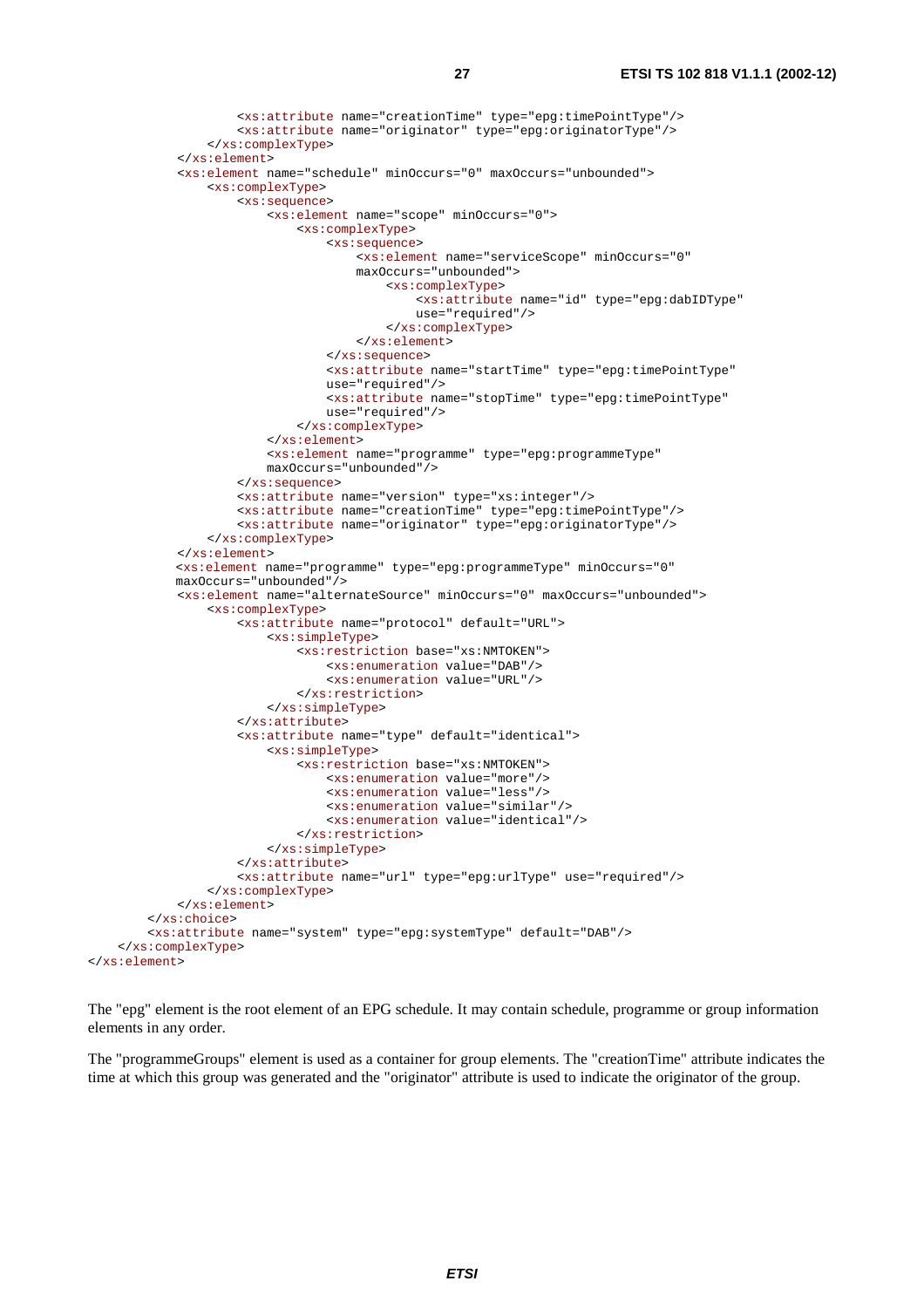The "programmeGroup" element is used to describe a grouping of programmes, programme events or other groups. The "numOfItems" is a positive integer field that indicates the total number of items in this group. The "type" attribute indicates the type of the grouping.

- series an ordered or unordered collection of programmes that is shown in a sequence (e.g. "The News Quiz" season 1).
- show a programme theme that is typically associated with a collection of series (e.g. all episodes of "The News Quiz")
- programConcept the editorial concept for a programme from which specific programme versions have been derived (e.g. the concept of "Blood Runner" as opposed to "Blood Runner - The Director's Cut" as a specific version of that concept)
- magazine a collection of individual programmes that are shown as a group because they are editorially coherent (e.g. a general sports programme with individual sub-programmes covering different events)
- topic a collection of programmes on a particular topic or theme
- programCompilation a collection of programmes that is used to allow segments from multiple programmes to be combined in segment groups.
- otherCollection can be used for any group not defined in the preceding list where all members of the group should be acquired if the group is selected. For example, a group of channel highlights or recommendations.
- otherChoice can be used for any group not defined in the list above where only one member of the group should be acquired if the group is selected

Programme, programmeEvent and group elements all point 'upwards' to their parent group/s using the memberOf element. The "numOfItems" attribute of a group element can be used by a client-side application to determine when all the items in a group have been found.

The "schedule" element allows programmes to be identified within a given time period. The "scope" element is used to indicate the time period covered by this schedule, from the billed start time of the first programme to the billed end time of the last programme. The "serviceScope" element is used to indicate the services covered by this schedule. The "time" data type indicates the time at which this schedule was generated and the "originator" attribute is used to indicate the originator of the schedule.

NOTE: For contiguous schedules the stop time of a schedule should be equal to the start time of the next schedule.

The "alternateSource" element is used to indicate whether this or related EPG data is available elsewhere. The "url" attribute identifies the location of this data and the "type" attribute indicates if there is more, less, equivalent or identical schedule information at the alternate location.

```
E.g.
```

```
<epg system=DAB"> 
     <groups version="1" creationTime="2001-02-28T00:00:00" originator="BBC"> 
         <group id="crid://www.bbc.co.uk;dab/WomansHour" 
             version="1" 
             type="magazine" 
            numOfItems="5"> 
 … 
         </group> 
    </groups> 
     <schedule version="1" creationTime="2001-02-28T00:00:00" originator="BBC"> 
         <scope startTime="2001-03-01T00:00:00" stopTime="2001-03-02T00:00:00"> 
             <serviceScope id="e1.ce15.c221.0"/> 
         </scope> 
 … 
    </schedule> 
    <alternateSource type="more" url="http://www.bbc.co.uk/whatson/radio4/xml/"/>
```

```
</epg>
```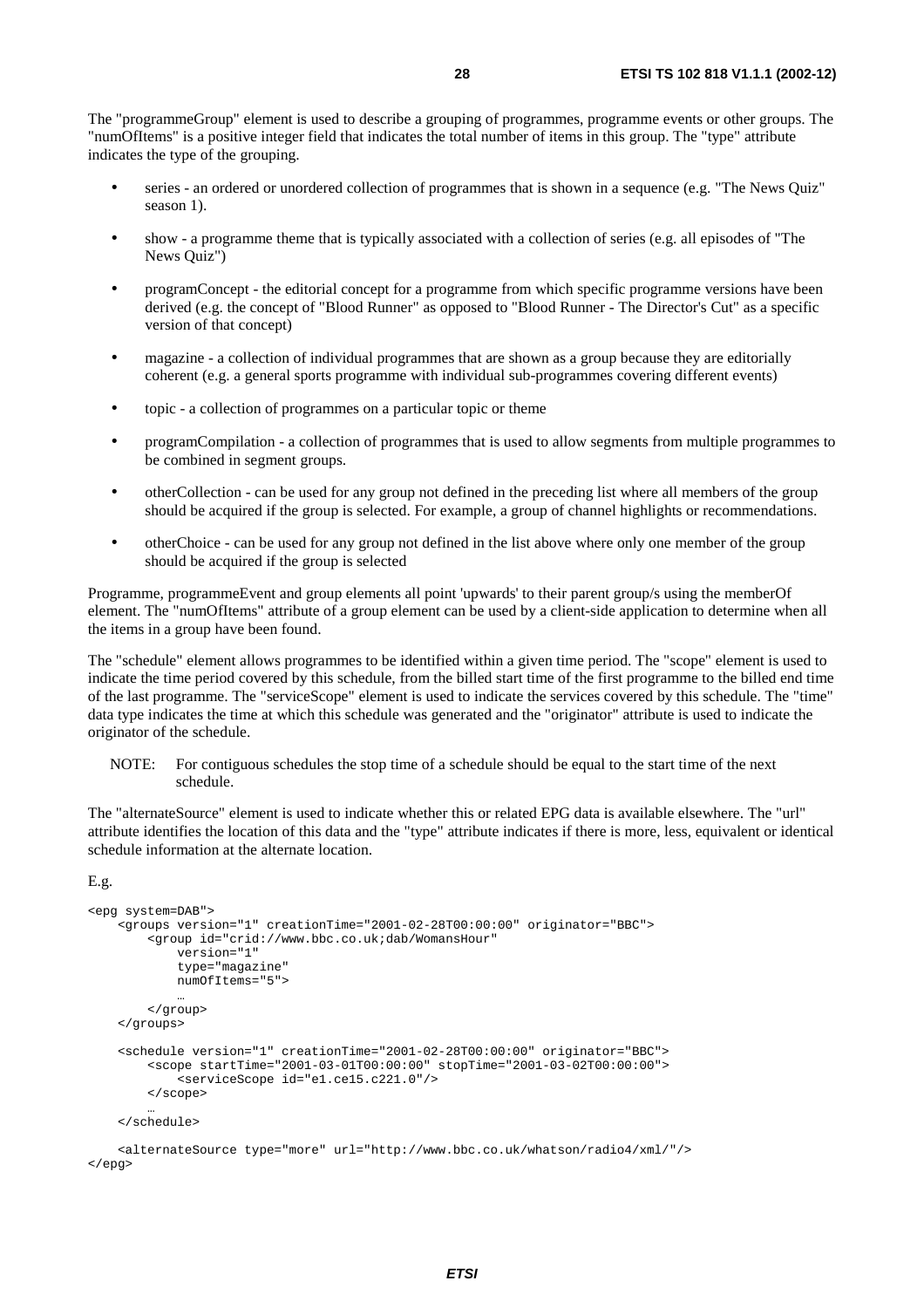## 7 Service Information

## 7.1 serviceInformation

```
<xs:element name="serviceInformation"> 
     <xs:complexType> 
         <xs:sequence> 
             <xs:element name="ensemble" maxOccurs="unbounded"> 
                 <xs:complexType> 
                      <xs:sequence> 
                          <xs:group ref="epg:serviceNameGroup" maxOccurs="unbounded"/> 
                          <xs:element name="frequency" minOccurs="0" maxOccurs="unbounded"> 
                              <xs:complexType> 
                                  <xs:attribute name="type" default="primary"> 
                                       <xs:simpleType> 
                                           <xs:restriction base="xs:NMTOKEN"> 
                                                <xs:enumeration value="primary"/> 
                                                <xs:enumeration value="alternative"/> 
                                           </xs:restriction> 
                                       </xs:simpleType> 
                                   </xs:attribute> 
                                   <xs:attribute name="kHz" type="xs:nonNegativeInteger"/> 
                              </xs:complexType> 
                          </xs:element> 
                         <xs:element name="mediaDescription" type="epg:mediaDescriptionType" 
                         minOccurs="0" maxOccurs="unbounded"/> 
                         <xs:element name="parentalRating" type="epg:parentalRatingType" 
                        minOccurs="0"/> 
                          <xs:element name="CA" type="epg:CAType" minOccurs="0"/> 
                          <xs:element name="keywords" type="epg:keywordsType" minOccurs="0"/> 
                         <xs:element name="link" type="epg:linkType" minOccurs="0" 
                         maxOccurs="unbounded"/> 
                          <xs:element name="service" minOccurs="0" maxOccurs="unbounded"> 
                              <xs:complexType> 
                                   <xs:sequence> 
                                     <xs:element name="serviceID" minOccurs="1" maxOccurs="unbounded"> 
                                           <xs:complexType> 
                                               <xs:attribute name="id" type="epg:dabIDType" 
                                              use="required"/> 
                                               <xs:attribute name="type" default="primary"> 
                                                    <xs:simpleType> 
                                                        <xs:restriction base="xs:NMTOKEN"> 
                                                            <xs:enumeration value="primary"/> 
                                                            <xs:enumeration value="secondary"/> 
                                                        </xs:restriction> 
                                                    </xs:simpleType> 
                                               </xs:attribute> 
                                           </xs:complexType> 
                                       </xs:element> 
                                       <xs:group ref="epg:serviceNameGroup" maxOccurs="unbounded"/> 
                                      <xs:element name="mediaDescription" 
                                      type="epg:mediaDescriptionType" minOccurs="0" 
                                      maxOccurs="unbounded"/> 
                                      <xs:element name="genre" type="epg:genreType" minOccurs="0" 
                                      maxOccurs="unbounded"/> 
                                      <xs:element name="epgLanguage" type="epg:dabLanguageType" 
                                      minOccurs="0" maxOccurs="unbounded"/> 
                                      <xs:element name="parentalRating" type="epg:parentalRatingType" 
                                      minOccurs="0"/> 
                                      <xs:element name="CA" type="epg:CAType" minOccurs="0"/> 
                                      <xs:element name="keywords" type="epg:keywordsType" 
                                      minOccurs="0"/> 
                                      <xs:element name="link" type="epg:linkType" minOccurs="0" 
                                      maxOccurs="unbounded"/> 
                                   </xs:sequence> 
                                   <xs:attribute name="version" type="xs:integer"/> 
                                   <xs:attribute name="format" default="audio"> 
                                       <xs:simpleType> 
                                           <xs:restriction base="xs:NMTOKEN"> 
                                                <xs:enumeration value="audio"/> 
                                                <xs:enumeration value="DLS"/> 
                                                <xs:enumeration value="MOTSlideshow"/> 
                                                <xs:enumeration value="MOTBWS"/> 
                                                <xs:enumeration value="TPEG"/> 
                                                <xs:enumeration value="DGPS"/>
```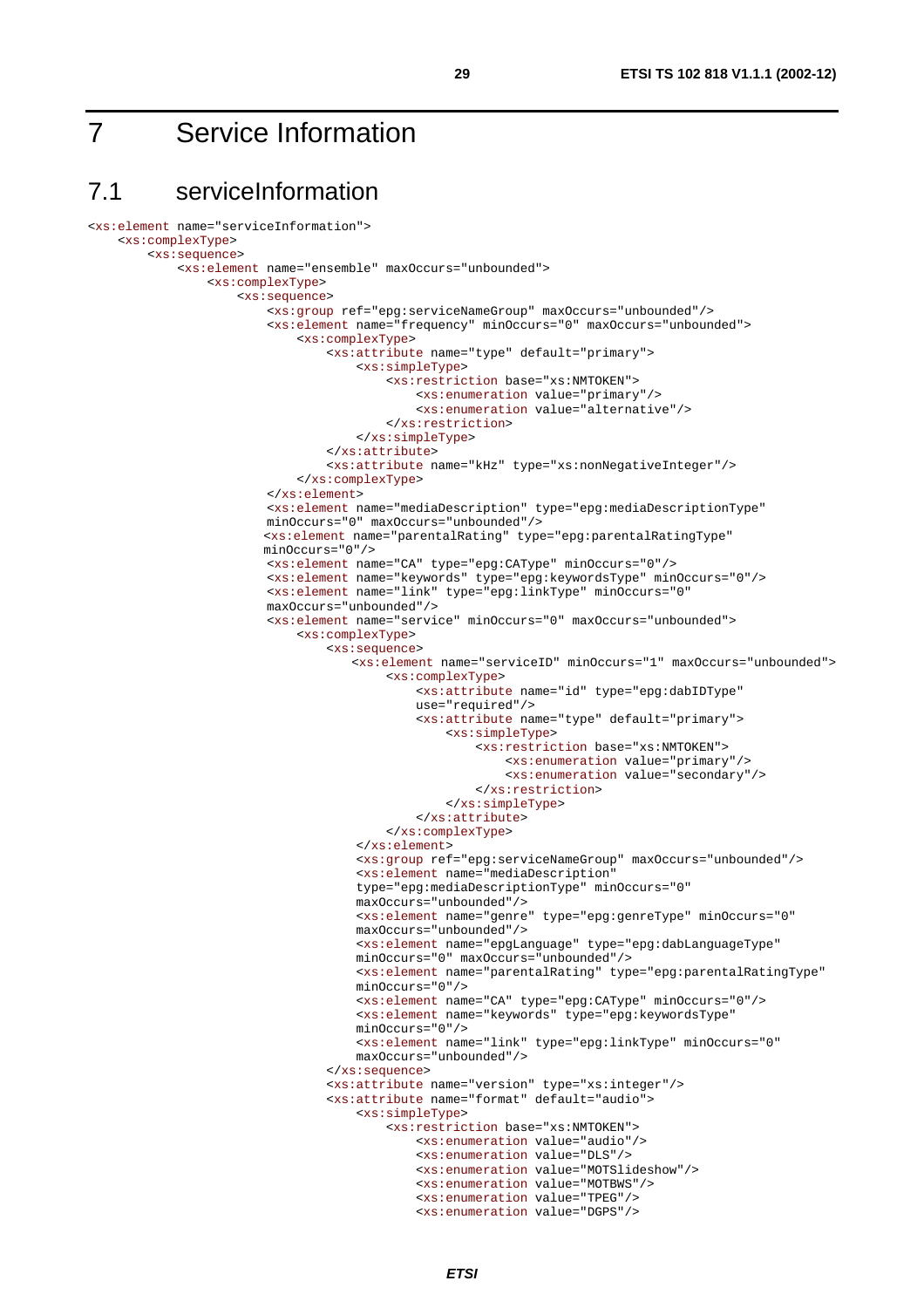```
 <xs:enumeration value="proprietary"/> 
                                       </xs:restriction> 
                                   </xs:simpleType> 
                               </xs:attribute> 
                               <xs:attribute name="bitrate" type="xs:nonNegativeInteger"/> 
                          </xs:complexType> 
                      </xs:element> 
                  </xs:sequence> 
                  <xs:attribute name="id" type="epg:ensembleIDType" use="required"/> 
                  <xs:attribute name="version" type="xs:integer"/> 
             </xs:complexType> 
         </xs:element> 
     </xs:sequence> 
     <xs:attribute name="version" type="xs:integer"/> 
     <xs:attribute name="creationTime" type="epg:timePointType"/> 
     <xs:attribute name="originator" type="epg:originatorType"/> 
     <xs:attribute name="serviceProvider" type="epg:serviceProviderType"/> 
     <xs:attribute name="system" type="epg:systemType" default="DAB"/> 
 </xs:complexType>
```

```
</xs:element>
```
The "serviceInformation" element is used as a container for ensemble elements. The "creationTime" attribute indicates the time at which this schedule was generated and the "originator" attribute is used to indicate the originator of the schedule. The "serviceProvider" attribute is used to indicate the service provider of the services contained in the EPG.

The "ensemble" element is used to describe and locate a DAB ensemble.

The "frequency" element is used to indicate primary and alternate frequencies for an ensemble. When used, there must be a maximum of 1 primary frequency element per ensemble. The "kHz" attribute gives the frequency in kHz.

The "service" element is used to describe a service. The "format" attribute indicates whether the service is audio or alternatively gives the FIG0/13 User Application Type (UATy) for data services. The "type" attribute indicates whether it is a primary or secondary service component. The "bitrate" is only an indication of the bitrate of the service and the actual value may differ from the one here.

E.g.

```
 <serviceInformation version="1" 
         creationTime="2001-02-28T00:00:00" 
         originator="BBC" 
         serviceProvider="BBC" 
         system="DAB"> 
          <ensemble id="e1.ce15" version="1"> 
              <frequency type="primary" kHz="225648"/> 
              <service version="1" 
                   format="audio" 
                   bitrate="192"> 
                   <serviceID id="e1.ce15.c221.0" 
                       type="primary"/> 
man and the contract of the con-
              </service> 
          </ensemble>
```
</serviceInformation>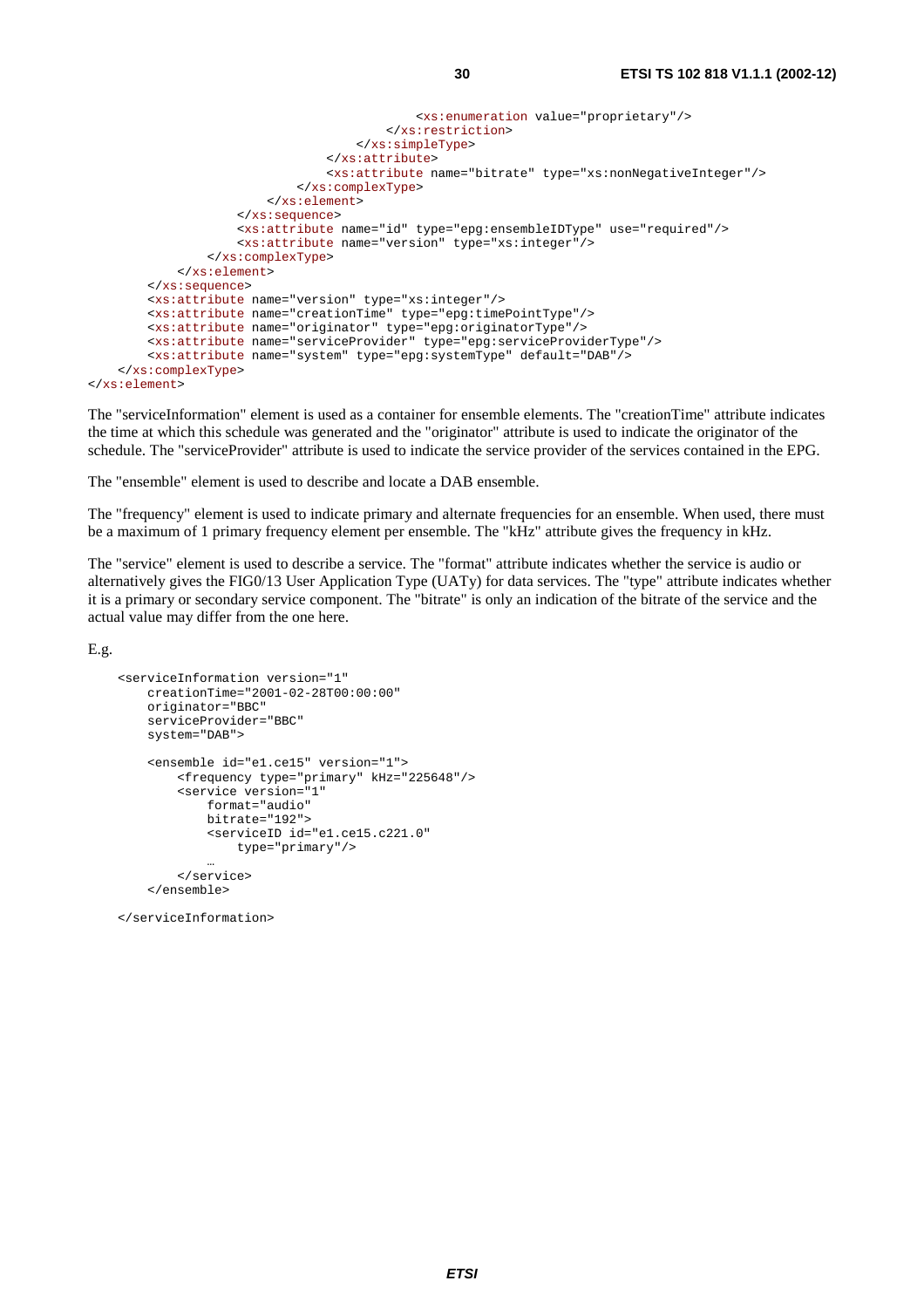## Annex A (normative): URL for postal addresses

This clause defines a URL scheme for defining postal addresses. The format is a URI-compliant and case insensitive string in the form:

 addressuri = "postal:" addressdata addressdata = segment \*("/" segment)  $\begin{array}{rcl}\n\text{segment} & = & \text{surface} \\
\text{urlchar} & = & \text{unreserve}\n\end{array}$ = unreserved | escaped

Either the most generalized part OR the most localized part of the address should come first (depending on the postal scheme practices of the target country), separating each main fragment with a slash ("/"), through the hierarchy until the most localized/generalized resource is reached. unreserved and escaped are defined in [3].

NOTE: Where "/" is needed as a character in the address (e.g. "20/22 High St") it should be encoded as the hex equivalent (i.e. "%2F").

E.g.

postal:BBC%20Research%20and%20Development/Kingswood%20Warren/Tadworth/Surrey/KT20%206NP/United%20 Kingdom/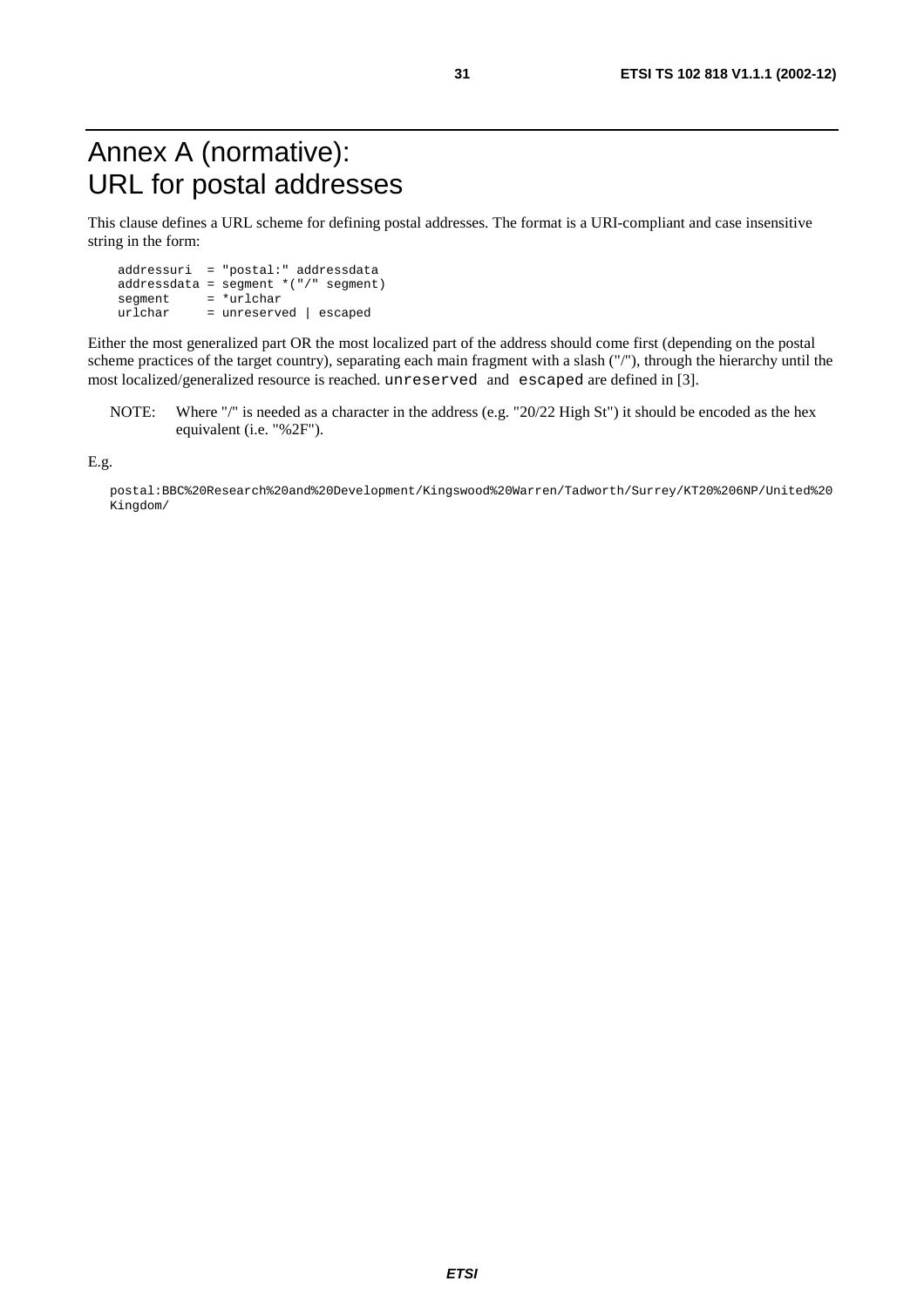## Annex B (normative): URL for DAB addressing

This clause defines a URL scheme for addressing DAB content. The format is a URI-compliant and case insensitive string in the form:

dab://<ECC>.<EId>.<SId>.<SCIdS>/

For MOT-based services the location of MOT objects can optionally be specified using directory names and a filename separated by "/"s. The ensemble ID is optional. This allows identical services (given identical service IDs) in different ensembles to be addressed.

NOTE: This scheme does not yet address applications in X-PAD because it is currently not possible to uniquely identify a PAD application within DAB.

E.g.

 dab://e1.ce15.c225.1/ dab://e1.ce15.c221.0/data/logo.png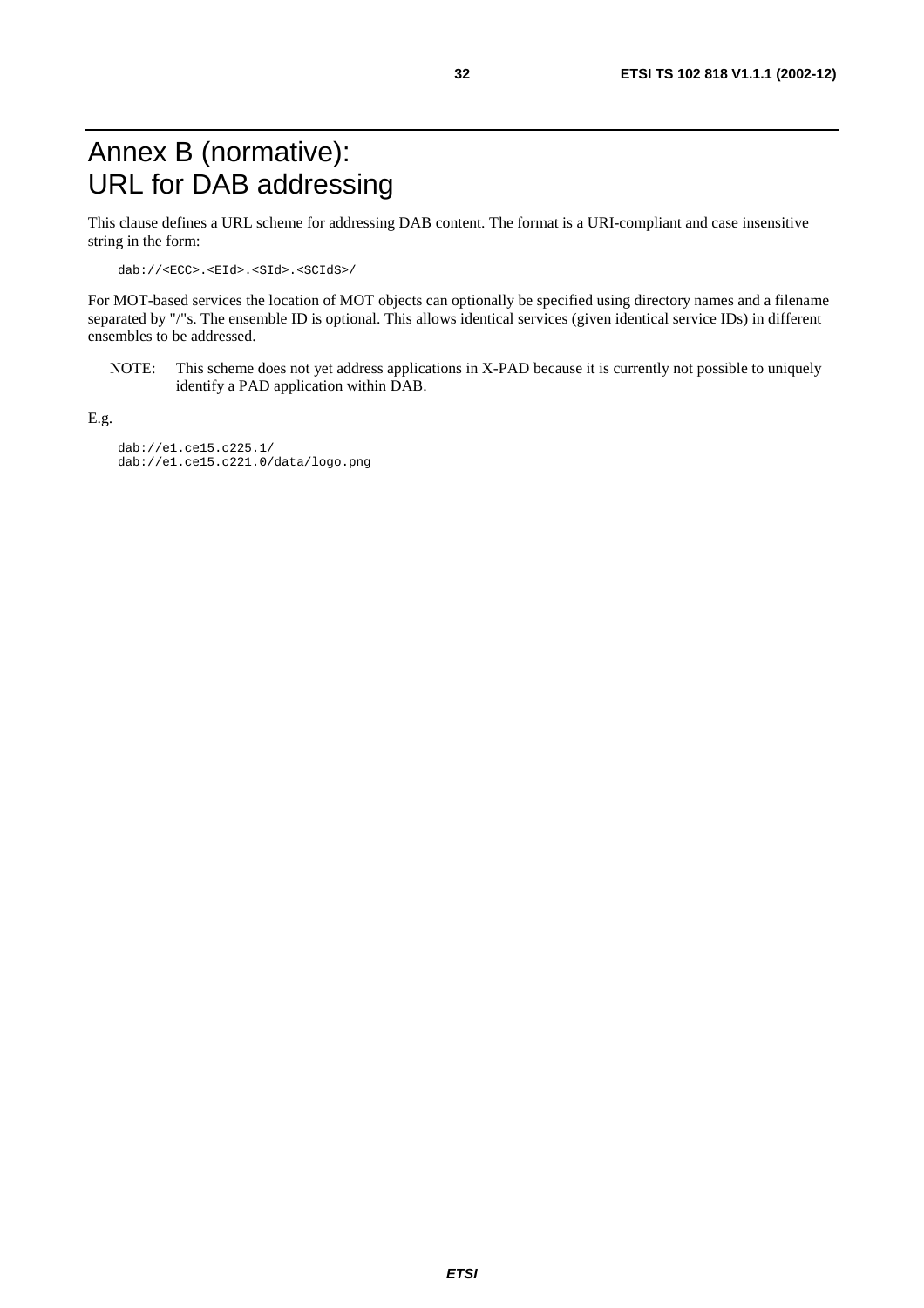## Annex C (informative): Filename conventions

When using file-based schedules the following filename conventions must be used (note that all filenames are case-insensitive):

## C.1 Schedule files

One file per service per day named:

YYYYMMDD\_<ECC>\_<EId>\_<SId>\_<SCIdS>\_PI.xml

Where YYYY represents the year, MM represents the month, DD the day and  $\langle ECC \rangle$ ,  $\langle EId \rangle$ ,  $\langle SId \rangle$  and  $\langle SCId \rangle$ . uniquely identify the service using the form used in the serviceID XML element. This should contain a single <schedule> element and should contain <programme> elements, ordered by start time, for all programmes carried on this service that are billed to start at or between 00:00:00 and 23:59:59 on the date indicated in the filename.

NOTE: The scope element in a schedule indicates the time period covered by the schedule, from the billed start time of the first programme to the billed end time of the last programme.

E.g.

```
 "20020407_c1_ce15_c221_0_PI.xml"
```
## C.2 Service information files

One file per ensemble named:

```
 YYYYMMDD_xxxxxxxx_SI.xml
```
Where YYYY represents the year, MM represents the month, DD the day and xxxxxxxx is a string of up to 8 characters identifying the multiplex. There should be one file per ensemble and this should contain a single <ensemble> element which contains ensemble information and <service> elements for all services in that ensemble. The information should be valid from the date indicated in the filename.

```
E.g.
```
"20020101\_BBC\_SI.xml"

## C.3 Group information files

One file per ensemble named:

```
 YYYYMMDD_xxxxxxxx_GI.xml
```
Where YYYY represents the year, MM represents the month, DD the day and xxxxxxxx is a string of up to 8 characters identifying the multiplex. This should contain a single <groups> element.

E.g.

"20020407\_BBC\_GI.xml"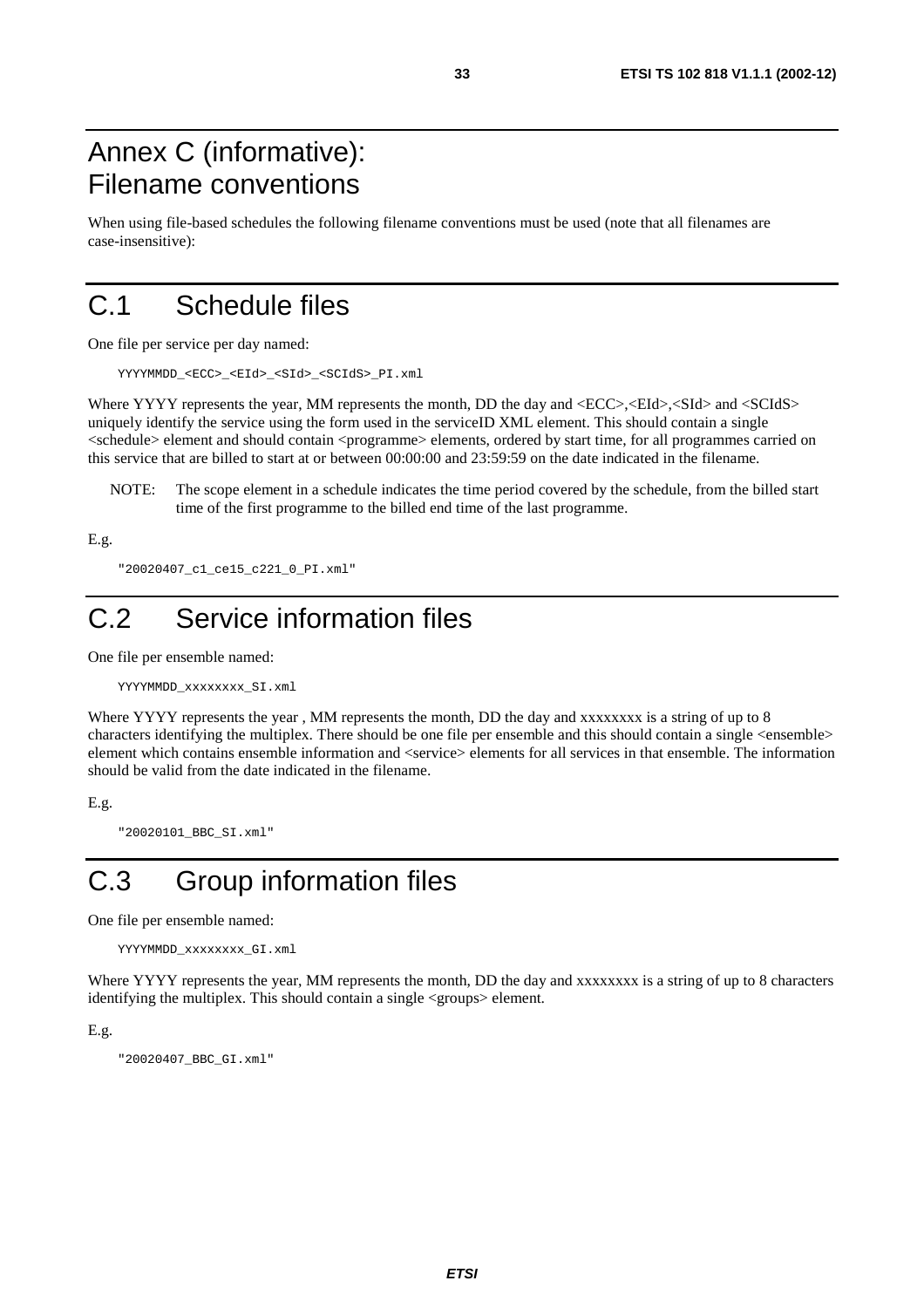## Annex D (normative): epgDataTypes\_10.xsd

```
<?xml version="1.0" encoding="UTF-8"?>
<xs:schema targetNamespace="http://www.worlddab.org/schemas/epg"
xmlns="http://www.worlddab.org/schemas/epq" xmlns:xs="http://www.w3.org/2001/XMLSchema"
elementFormDefault="unqualified" attributeFormDefault="unqualified">
   <xs:import namespace="http://www.w3.org/XML/1998/namespace"
schemaLocation="http://www.w3.org/2001/xml.xsd"/>
   21 - - - -<!-- Definition of CAType -->
   <xs:complexType name="CAType">
      <xs:sequence>
         <xs: qroup ref="descriptionGroup"/>
         <xs:element name="link" type="linkType" minOccurs="0" maxOccurs="unbounded"/>
      </xs:sequence>
      <xs:attribute name="type" default="none">
         <xs:simpleType>
            <xs:restriction base="xs:NMTOKEN">
               <xs:enumeration value="unspecified"/>
               <xs:enumeration value="none"/>
            </xs:restriction>
         </xs:simpleType>
      </xs:attribute>
   </xs:complexType>
   \leq 1 - 2 - 3<!-- Definition of keywordsType -->
   <xs:complexType name="keywordsType">
      \xixs: \sinh^{-1}<sub>2</sub> Content>
        <xs:restriction base="messageType"/>
      </xs:simpleContent>
   </xs:complexType>
   \lt!! -- -->
   <!-- Definition of parentalRatingType -->
   <xs:complexType name="parentalRatingType">
      <xs:attribute name="minimumAge" type="xs:nonNegativeInteger" use="required"/>
      <xs:attribute name="country" type="regionCode"/>
   </xs:complexType>
   \lt!! -- -->
   <!-- Definition of mediaDescriptionType -->
   <xs:complexType name="mediaDescriptionType">
      <xs:choice>
         <xs:group ref="descriptionGroup"/>
         <xs:element name="multimedia">
            <xs:complexType>
               <xs:attribute name="mimeValue" type="mimeType" use="required"/>
               <xs:attribute ref="xml:lang" default="en"/>
               <xs:attribute name="url" type="urlType"/>
            </xs:complexType>
         \frac{2}{x} </xs:element>
      </xs:choice>
   </xs:complexType>
   \langle!-- -->
   <!-- Definition of locationType -->
   <xs:complexType name="locationType">
      \xixs: sequence>
         <xs:element name="time" maxOccurs="unbounded">
            <xs:complexType>
               <xs:attribute name="time" type="timePointType" use="required"/>
               <xs:attribute name="duration" type="durationType" use="required"/>
               <xs:attribute name="actualTime" type="timePointType"/>
               <xs:attribute name="actualDuration" type="durationType"/>
            </xs:complexType>
         </xs:element>
```
34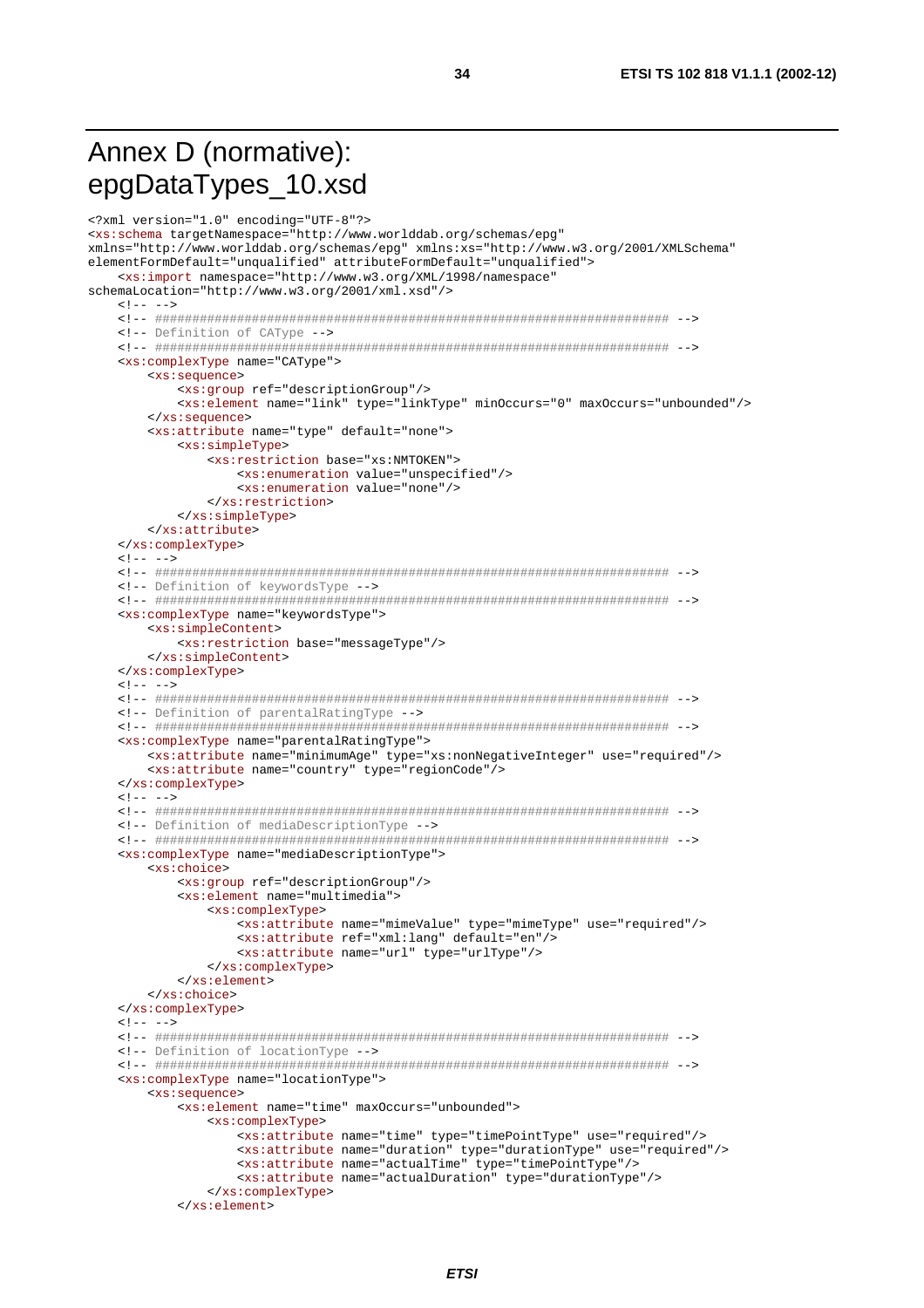```
<xs:element name="bearer" minOccurs="0" maxOccurs="unbounded">
             <xs:complexType>
                <xs:attribute name="id" type="dabIDType" use="required"/>
                <xs:attribute name="trigger" type="triggerType"/>
             </xs:complexType>
          \langle x s :element>
      </xs:sequence>
   \frac{1}{\sqrt{2}}21 - - - -<!-- Definition of memberOfType -->
   <xs:complexType name="memberOfType">
      <xs:attribute name="id" type="CRIDType" use="required"/>
      <xs:attribute name="index" type="xs:positiveInteger" use="optional"/>
   </xs:complexType>
   c1 - - - -<!-- Definition of element dabLanguageType-->
   <xs:complexType name="dabLanguageType">
      <xs:attribute ref="xml:lang" default="en"/>
   </xs:complexType>
   \leq - - - -<!-- Definition of linkType -->
   <xs:complexType name="linkType">
      <xs:attribute name="url" type="urlType" use="required"/>
      <xs:attribute name="mimeValue" type="mimeType"/>
      <xs:attribute ref="xml:lang" default="en"/>
      <xs:attribute name="description">
          <xs:simpleType>
             <xs:restriction base="xs:string">
                <xs:maxLength value="180"/>
             </xs:restriction>
          </xs:simpleType>
      </xs:attribute>
      <xs:attribute name="expiryTime" type="timePointType"/>
   </xs:complexType>
   \lt!! -- -->
   <!-- Definition of programmeType -->
   <xs:complexType name="programmeType">
      <xs:sequence>
          <xs:group ref="scheduleNameGroup" maxOccurs="unbounded"/>
          <xs:element name="location" type="locationType" maxOccurs="unbounded"/>
          <xs:element name="mediaDescription" type="mediaDescriptionType" minOccurs="0"
maxOccurs="unbounded"/>
          <xs:element name="genre" type="genreType" minOccurs="0" maxOccurs="unbounded"/>
          <xs:element name="parentalRating" type="parentalRatingType" minOccurs="0"/>
          <xs:element name="CA" type="CAType" minOccurs="0"/>
          <xs:element name="keywords" type="keywordsType" minOccurs="0"/>
          \alpha is definent name="memberOf" type="memberOfType" minOccurs="0" maxOccurs="unbounded"/>
          <xs:element name="link" type="linkType" minOccurs="0" maxOccurs="unbounded"/>
          <xs:element name="programmeEvent" minOccurs="0" maxOccurs="unbounded">
             <xs:complexType>
                 <xs:sequence>
                    <xs:group ref="scheduleNameGroup" maxOccurs="unbounded"/>
                    <xs:element name="location" type="locationType" maxOccurs="unbounded"/>
                    <xs:element name="mediaDescription" type="mediaDescriptionType"
minOccurs="0" maxOccurs="unbounded"/>
                    <xs:element name="parentalRating" type="parentalRatingType" minOccurs="0"/>
                    \frac{1}{x} <xs:element name="CA" type="CAType" minOccurs="0"/>
                    <xs:element name="keywords" type="keywordsType" minOccurs="0"
maxOccurs="unbounded"/>
                    <xs:element name="memberOf" type="memberOfType" minOccurs="0"
max0ccurs="unbounded"/>
                    <xs:element name="link" type="linkType" minOccurs="0"
maxOccurs="unbounded"/>
                </xs:sequence>
                <xs:attribute name="id" type="CRIDType"/>
                <xs:attribute name="version" type="xs:integer"/>
                 <xs:attribute name="recommendation" type="recommendationType" default="no"/>
                 <xs:attribute name="broadcast" type="broadcastType" default="on-air"/>
             </xs:complexType>
          \frac{1}{\sqrt{xs}}
```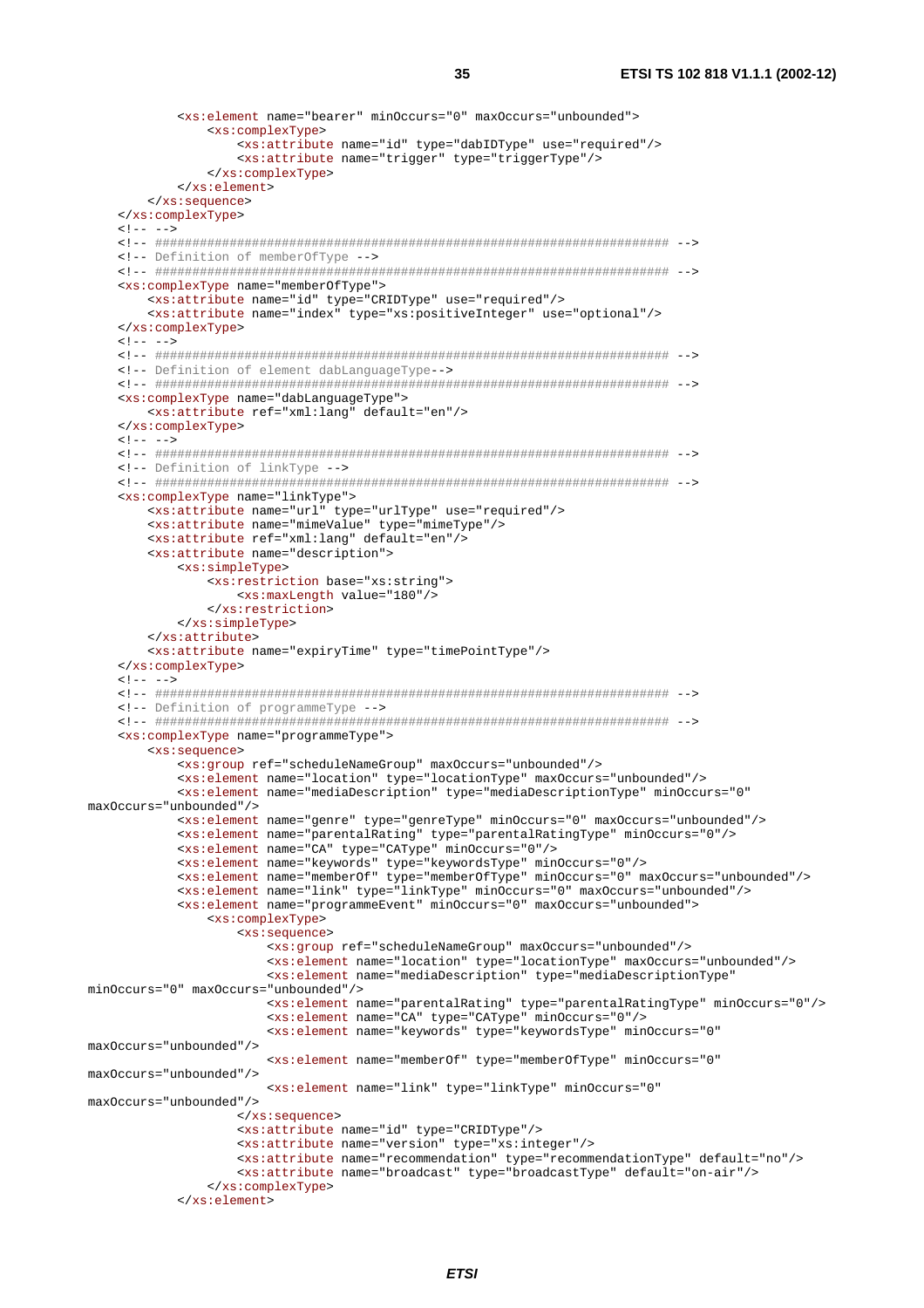```
</xs:sequence>
  <xs:attribute name="id" type="CRIDType"/>
  <xs:attribute name="version" type="xs:integer"/>
  <xs:attribute name="recommendation" type="recommendationType" default="no"/>
  <xs:attribute name="broadcast" type="broadcastType" default="on-air"/>
  <xs:attribute name="bitrate" type="xs:nonNegativeInteger"/>
</xs:complexType>
\leq - - - -<!-- Definition of messageType -->
<xs:complexType name="messageType" abstract="true">
  <xs:simpleContent>
    <xs:extension base="xs:string">
       <xs:attribute ref="xml:lang" use="optional" default="en"/>
    </xs:extension>
  </xs:simpleContent>
</xs:complexType>
1 - - - -<!-- Definition of shortNameType -->
<xs:complexType name="shortNameType">
  <xs:simpleContent>
    <xs:restriction base="messageType">
       <xs:maxLength value="8"/>
    </xs:restriction>
  </xs:simpleContent>
</xs:complexType>
21 - - - -<!-- Definition of mediumNameType -->
<xs:complexType name="mediumNameType">
  <xs:simpleContent>
     <xs:restriction base="messageType">
       <xs:maxLength value="16"/>
    </xs:restriction>
  </xs:simpleContent>
</xs:complexType>
\lt!! -- -->
<!-- Definition of longNameType -->
<xs:complexType name="longNameType">
  <xs:simpleContent>
    <xs:restriction base="messageType">
       <xs:maxLength value="128"/>
     </xs:restriction>
  </xs:simpleContent>
</xs:complexType>
c1 - - - -<!-- Definition of shortDescriptionType -->
<xs:complexType name="shortDescriptionType">
  <xs:simpleContent>
    <xs:restriction base="messageType">
       <xs:maxLength value="180"/>
    </xs:restriction>
  </xs:simpleContent>
</xs:complexType>
\lt!! -- -->
<!-- Definition of longDescriptionType -->
<xs:complexType name="longDescriptionType">
  \xixs:simpleContent>
     <xs:restriction base="messageType">
       <xs:maxLength value="1200"/>
     </xs:restriction>
  </xs:simpleContent>
</xs:complexType>
21 - - - -<!-- Definition of originatorType -->
<xs:simpleType name="originatorType">
```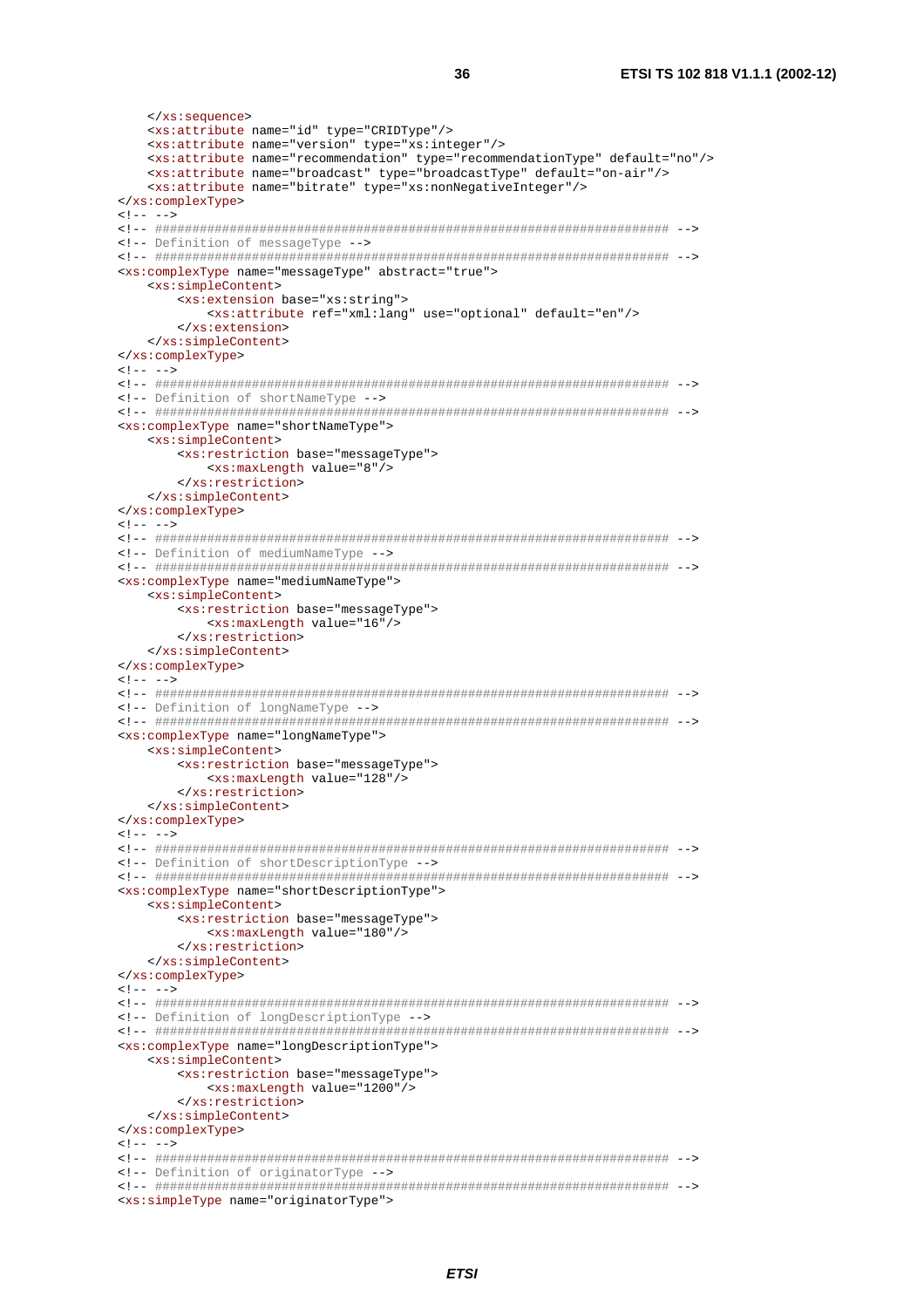```
<xs:restriction base="xs:string">
         <xs:maxLength value="128"/>
      </xs:restriction>
   </xs:simpleType>
   \langle!-- -->
   <!-- Definition of serviceProviderType -->
   <xs:simpleType name="serviceProviderType">
      <xs:restriction base="xs:string">
         <xs:maxLength value="128"/>
      </xs:restriction>
   </xs:simpleType>
   \lt!! -- -->
   <!-- Definition of genreType -->
   <xs:simpleType name="genreType">
      <xs:restriction base="xs:string">
         <xs:whiteSpace value="collapse"/>
         \frac{1}{x} <xs: enumeration value="pty00"/>
         <xs:enumeration value="pty01"/>
         <xs:enumeration value="pty02"/>
         <xs:enumeration value="pty03"/>
         <xs:enumeration value="pty04"/>
         <xs:enumeration value="pty05"/>
         <xs:enumeration value="pty06"/>
         <xs:enumeration value="pty07"/>
         <xs:enumeration value="pty08"/>
         <xs:enumeration value="pty09"/>
         <xs:enumeration value="pty10"/>
         <xs:enumeration value="ptyll"/>
         <xs:enumeration value="pty12"/>
         <xs:enumeration value="pty13"/>
         <xs:enumeration value="pty14"/>
         <xs:enumeration value="pty15"/>
         <xs:enumeration value="pty16"/>
         <xs:enumeration value="pty17"/>
         <xs:enumeration value="pty18"/>
         <xs:enumeration value="pty19"/>
         <xs:enumeration value="pty20"/>
         <xs:enumeration value="pty21"/>
         \cos:enumeration value="pty22"/>
         <xs:enumeration value="pty23"/>
         <xs:enumeration value="pty24"/>
         <xs:enumeration value="pty25"/>
         <xs:enumeration value="pty26"/>
         <xs:enumeration value="pty27"/>
         <xs:enumeration value="pty28"/>
         <xs:enumeration value="pty29"/>
      </xs:restriction>
   </xs:simpleType>
   21 - - - -<!-- Definition of CRIDType -->
   <xs:simpleType name="CRIDType">
      <xs:restriction base="xs:anyURI">
         <xs:whiteSpace value="collapse"/>
         \langle xs:pattern value='c|c)(r|R)(i|I)(d|D):///.*/.**/</xs:restriction>
   </xs:simpleType>
   \lt!! -- -->
   <!-- Definition of basicTimePointType -->
   <xs:simpleType name="basicTimePointType">
      <xs:restriction base="xs:string">
         <xs:whiteSpace value="collapse"/>
         \d{2}; ? ? ? ? (T\d{2}; : \d{2}; : \d{2}; : \d{2}; : \d{2}; : \d{2}; : \d{2}; ? ? ? ? ? ? ? ? ? ? ? ? (F\d+ ? ? (((\-\|\+\) \d{2}; \d{2}; \d{2}; ? ?') ?\frac{1}{2} </xs: restriction>
   </xs:simpleType>
   \leq 1 - - - -<!-- Definition of basicDurationType -->
```

```
<xs:simpleType name="basicDurationType">
```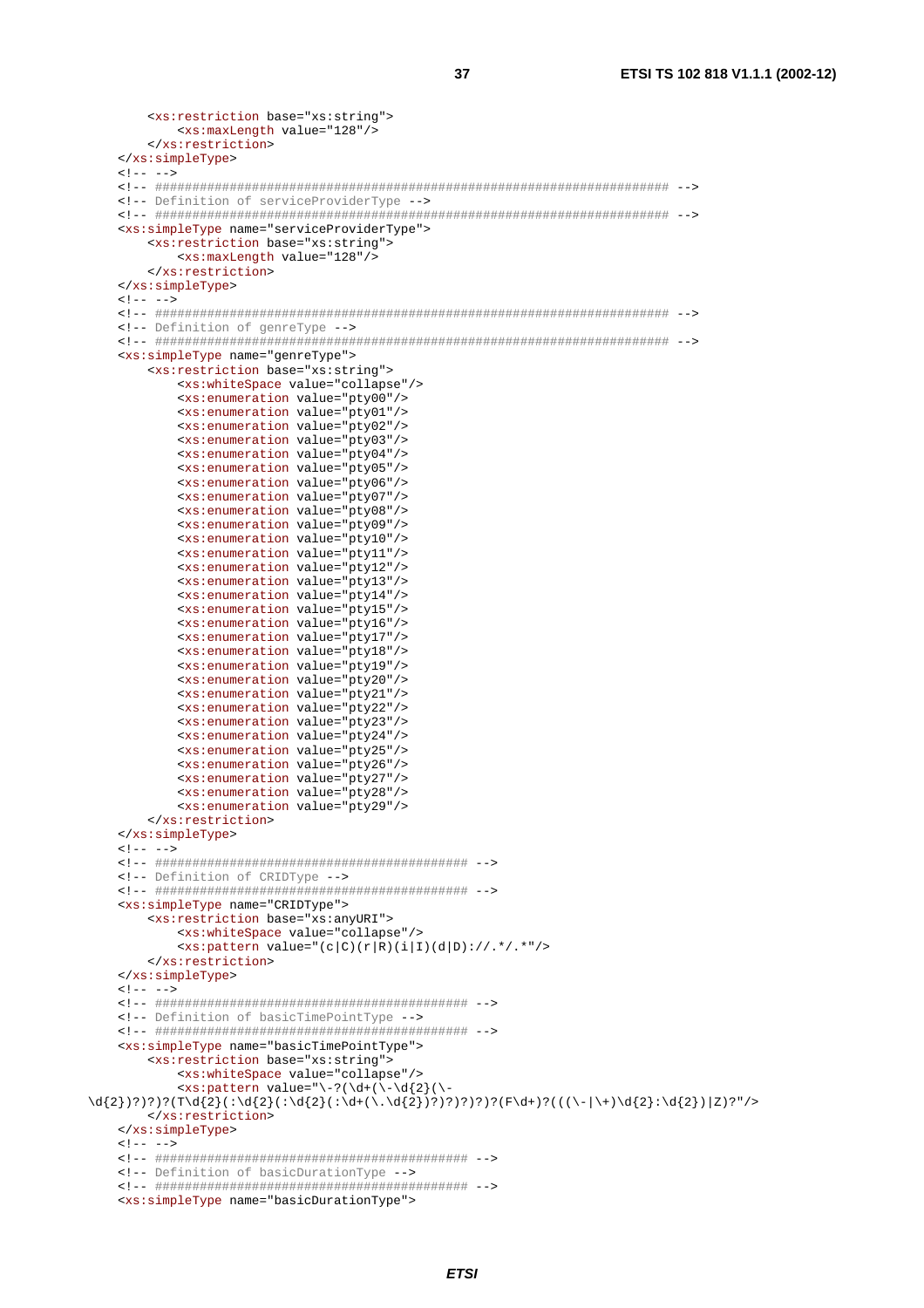```
 <xs:restriction base="xs:string"> 
                <xs:whiteSpace value="collapse"/> 
              \langle xs:pattern value="\-?P(\d+D)?(T(\d+H)?(\d+M)?(\d+S)?(\d+N)?(\d{2}f)?)?(\d+F)?(\-
|\setminus+)\setminus d\ {2}:\setminus d\ {2}Z) ?"/>
           </xs:restriction> 
      </xs:simpleType> 
      <!-- ########################################## --> 
     <!-- Definition of timePointType --> 
     <!-- ########################################## --> 
      <xs:simpleType name="timePointType"> 
          <xs:restriction base="basicTimePointType"> 
               <xs:whiteSpace value="collapse"/> 
              \langle xs:pattern value="(\{-?\}d+(\{-\}d\{2\})\rangle\d{2})?)?)?(T\d{2}(:\d{2}(:\d{2}(:\d+)?)?)?)?(F\d+)?(((\-|\+)\d{2}:\d{2})|Z)?"/>
          </xs:restriction> 
      </xs:simpleType> 
     <!-- ######################################### --> 
     <!-- Definition of durationType --> 
     <!-- ######################################### --> 
      <xs:simpleType name="durationType"> 
          <xs:restriction base="basicDurationType"> 
               <xs:whiteSpace value="collapse"/> 
              \langle x s : pattern \ value = "\ -?P(\d+D)?(T(\d+H)?(\d+M)?(\d+S)?(\d+N)?)?(\d+F)?(|\ \rangle + \rangle \d{2}: \d{2}Z)?"/>
          </xs:restriction> 
      </xs:simpleType> 
    \lt!! -- -->
      <!-- ##################################################################### --> 
     <!-- Definition of dabIDType--> 
     <!-- ##################################################################### --> 
      <xs:simpleType name="dabIDType"> 
           <xs:restriction base="xs:string"> 
               <xs:whiteSpace value="collapse"/> 
              \langle x, y \rangle = \langle x, y \rangle (1,8) \langle 0, -9a - fA - f \rangle = \frac{1}{2}, \langle 0, -9a - fA - f \rangle = \frac{1}{2}, \langle 0, -9a - fA - f \rangle = \frac{1}{2}, \langle 0, -9a - fA - f \rangle = \frac{1}{2}, \langle 0, -9a - fA - f \rangle = \frac{1}{2}, \langle 0, -9a - fA - f \rangle = \frac{1}{2}, \langle 0, -9a - fA - f \rangle = \frac{1}{2}, \langle 0, -9a - fA - f \rangle = \frac{1}{2}, \langle 0, -9a - fA -F] \{1\}" />
          </xs:restriction> 
      </xs:simpleType> 
    \lt! -- -->
     <!-- ##################################################################### --> 
     <!-- Definition of urlType--> 
      <!-- ##################################################################### --> 
      <xs:simpleType name="urlType"> 
           <xs:restriction base="xs:anyURI"> 
               <xs:whiteSpace value="collapse"/> 
               <xs:pattern value="(crid|CRID|tel|mailto|postal|http|dab):(//|\+|SMS=)?([a-zA-Z0-
9]|\.|@|%|\-|/|_|\+|\?|=|;){1,}"/>
          </xs:restriction> 
     </xs:simpleType> 
     \lt!! -- -->
     <!-- ##################################################################### --> 
     <!-- Definition of broadcastType--> 
     <!-- ##################################################################### --> 
     <xs:simpleType name="broadcastType"> 
           <xs:restriction base="xs:NMTOKEN"> 
               <xs:enumeration value="on-air"/> 
               <xs:enumeration value="off-air"/> 
          </xs:restriction> 
      </xs:simpleType> 
     21 - - - - <!-- ##################################################################### --> 
     <!-- Definition of recommendationType--> 
      <!-- ##################################################################### --> 
      <xs:simpleType name="recommendationType"> 
           <xs:restriction base="xs:NMTOKEN"> 
               <xs:enumeration value="yes"/> 
               <xs:enumeration value="no"/> 
          </xs:restriction> 
     </xs:simpleType> 
    \leq | --- - - \geq <!-- ##################################################################### --> 
      <!-- Definition of systemType--> 
      <!-- ##################################################################### --> 
     <xs:simpleType name="systemType"> 
          <xs:restriction base="xs:NMTOKEN"> 
               <xs:enumeration value="DAB"/> 
           </xs:restriction> 
      </xs:simpleType> 
    \leq ! -- -->
```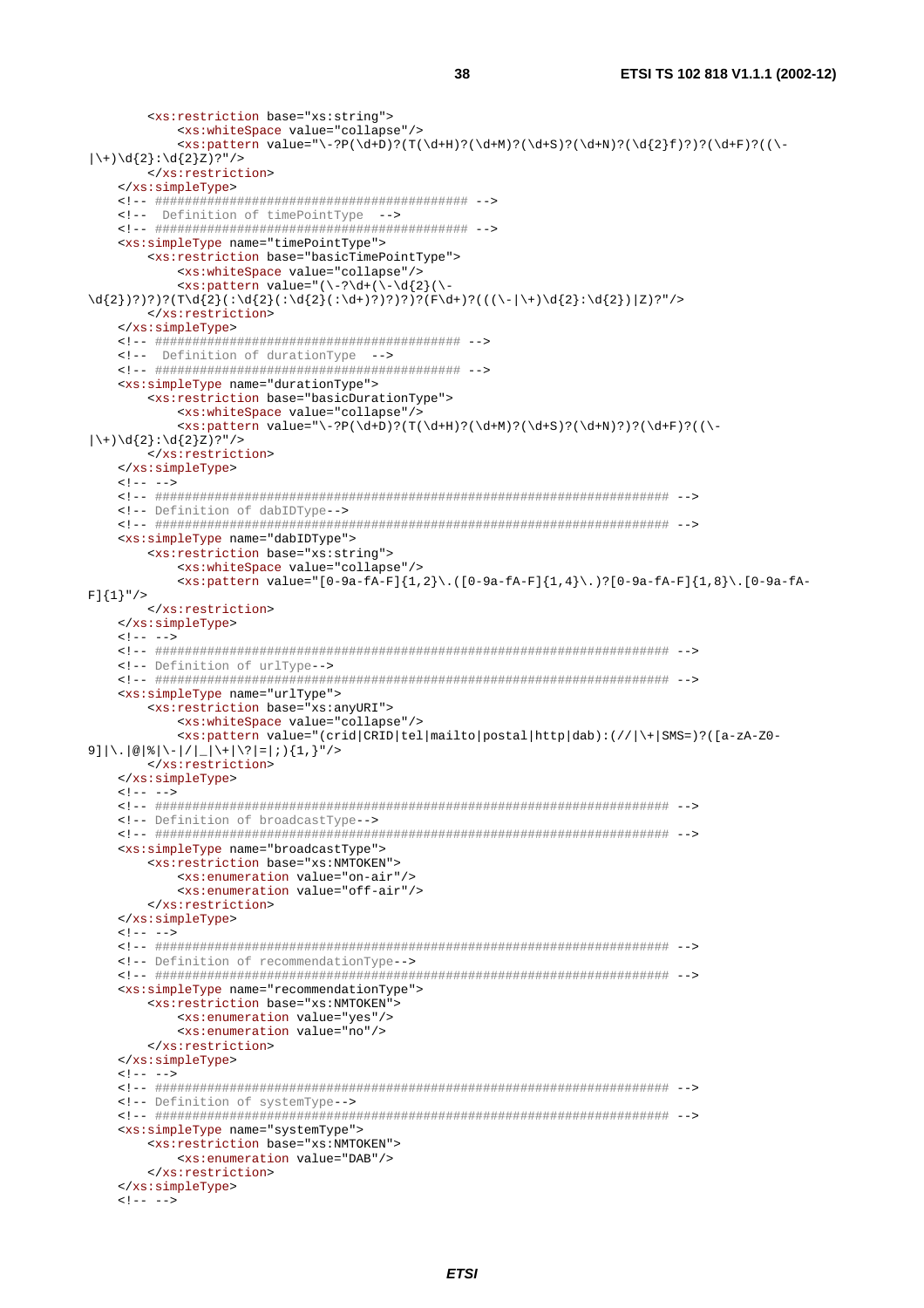```
<!-- Definition of mimeType (Multipurpose Internet Mail Extension -->
   <xs:simpleType name="mimeType">
      <xs:restriction base="xs:string">
         <xs:whiteSpace value="collapse"/>
         \langle x s : \text{pattern value} = "([! - \langle 0 - \rangle][1,]/[! - \langle 0 - \rangle][1,]\rangle + "/\frac{1}{2} </xs: restriction>
   </xs:simpleType>
   1 - - - -<!-- Definition of regionCode -->
   <xs:simpleType name="regionCode">
      <xs:restriction base="xs:string">
         <xs:whiteSpace value="collapse"/>
         <xs:pattern value="[a-zA-Z]{2}(-[a-zA-Z0-9]{1,3})?"/>
      </xs:restriction>
   </xs:simpleType>
   1 - - - -<!-- Definition of triggerType -->
   <xs:simpleType name="triggerType">
      <xs:restriction hase="xs:string">
         <xs:whiteSpace value="collapse"/>
         \langle xs:pattern value=' [0-9a-fA-F]\{8\}))/</xs:restriction>
   </xs:simpleType>
   21 - - - - -<!-- Definition of ensembleIDType -->
   <xs:simpleType name="ensembleIDType">
      <xs:restriction base="xs:string">
         <xs:whiteSpace value="collapse"/>
         \langle x, y \rangle = \langle x, y \rangle = \langle y, z \rangle = \langle y, z \rangle = \langle y, z \rangle = \langle z, y \rangle = \langle z, y \rangle = \langle z, y \rangle = \langle z, y \rangle = \langle z, y \rangle = \langle z, y \rangle = \langle z, y \rangle = \langle z, y \rangle = \langle z, y \rangle = \langle z, y \rangle = \langle z, y \rangle = \langle z, y \rangle = \langle z, y \rangle = \langle z,</xs:restriction>
   </xs:simpleType>
   \langle!-- -->
   <!-- Definition of scheduleNameGroup -->
   <xs: qroup name="scheduleNameGroup">
      <xs:sequence>
         <xs:element name="shortName" type="shortNameType" minOccurs="0" maxOccurs="unbounded"/>
         <xs:element name="mediumName" type="mediumNameType" maxOccurs="unbounded"/>
         <xs:element name="longName" type="longNameType" minOccurs="0" maxOccurs="unbounded"/>
      </xs:sequence>
   </xs:group>
   \lt!! -- -->
   <!-- Definition of serviceNameGroup -->
   <xs:group name="serviceNameGroup">
      <xs:sequence>
         <xs:element name="shortName" type="shortNameType" maxOccurs="unbounded"/>
          <xs:element name="mediumName" type="mediumNameType" maxOccurs="unbounded"/>
         <xs:element name="longName" type="longNameType" minOccurs="0" maxOccurs="unbounded"/>
      \epsilon/xs:semience>
   </xs:group>
   \lt!! -- -->
   <!-- Definition of descriptionGroup -->
   <xs:group name="descriptionGroup">
      <xs:sequence>
         <xs:element name="shortDescription" type="shortDescriptionType" minOccurs="0"
maxOccurs="unbounded"/>
         <xs:element name="longDescription" type="longDescriptionType" minOccurs="0"
maxOccurs="unbounded"/>
      </xs:sequence>
   </xs:aroup>
   \leq 1 - - - -\langle x s : \text{schema} \rangle
```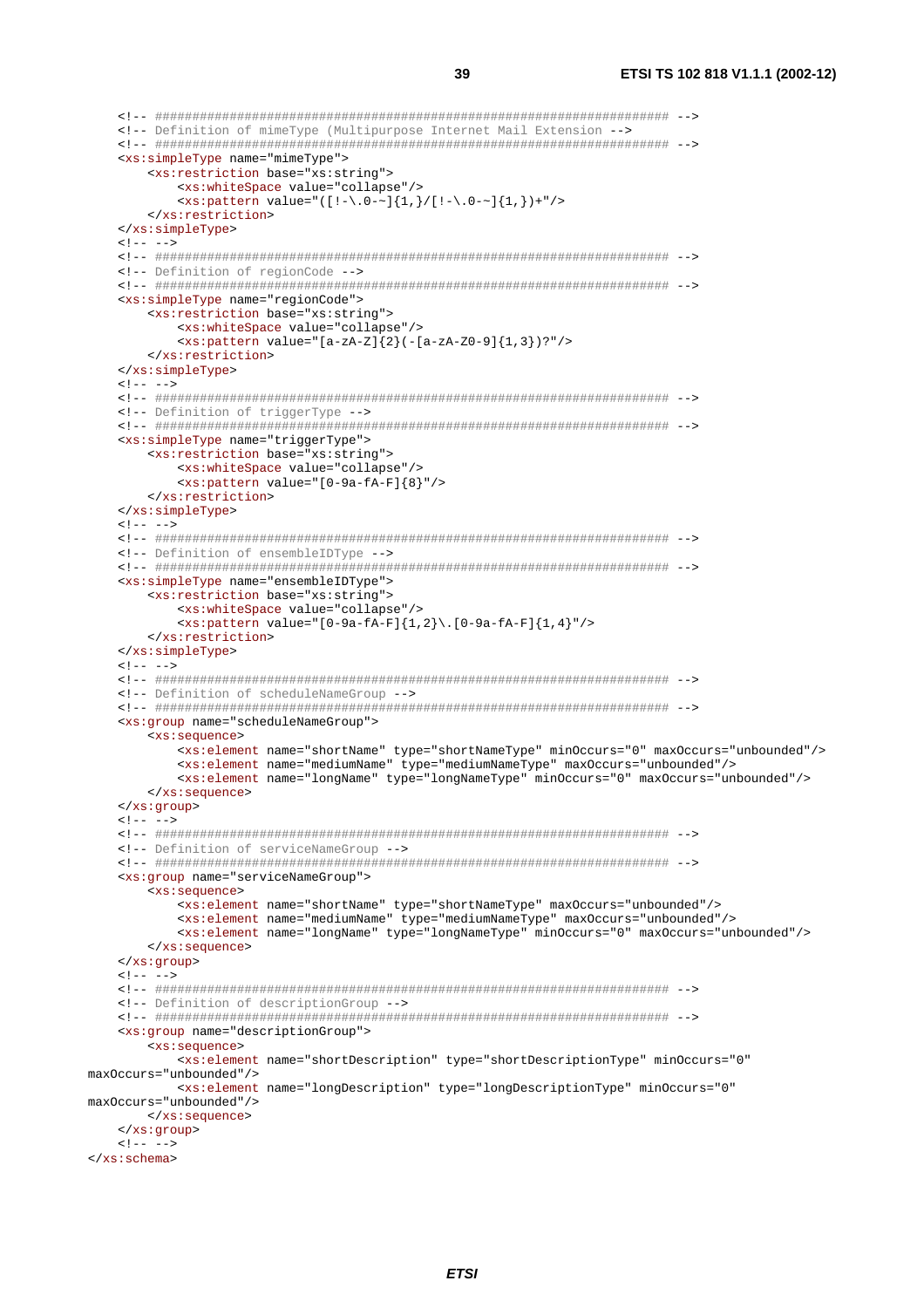## Annex E (normative): epgSchedule\_10.xsd

```
<?xml version="1.0" encoding="UTF-8"?>
<xs:schema xmlns:xs="http://www.w3.org/2001/XMLSchema"
xmlns:epq="http://www.worlddab.org/schemas/epq" elementFormDefault="qualified"
attributeFormDefault="unqualified">
    <xs:import namespace="http://www.w3.org/XML/1998/namespace"
schemaLocation="http://www.w3.org/2001/xml.xsd"/>
    <xs:import namespace="http://www.worlddab.org/schemas/epg"
schemaLocation="http://www.worlddab.org/schemas/epg/epgDataTypes_10.xsd"/>
    <!-- Declaration of element epg -->
    <xs:element name="epg">
        <xs:complexType>
            <xs:choice minOccurs="0" maxOccurs="unbounded">
               <xs:element name="programmeGroups" minOccurs="0" maxOccurs="unbounded">
                   <xs:complexType>
                       <xs:sequence>
                           <xs:element name="programmeGroup" maxOccurs="unbounded">
                               <xs:complexType>
                                   <xs:sequence>
                                       <xs:group ref="epg:scheduleNameGroup"
maxOccurs="unbounded"/>
                                       <xs:element name="mediaDescription"
type="epq:mediaDescriptionType" minOccurs="0" maxOccurs="unbounded"/>
                                       <xs:element name="genre" type="epq:genreType"
minOrours = "0"/>
                                       <xs:element name="memberOf" type="epg:memberOfType"
minOccurs="0" maxOccurs="unbounded"/>
                                   \langle xs : \text{sequence} \rangle<xs:attribute name="id" type="epg:CRIDType" use="required"/>
                                   <xs:attribute name="version" type="xs:integer"/>
                                   <xs:attribute name="type">
                                       <xs:simpleType>
                                           <xs:restriction base="xs:NMTOKEN">
                                               <xs:enumeration value="series"/>
                                               <xs:enumeration value="show"/>
                                               <xs:enumeration value="programConcept"/>
                                               \frac{1}{x} <xs: enumeration value="magazine" />
                                               <xs:enumeration value="programCompilation"/>
                                               <xs:enumeration value="otherCollection"/>
                                               <xs:enumeration value="otherChoice"/>
                                               <xs:enumeration value="topic"/>
                                           </xs:restriction>
                                       </xs:simpleType>
                                   </xs:attribute>
                                   <xs:attribute name="numOfItems" type="xs:positiveInteger"/>
                               </xs:complexType>
                           \langle xs :element>
                       </xs:sequence>
                       <xs:attribute name="version" type="xs:integer"/>
                       <xs:attribute name="creationTime" type="epg:timePointType"/>
                       <xs:attribute name="originator" type="epg:originatorType"/>
                    </xs:complexType>
                \frac{2}{x} </xs:element>
                <xs:element name="schedule" minOccurs="0" maxOccurs="unbounded">
                    <xs:complexType>
                       <xs:sequence>
                           <xs:element name="scope" minOccurs="0">
                               <xs:complexType>
                                   <xs:sequence>
                                       <xs:element name="serviceScope" minOccurs="0"
maxOccurs="unbounded">
                                           <xs:complexType>
                                               <xs:attribute name="id" type="epq:dabIDType"
use="required"/>
                                           </xs:complexType>
                                       </xs:element>
                                   \langle xs : \text{sequence} \rangle<xs:attribute name="startTime" type="epg:timePointType"
use="required"/>
```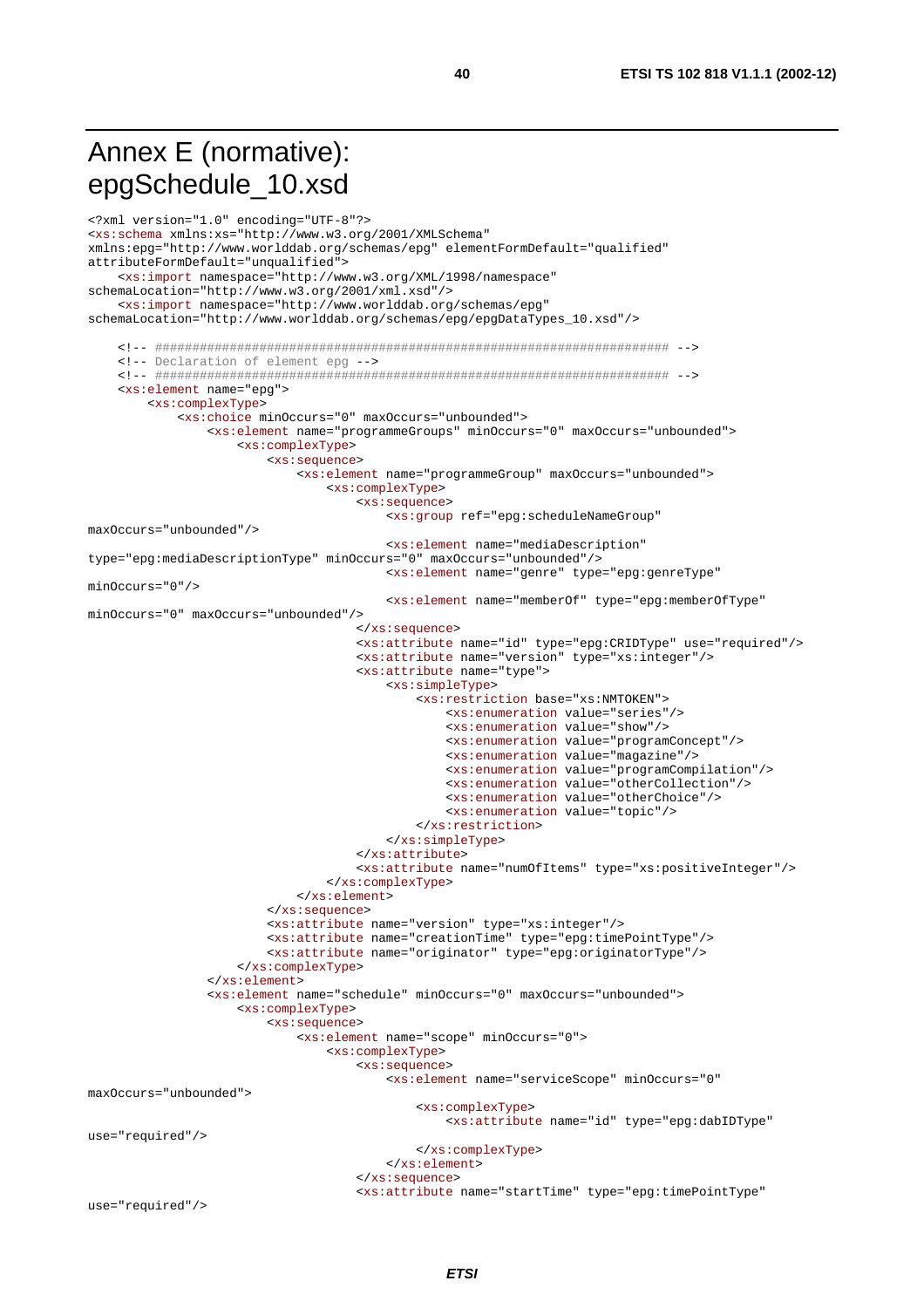```
 <xs:attribute name="stopTime" type="epg:timePointType" 
use="required"/> 
                                   </xs:complexType> 
                               </xs:element> 
                               <xs:element name="programme" type="epg:programmeType" 
maxOccurs="unbounded"/> 
                           </xs:sequence> 
                          <xs:attribute name="version" type="xs:integer"/> 
                          <xs:attribute name="creationTime" type="epg:timePointType"/> 
                           <xs:attribute name="originator" type="epg:originatorType"/> 
                      </xs:complexType> 
                  </xs:element> 
                  <xs:element name="programme" type="epg:programmeType" minOccurs="0" 
maxOccurs="unbounded"/> 
                  <xs:element name="alternateSource" minOccurs="0" maxOccurs="unbounded"> 
                      <xs:complexType> 
                          <xs:attribute name="protocol" default="URL"> 
                               <xs:simpleType> 
                                   <xs:restriction base="xs:NMTOKEN"> 
                                       <xs:enumeration value="DAB"/> 
                                       <xs:enumeration value="URL"/> 
                                   </xs:restriction> 
                               </xs:simpleType> 
                          </xs:attribute> 
                          <xs:attribute name="type" default="identical"> 
                               <xs:simpleType> 
                                   <xs:restriction base="xs:NMTOKEN"> 
                                       <xs:enumeration value="more"/> 
                                       <xs:enumeration value="less"/> 
                                       <xs:enumeration value="similar"/> 
                                       <xs:enumeration value="identical"/> 
                                   </xs:restriction> 
                               </xs:simpleType> 
                          </xs:attribute> 
                          <xs:attribute name="url" type="epg:urlType" use="required"/> 
                      </xs:complexType> 
                  </xs:element> 
             </xs:choice> 
             <xs:attribute name="system" type="epg:systemType" default="DAB"/> 
         </xs:complexType> 
     </xs:element> 
    \leq 1 - - - - <!-- ##################################################################### --> 
     <!-- Declaration of element dabLanguage --> 
     <!-- ##################################################################### --> 
     <xs:element name="dabLanguage" type="epg:dabLanguageType"/> 
</xs:schema>
```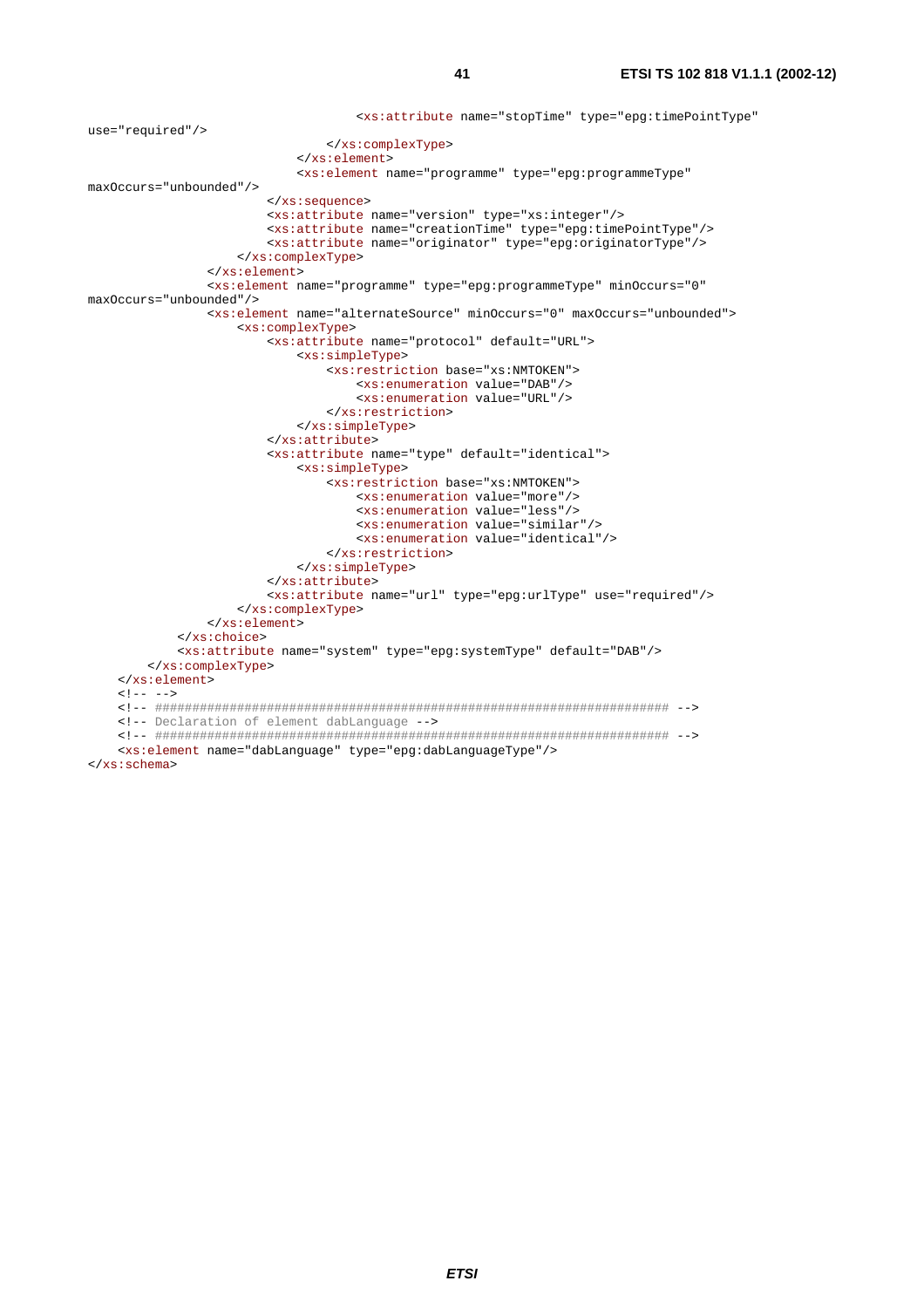## Annex F (normative): epgSI\_10.xsd

```
<?xml version="1.0" encoding="UTF-8"?>
<xs:schema xmlns:xs="http://www.w3.org/2001/XMLSchema"
xmlns:epq="http://www.worlddab.org/schemas/epq" elementFormDefault="qualified"
attributeFormDefault="unqualified">
    <xs:import namespace="http://www.w3.org/XML/1998/namespace"
schemaLocation="http://www.w3.org/2001/xml.xsd"/>
    <xs:import namespace="http://www.worlddab.org/schemas/epg"
schemaLocation="http://www.worlddab.org/schemas/epg/epgDataTypes_10.xsd"/>
   \lt!! -- -->
    <!-- Declaration of serviceInformation -->
   xxs:annotation<xs:documentation xml:lang="en">
        Service information includes the structure of and information about the multiplex and its
associated services
       </xs:documentation>
   \epsilon/\text{res:annotation}<xs:element name="serviceInformation">
       <xs:complexType>
           <xs:sequence>
               <xs:element name="ensemble" maxOccurs="unbounded">
                   <xs:complexType>
                       <xs:sequence>
                           <xs:qroup ref="epq:serviceNameGroup" maxOccurs="unbounded"/>
                           <xs:element name="frequency" minOccurs="0" maxOccurs="unbounded">
                               <xs:complexType>
                                   <xs:attribute name="type" default="primary">
                                       <xs:simpleType>
                                          <xs:restriction base="xs:NMTOKEN">
                                              <xs:enumeration value="primary"/>
                                              <xs:enumeration value="alternative"/>
                                          </xs:restriction>
                                       </xs:simpleType>
                                   </xs:attribute>
                                   <xs:attribute name="kHz" type="xs:nonNegativeInteger"/>
                               </xs:complexType>
                           \frac{1}{2} </xs: element>
                           <xs:element name="mediaDescription" type="epg:mediaDescriptionType"
minOccurs="0" maxOccurs="unbounded"/>
                           <xs:element name="parentalRating" type="epg:parentalRatingType"
minOccurs = "0"/>
                           <xs:element name="CA" type="epg:CAType" minOccurs="0"/>
                           <xs:element name="keywords" type="epg:keywordsType" minOccurs="0"/>
                           <xs:element name="link" type="epg:linkType" minOccurs="0"
maxOccurs="unbounded"/>
                           <xs:element name="service" minOccurs="0" maxOccurs="unbounded">
                               <xs:complexType>
                                   <xs:sequence>
                                       <xs:element name="serviceID" minOccurs="1"
maxOccurs="unbounded">
                                          <xs:complexType>
                                              <xs:attribute name="id" type="epg:dabIDType"
use="required"/>
                                              <xs:attribute name="type" default="primary">
                                                  <xs:simpleType>
                                                      <xs:restriction base="xs:NMTOKEN">
                                                          <xs:enumeration value="primary"/>
                                                          <xs:enumeration value="secondary"/>
                                                      </xs:restriction>
                                                  </xs:simpleType>
                                              </xs:attribute>
                                          </xs:complexType>
                                       \frac{2}{x}s:element>
                                       <xs:group ref="epg:serviceNameGroup" maxOccurs="unbounded"/>
                                       <xs:element name="mediaDescription"
type="epg:mediaDescriptionType" minOccurs="0" maxOccurs="unbounded"/>
                                      <xs:element name="genre" type="epg:genreType" minOccurs="0"
maxOccurs="unbounded"/>
```
42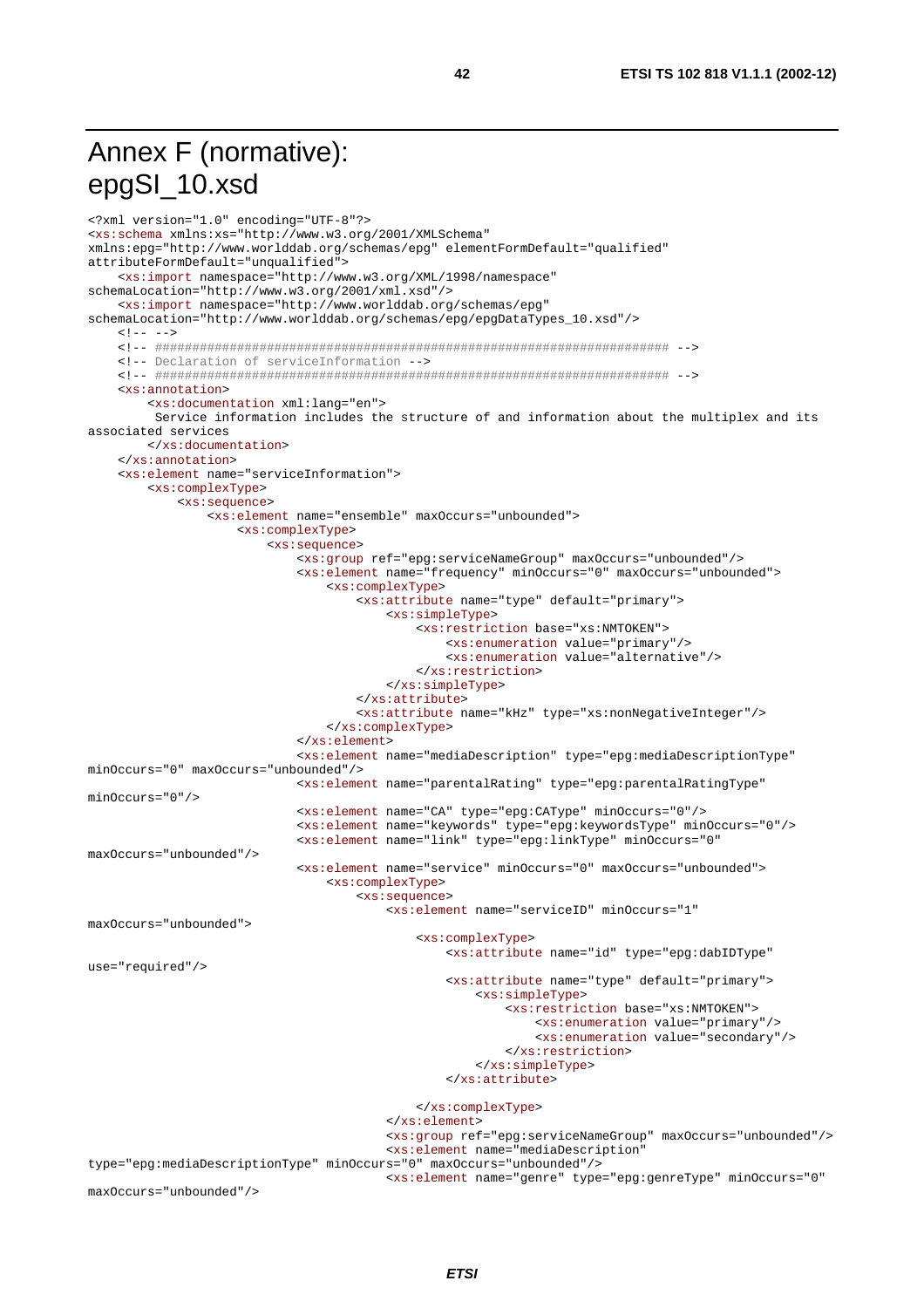```
 <xs:element name="epgLanguage" type="epg:dabLanguageType" 
minOccurs="0" maxOccurs="unbounded"/> 
                                           <xs:element name="parentalRating" 
type="epg:parentalRatingType" minOccurs="0"/> 
                                           <xs:element name="CA" type="epg:CAType" minOccurs="0"/> 
                                           <xs:element name="keywords" type="epg:keywordsType" 
minOccurs="0"/> 
                                           <xs:element name="link" type="epg:linkType" minOccurs="0" 
maxOccurs="unbounded"/> 
                                       </xs:sequence> 
                                       <xs:attribute name="version" type="xs:integer"/> 
                                       <xs:attribute name="format" default="audio"> 
                                           <xs:simpleType> 
                                                <xs:restriction base="xs:NMTOKEN"> 
                                                    <xs:enumeration value="audio"/> 
                                                    <xs:enumeration value="DLS"/> 
                                                    <xs:enumeration value="MOTSlideshow"/> 
                                                    <xs:enumeration value="MOTBWS"/> 
                                                    <xs:enumeration value="TPEG"/> 
                                                    <xs:enumeration value="DGPS"/> 
                                                    <xs:enumeration value="proprietary"/> 
                                                </xs:restriction> 
                                           </xs:simpleType> 
                                       </xs:attribute> 
                                       <xs:attribute name="bitrate" type="xs:nonNegativeInteger"/> 
                                   </xs:complexType> 
                               </xs:element> 
                          </xs:sequence> 
                          <xs:attribute name="id" type="epg:ensembleIDType" use="required"/> 
                          <xs:attribute name="version" type="xs:integer"/> 
                      </xs:complexType> 
                  </xs:element> 
             </xs:sequence> 
             <xs:attribute name="version" type="xs:integer"/> 
             <xs:attribute name="creationTime" type="epg:timePointType"/> 
             <xs:attribute name="originator" type="epg:originatorType"/> 
             <xs:attribute name="serviceProvider" type="epg:serviceProviderType"/> 
             <xs:attribute name="system" type="epg:systemType" default="DAB"/> 
         </xs:complexType> 
     </xs:element> 
</xs:schema>
```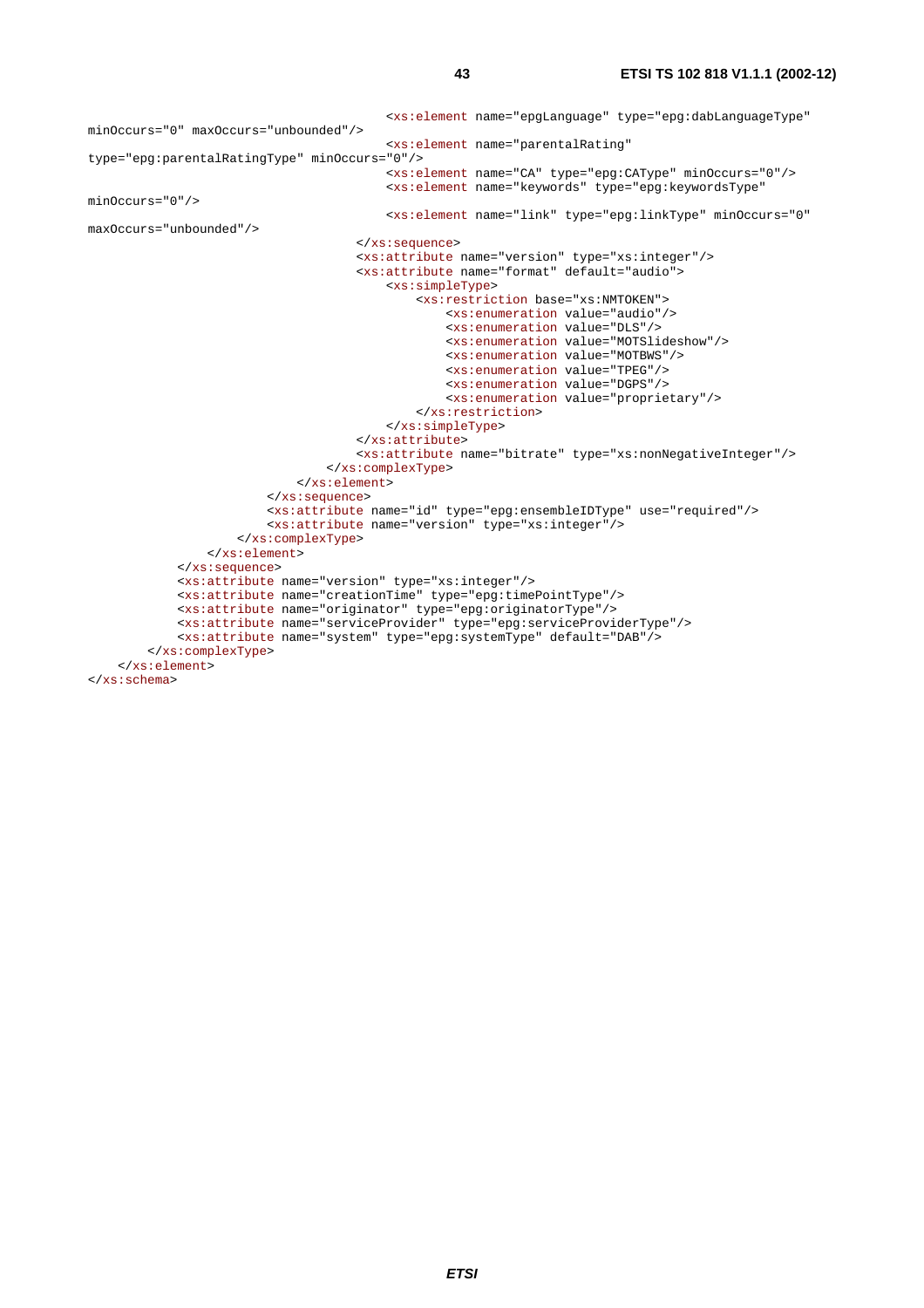## Annex G (informative): Future extensions of the schema

Schema can be changed and not break well-written parsers as long as certain guidelines are followed:

- 1) Elements cannot be removed.
- 2) Attributes cannot be removed.
- 3) Attribute cannot be changed from "implied" to "required".
- 4) Default values should not be modified (generally).
- 5) A "value" cannot be removed from an attribute "value" list.
- 6) The required structure of a document cannot be changed. For example, ? cannot become + and a new element cannot be required to appear inside an existing element. Only ? and \* can be used when changing the document structure.